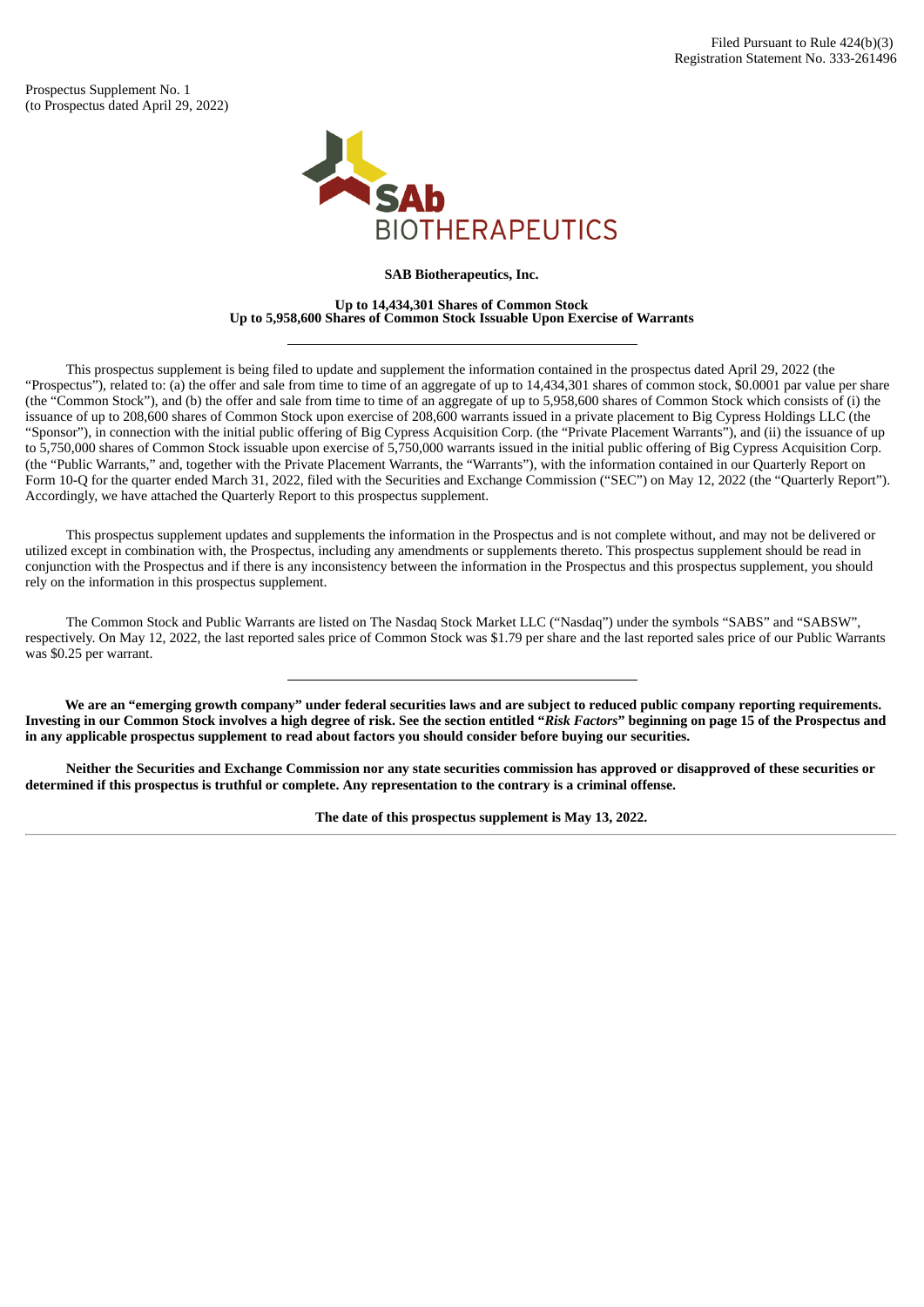# **UNITED STATES SECURITIES AND EXCHANGE COMMISSION**

**WASHINGTON, DC 20549**

# **FORM 10-Q**

**(Mark One)**

☒ **QUARTERLY REPORT PURSUANT TO SECTION 13 OR 15(d) OF THE SECURITIES EXCHANGE ACT OF 1934**

**For the quarterly period ended March 31, 2022**

**OR**

☐ **TRANSITION REPORT PURSUANT TO SECTION 13 OR 15(d) OF THE SECURITIES EXCHANGE ACT OF 1934**

For the transition period from \_\_\_\_\_\_\_\_\_\_\_\_\_\_\_\_\_\_\_\_\_\_\_\_\_\_ to

**Commission File Number: 001-39871**

# **SAB BIOTHERAPEUTICS, INC.**

**(Exact Name of Registrant as Specified in its Charter)**

**(I.R.S. Employer Identification No.)**

**Delaware 85-3899721 (State or other jurisdiction of incorporation or organization)**

**2100 East 54th Street North**

**Sioux Falls, South Dakota 57104 (Address of principal executive offices) (Zip Code)**

**Registrant's telephone number, including area code: (605) 679-6980**

Securities registered pursuant to Section 12(b) of the Act:

|                                                                | Trading   |                                           |
|----------------------------------------------------------------|-----------|-------------------------------------------|
| Title of each class                                            | Symbol(s) | Name of each exchange on which registered |
| Common stock, 0.0001 par value per share                       | SABS      | The Nasdag Stock Market LLC               |
| Warrants, each exercisable for one share of Common Stock at an |           |                                           |
| exercise price of \$11.50 per share                            | SABSW     | The Nasdag Stock Market LLC               |

Indicate by check mark whether the registrant (1) has filed all reports required to be filed by Section 13 or 15(d) of the Securities Exchange Act of 1934 during the preceding 12 months (or for such shorter period that the registrant was required to file such reports), and (2) has been subject to such filing requirements for the past 90 days. Yes  $\boxtimes$  $No \square$ 

Indicate by check mark whether the registrant has submitted electronically every Interactive Data File required to be submitted pursuant to Rule 405 of Regulation S-T (§232.405 of this chapter) during the preceding 12 mon (§232.405 of this chapter) during the preceding 12 months (or for such shorter period that the registrant was required to submit such files).

Indicate by check mark whether the registrant is a large accelerated filer, an accelerated filer, a non-accelerated filer, smaller reporting company, or an emerging growth company. See the definitions of "large accelerated filer," "accelerated filer," "smaller reporting company," and "emerging growth company" in Rule 12b-2 of the Exchange Act.

| Large accelerated filer |   | Accelerated filer         |             |
|-------------------------|---|---------------------------|-------------|
| Non-accelerated filer   | ⊠ | Smaller reporting company | 図           |
|                         |   | Emerging growth company   | $\boxtimes$ |

If an emerging growth company, indicate by check mark if the registrant has elected not to use the extended transition period for complying with any new or revised financial accounting standards provided pursuant to Section 13(a) of the Exchange Act.  $\Box$ 

Indicate by check mark whether the registrant is a shell company (as defined in Rule 12b-2 of the Exchange Act). Yes  $\Box$  No  $\boxtimes$ 

Indicate by check mark whether the registrant has filed all documents and reports required to be filed by Sections 12, 13 or 15(d) of the Securities Exchange Act of 1934 subsequent to the distribution of securities under a plan confirmed by a court. Yes  $\boxtimes$  No  $\Box$ 

As of April 28, 2022, the registrant had 42,962,121 shares of common stock, \$0.0001 par value per share, outstanding.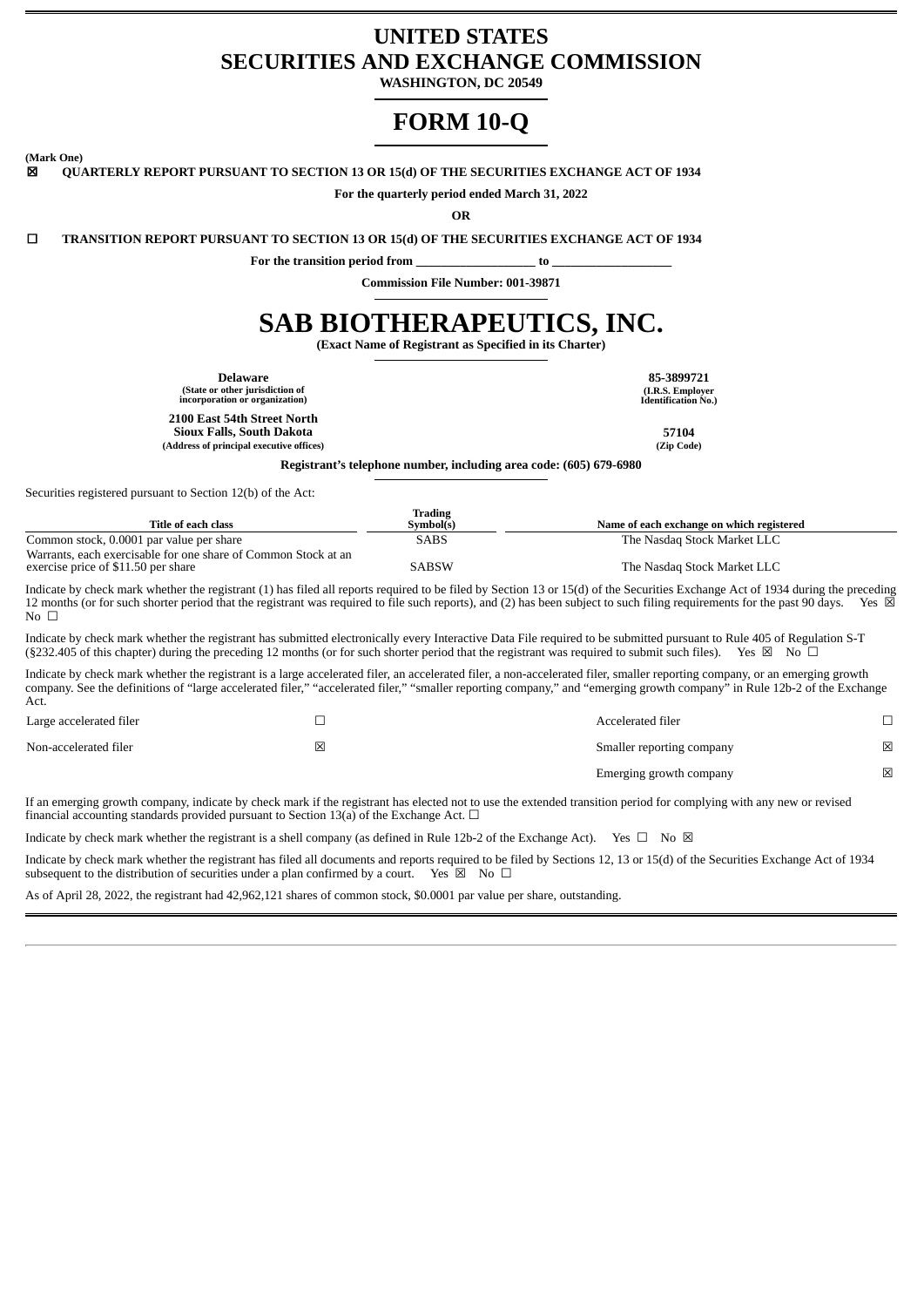# **Table of Contents**

|                   |                                                                                              | Page |
|-------------------|----------------------------------------------------------------------------------------------|------|
| PART I.           | <b>FINANCIAL INFORMATION</b>                                                                 |      |
| Item 1.           | <b>Consolidated Financial Statements (Unaudited)</b>                                         |      |
|                   | <b>Consolidated Balance Sheets</b>                                                           |      |
|                   | <b>Consolidated Statements of Operations</b>                                                 |      |
|                   | <b>Consolidated Statements of Changes In Stockholders' Equity</b>                            |      |
|                   | <b>Consolidated Statements of Cash Flows</b>                                                 |      |
|                   | <b>Notes to Unaudited Consolidated Financial Statements</b>                                  |      |
| Item 2.           | <b>Management's Discussion and Analysis of Financial Condition and Results of Operations</b> | 23   |
| Item 3.           | <b>Quantitative and Qualitative Disclosures About Market Risk</b>                            | 36   |
| Item 4.           | <b>Controls and Procedures</b>                                                               | 36   |
| PART II.          | <b>OTHER INFORMATION</b>                                                                     | 37   |
| Item 1.           | <b>Legal Proceedings</b>                                                                     | 37   |
| Item 1A.          | <b>Risk Factors</b>                                                                          | 37   |
| Item 2.           | Unregistered Sales of Equity Securities and Use of Proceeds                                  | 40   |
| Item 3.           | <b>Defaults Upon Senior Securities</b>                                                       | 40   |
| Item 4.           | <b>Mine Safety Disclosures</b>                                                               | 40   |
| Item 5.           | <b>Other Information</b>                                                                     | 40   |
| Item 6.           | <b>Exhibits</b>                                                                              | 41   |
| <b>Signatures</b> |                                                                                              | 42   |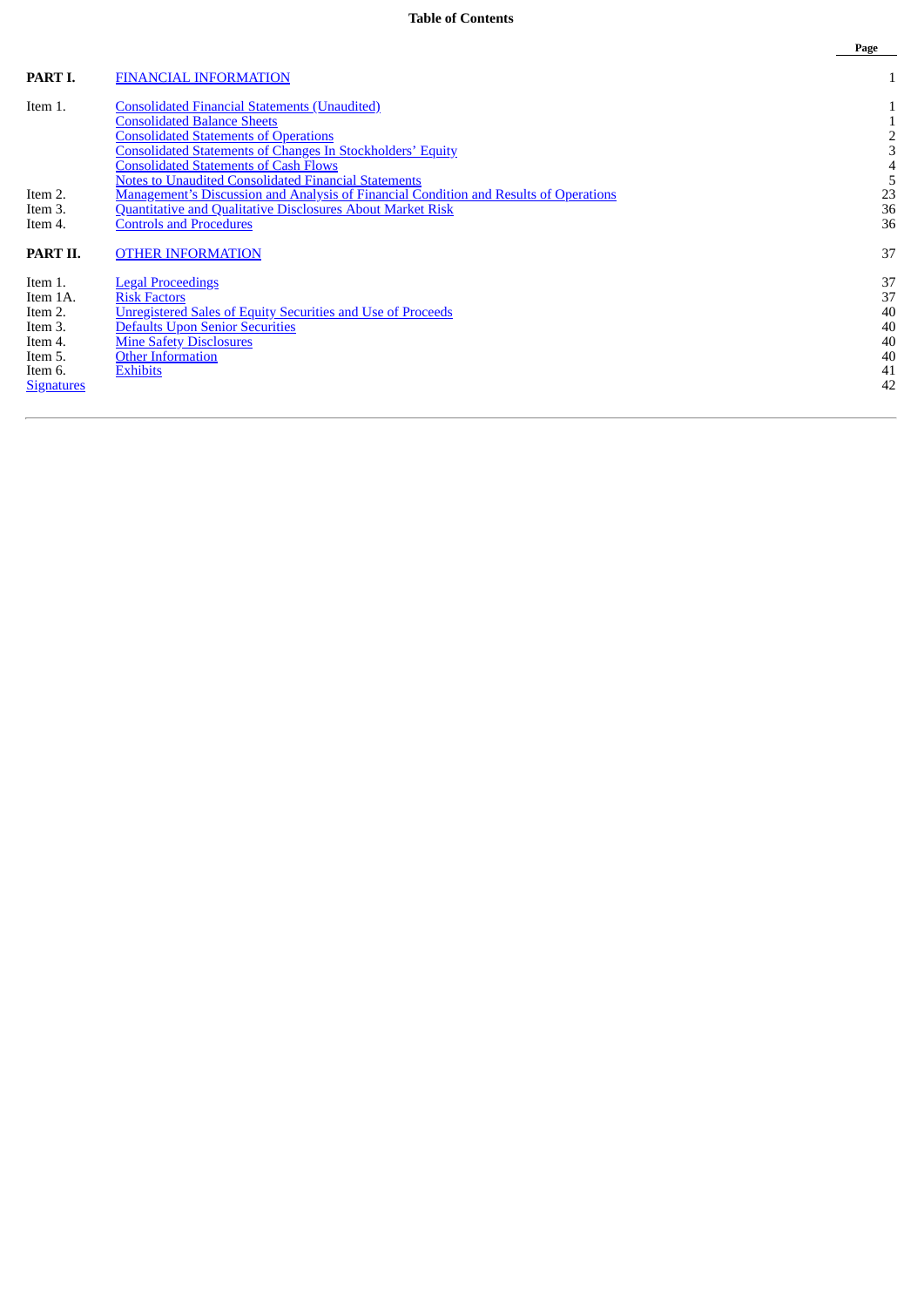# **PART I—FINANCIAL INFORMATION**

# <span id="page-3-1"></span><span id="page-3-0"></span>**Item 1. Consolidated Financial Statements (Unaudited).**

#### <span id="page-3-2"></span>**SAB Biotherapeutics, Inc. and Subsidiaries Consolidated Balance Sheets**

|                                                                                                                                                                                                                                                                          |                           | March 31,<br>2022 |    | December 31,<br>2021 |  |
|--------------------------------------------------------------------------------------------------------------------------------------------------------------------------------------------------------------------------------------------------------------------------|---------------------------|-------------------|----|----------------------|--|
|                                                                                                                                                                                                                                                                          |                           | (Unaudited)       |    |                      |  |
| <b>Assets</b>                                                                                                                                                                                                                                                            |                           |                   |    |                      |  |
| Current assets                                                                                                                                                                                                                                                           |                           |                   |    |                      |  |
| Cash and cash equivalents                                                                                                                                                                                                                                                | $\mathfrak{s}$            | 22,408,409        | \$ | 33,206,712           |  |
| Restricted cash                                                                                                                                                                                                                                                          |                           |                   |    | 6,338,306            |  |
| Accounts receivable, net                                                                                                                                                                                                                                                 |                           | 11,786,420        |    | 8,010,708            |  |
| Prepaid expenses                                                                                                                                                                                                                                                         |                           | 1,974,908         |    | 864,513              |  |
| Total current assets                                                                                                                                                                                                                                                     |                           | 36,169,737        |    | 48,420,239           |  |
| Operating lease right-of-use assets                                                                                                                                                                                                                                      |                           | 2,351,193         |    | 2,615,204            |  |
| Financing lease right-of-use assets                                                                                                                                                                                                                                      |                           | 3,978,116         |    | 4,019,322            |  |
| Property, plant and equipment, net                                                                                                                                                                                                                                       |                           | 24,973,432        |    | 24,314,455           |  |
| <b>Total assets</b>                                                                                                                                                                                                                                                      | $\boldsymbol{\mathsf{s}}$ | 67,472,478        | \$ | 79,369,220           |  |
| <b>Liabilities and Stockholders' Equity</b>                                                                                                                                                                                                                              |                           |                   |    |                      |  |
| <b>Current liabilities</b>                                                                                                                                                                                                                                               |                           |                   |    |                      |  |
| Accounts payable                                                                                                                                                                                                                                                         | \$                        | 4,981,385         | \$ | 4,458,525            |  |
| Forward share purchase liability                                                                                                                                                                                                                                         |                           |                   |    | 6,338,306            |  |
| Notes payable                                                                                                                                                                                                                                                            |                           | 25,013            |    | 25,013               |  |
| Operating lease liabilities, current portion                                                                                                                                                                                                                             |                           | 1,154,680         |    | 1,142,413            |  |
| Finance lease liabilities, current portion                                                                                                                                                                                                                               |                           | 145,898           |    | 161,050              |  |
| Due to related party                                                                                                                                                                                                                                                     |                           |                   |    | 2,367                |  |
| Deferred grant income                                                                                                                                                                                                                                                    |                           |                   |    | 100,000              |  |
| Income tax payable                                                                                                                                                                                                                                                       |                           | 92,281            |    |                      |  |
| Accrued expenses and other current liabilities                                                                                                                                                                                                                           |                           | 11,856,627        |    | 12,455,888           |  |
| Total current liabilities                                                                                                                                                                                                                                                |                           | 18,255,884        |    | 24,683,562           |  |
| Operating lease liabilities, noncurrent                                                                                                                                                                                                                                  |                           | 1,358,829         |    | 1,653,185            |  |
| Finance lease liabilities, noncurrent                                                                                                                                                                                                                                    |                           | 3,728,941         |    | 3,762,430            |  |
| Warrant liabilities                                                                                                                                                                                                                                                      |                           | 2,870,558         |    | 10,720,130           |  |
| <b>Total liabilities</b>                                                                                                                                                                                                                                                 |                           | 26,214,212        |    | 40,819,307           |  |
| Commitments and contingencies (Note 17)                                                                                                                                                                                                                                  |                           |                   |    |                      |  |
| Stockholders' equity                                                                                                                                                                                                                                                     |                           |                   |    |                      |  |
| Preferred stock; \$0.0001 par value; 10,000,000 shares authorized, 0 shares issued and<br>and outstanding at March 31, 2022 and December 31, 2021, respectively                                                                                                          |                           |                   |    |                      |  |
| Common stock; \$0.0001 par value; 490,000,000 shares authorized at<br>March 31, 2022 and December 31, 2021; 43,501,779 and 43,487,279 shares<br>issued, respectively, and 42,955,121 and 43,487,279 outstanding at March 31, 2022<br>and December 31, 2021, respectively |                           | 4.350             |    | 4.349                |  |
| Treasury stock, at cost; 546,658 and 0 shares held at March 31, 2022 and<br>December 31, 2021, respectively                                                                                                                                                              |                           | (5,521,246)       |    |                      |  |
| Additional paid-in capital                                                                                                                                                                                                                                               |                           | 74,918,250        |    | 67,674,515           |  |
| Accumulated deficit                                                                                                                                                                                                                                                      |                           | (28, 143, 088)    |    | (29, 128, 951)       |  |
| Total stockholders' equity                                                                                                                                                                                                                                               |                           | 41,258,266        |    | 38,549,913           |  |
| Total liabilities and stockholders' equity                                                                                                                                                                                                                               | \$                        | 67,472,478        | \$ | 79,369,220           |  |

See accompanying notes to the consolidated financial statements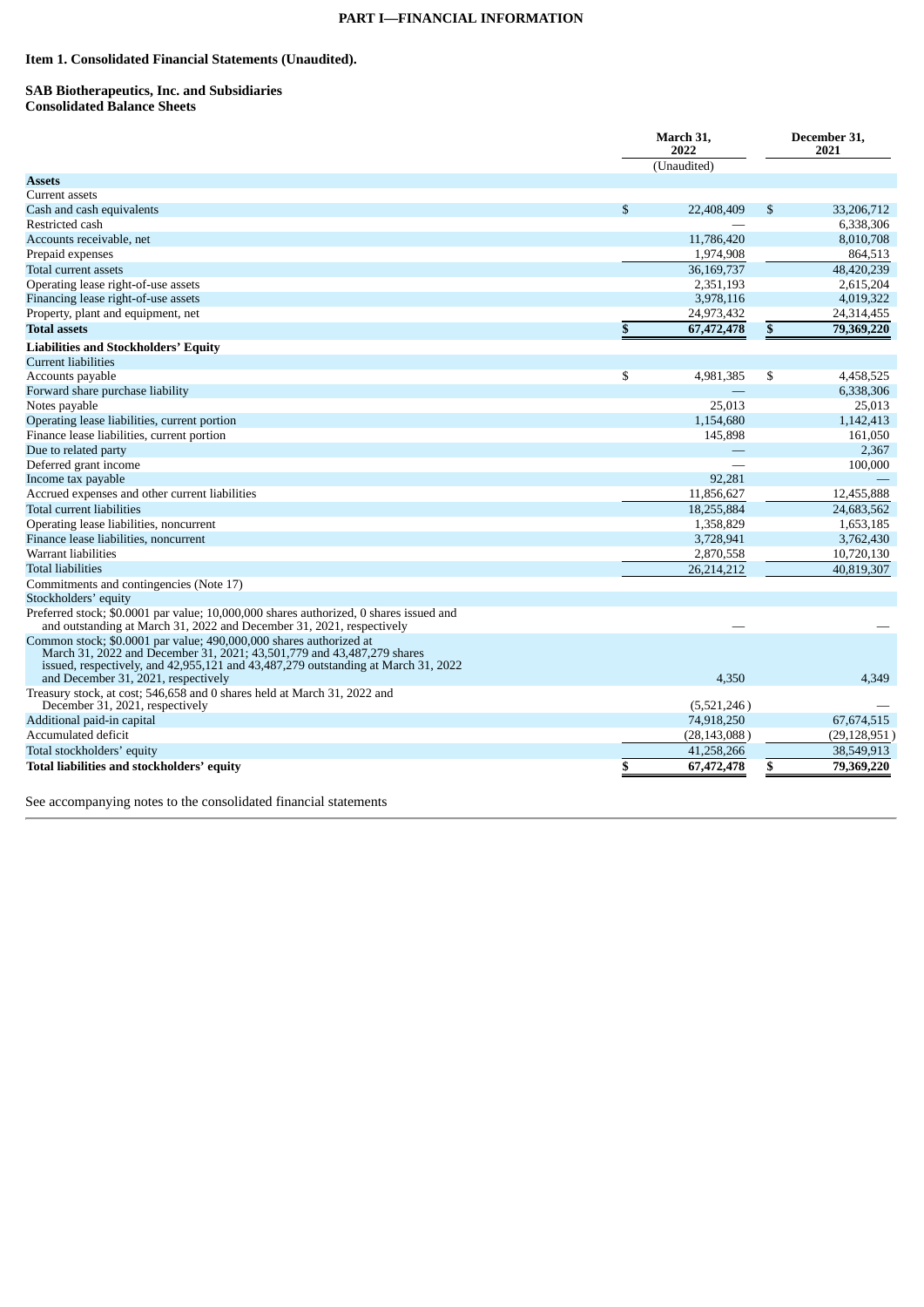# <span id="page-4-0"></span>**SAB Biotherapeutics, Inc. and Subsidiaries Consolidated Statements of Operations**

|  | (Unaudited) |
|--|-------------|
|  |             |

|                                                                         |    | <b>Three Months Ended March 31.</b> |              |            |  |  |
|-------------------------------------------------------------------------|----|-------------------------------------|--------------|------------|--|--|
|                                                                         |    | 2022                                |              | 2021       |  |  |
| Revenue                                                                 |    |                                     |              |            |  |  |
| Grant revenue                                                           | \$ | 11,803,077                          | S.           | 16,927,734 |  |  |
| Total revenue                                                           |    | 11,803,077                          |              | 16,927,734 |  |  |
| <b>Operating expenses</b>                                               |    |                                     |              |            |  |  |
| Research and development                                                |    | 13,324,344                          |              | 12,782,004 |  |  |
| General and administrative                                              |    | 5,186,072                           |              | 3,331,806  |  |  |
| Total operating expenses                                                |    | 18,510,416                          |              | 16,113,810 |  |  |
| Income (loss) from operations                                           |    | (6,707,339)                         |              | 813,924    |  |  |
| Changes in fair value of warrant liabilities                            |    | 7,849,572                           |              |            |  |  |
| Gain on debt extinguishment of Paycheck Protection Program SBA Loan     |    |                                     |              | 665,596    |  |  |
| Interest expense                                                        |    | (72,022)                            |              | (75, 192)  |  |  |
| Interest income                                                         |    | 7,933                               |              | 5,506      |  |  |
| Total other income                                                      |    | 7,785,483                           |              | 595,910    |  |  |
| Income before income taxes                                              |    | 1,078,144                           |              | 1,409,834  |  |  |
| Income tax expense                                                      |    | 92,281                              |              |            |  |  |
| Net income                                                              |    | 985,863                             |              | 1,409,834  |  |  |
| Earnings per common share attributable to the<br>Company's shareholders |    |                                     |              |            |  |  |
| Basic earnings per common share                                         | \$ | 0.02                                | \$           | 0.05       |  |  |
| Diluted earnings per common share                                       | \$ | 0.02                                | $\mathbb{S}$ | 0.05       |  |  |
| Weighted-average common shares outstanding – basic                      |    | 43,113,353                          |              | 25,973,406 |  |  |
| Weighted-average common shares outstanding - diluted                    |    | 45,816,651                          |              | 28,072,567 |  |  |
|                                                                         |    |                                     |              |            |  |  |

See accompanying notes to the consolidated financial statements.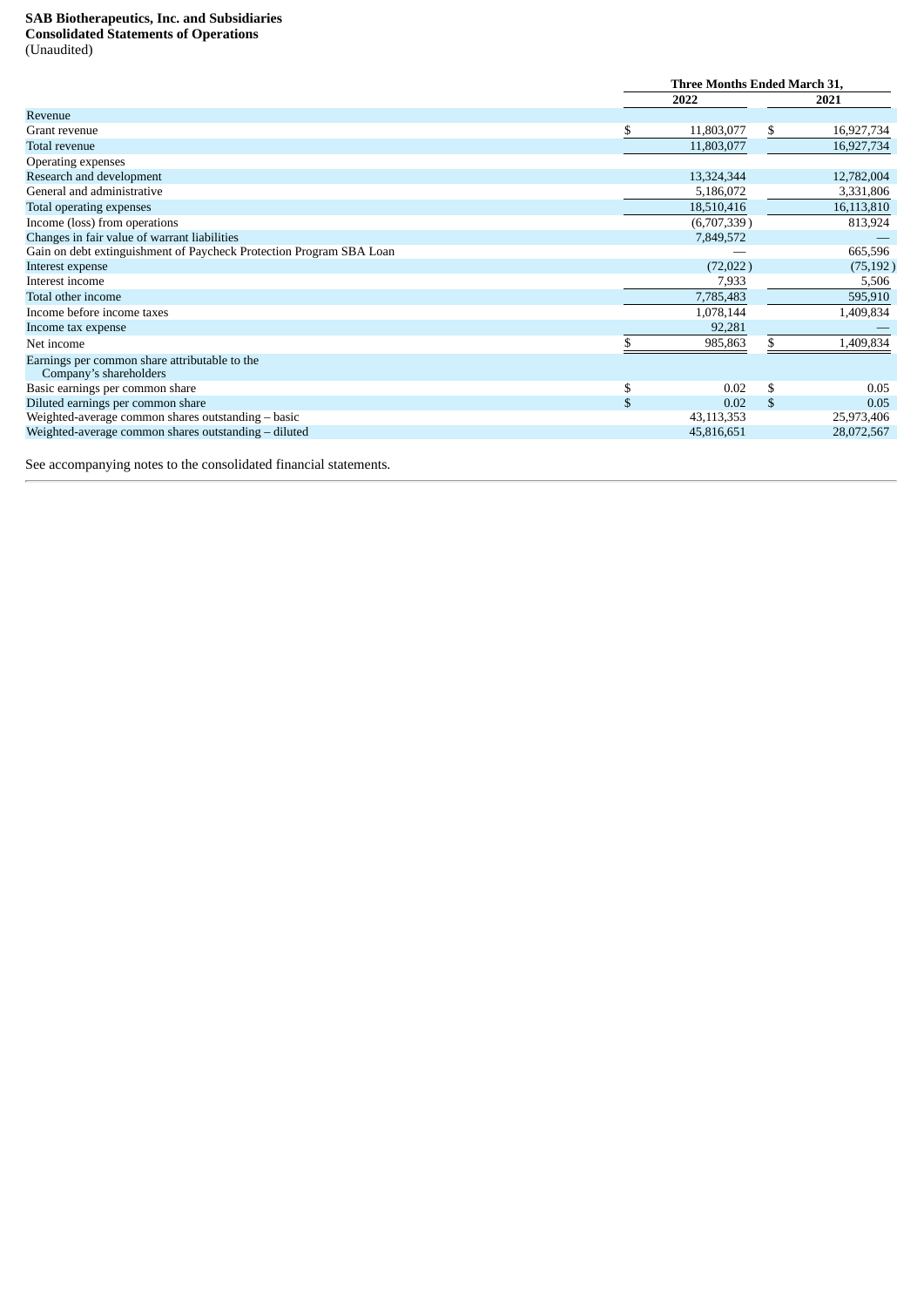# <span id="page-5-0"></span>**SAB Biotherapeutics, Inc. and Subsidiaries Consolidated Statements of Changes In Stockholders' Equity For the three months ended March 31, 2022 and 2021** (Unaudited)

**Common stock Treasury Stock Shares Amount**<br>25,973,406 **\$** 2,598 **Additional Paid-In Capital Shares Amount**<br> **S** 50,989,657 **Amount Accumulated** Deficit<br>(11,984,420) **Total Stockholders' Equity**<br>39,007,835 **Balance at December 31, 2020 25,973,406 \$ 2,598 \$ 50,989,657 — \$ \$ \$ \$ \$**  $S$ tock-based compensation — — — 349,115 — — — — — — — — — — — 349,115 — — — — — 349,115 — — — 349,115 — — — — 349,115 — — — — 349,115 — — — — 349,115 — — — — — — 349,115 — — — — — — 349,115 — — — — — 349,115 — — — — — — Net income  $\qquad \qquad \qquad \qquad \qquad \qquad \qquad \qquad \qquad \qquad \qquad \qquad \qquad \qquad 1,409,834$   $\qquad \qquad 1,409,834$ **Balance at March 31, 2021 25,973,406 \$ 2,598 \$ 51,338,772 — \$ — \$ (10,574,586 ) \$ 40,766,784 Balance at December 31, 2021 43,487,279 \$ 4,349 \$ 67,674,515 — \$ — \$ (29,128,951 ) \$ 38,549,913** Issuance of common stock for exercise of stock options and the stock options to the stock options and the stock options are the stock options and the stock of  $14,500$  and the stock of  $14,500$  and the stock options are the stock of  $14,500$  and the stock of  $14,$ Forward Share Purchase Agreement,  $f_{\text{final}}$  settlement and  $f_{\text{real}}$  and  $f_{\text{real}}$  and  $f_{\text{real}}$  and  $f_{\text{real}}$  and  $f_{\text{real}}$  and  $f_{\text{real}}$  and  $f_{\text{real}}$  and  $f_{\text{real}}$  and  $f_{\text{real}}$  and  $f_{\text{real}}$  and  $f_{\text{real}}$  and  $f_{\text{real}}$  and  $f_{\text{real}}$  and  $f_{\text{real}}$  and Repurchase of common stock pursuant to the Forward Share Purchase Agreement — — — 5,521,246 (546,658) (5,521,246) — — 897,600<br>ck-based compensation — — 897,600 — — 897,600 Stock-based compensation — — — 897,600 Net income — — — — — 985,863 985,863 **Balance at March 31, 2022 43,501,779 \$ 4,350 \$ 74,918,250 (546,658 ) \$ (5,521,246 ) \$ (28,143,088 ) \$ 41,258,266**

See accompanying notes to the consolidated financial statements.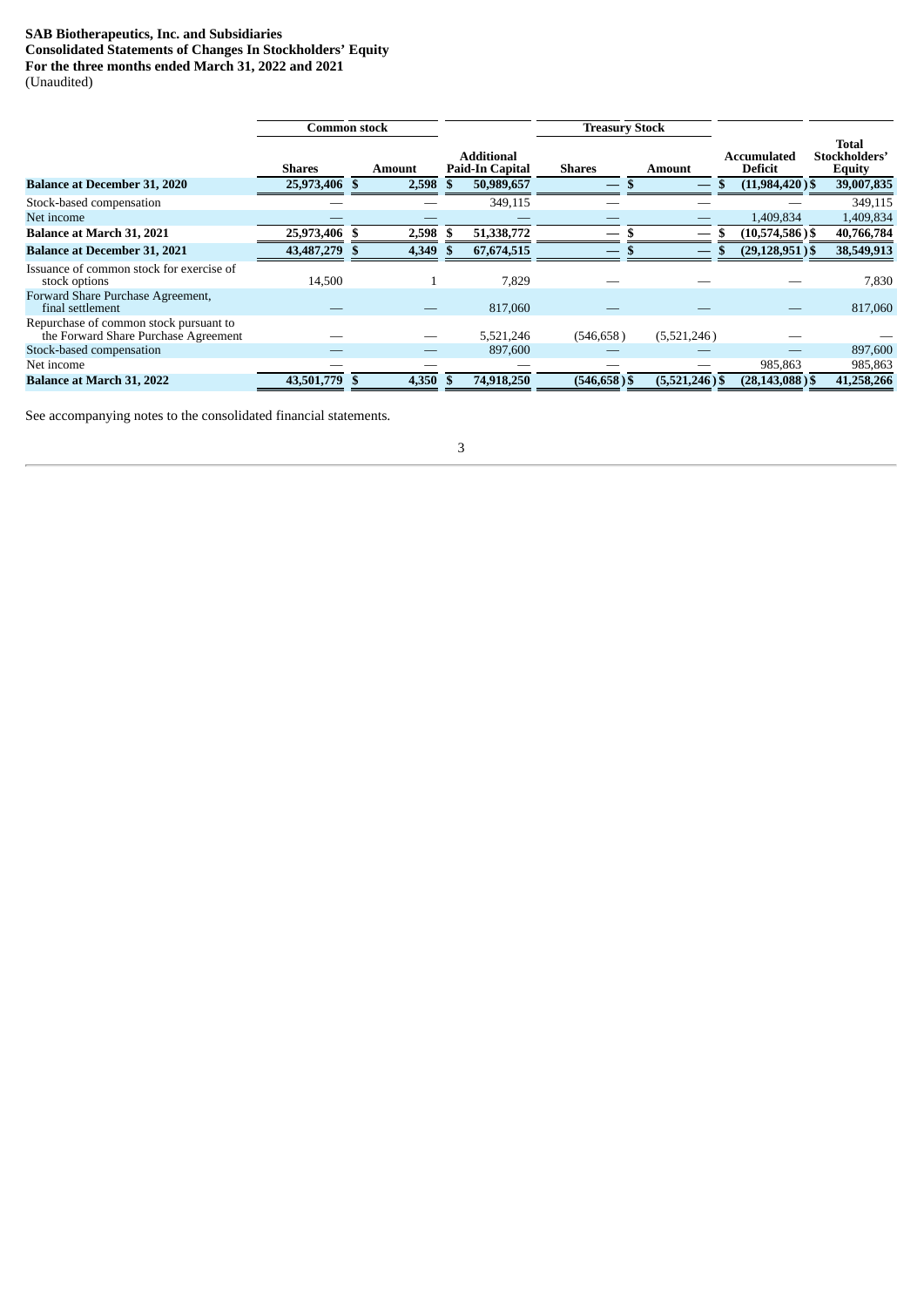# <span id="page-6-0"></span>**SAB Biotherapeutics, Inc. and Subsidiaries Consolidated Statements of Cash Flows**

(Unaudited)

|                                                                                             | Three Months Ended March 31, |                |    |             |
|---------------------------------------------------------------------------------------------|------------------------------|----------------|----|-------------|
|                                                                                             |                              | 2022           |    | 2021        |
| Cash flows from operating activities:                                                       |                              |                |    |             |
| Net income                                                                                  | \$                           | 985,863        | \$ | 1,409,834   |
| Adjustments to reconcile net income to net cash provided by (used in) operating activities: |                              |                |    |             |
| Gain on debt extinguishment of Paycheck Protection Program SBA Loan                         |                              |                |    | (665, 596)  |
| Depreciation and amortization                                                               |                              | 636,235        |    | 235,959     |
| Amortization of right-of-use assets                                                         |                              | 41,207         |    | 41,259      |
| Stock-based compensation expense                                                            |                              | 897,600        |    | 349,115     |
| Gain on sale of equipment                                                                   |                              | (14,278)       |    |             |
| Changes in fair value of warrant liabilities                                                |                              | (7,849,572)    |    |             |
| Changes in operating assets and liabilities                                                 |                              |                |    |             |
| Accounts receivable                                                                         |                              | (3,775,713)    |    | 8,976,089   |
| Prepaid expenses                                                                            |                              | (1,110,395)    |    | 2,175       |
| Operating lease right-of-use assets                                                         |                              | (18,080)       |    | (17,060)    |
| Accounts payable                                                                            |                              | 522,816        |    | (3,836,356) |
| Due to related party                                                                        |                              | (2,367)        |    | (16,778)    |
| Deferred grant income                                                                       |                              | (100,000)      |    |             |
| Income tax payable                                                                          |                              | 92,281         |    |             |
| Accrued expense and other current liabilities                                               |                              | (599, 105)     |    | 2,974,854   |
| Net cash (used in) provided by operating activities                                         |                              | (10, 293, 508) |    | 9,453,495   |
| <b>Cash flows from investing activities:</b>                                                |                              |                |    |             |
| Proceeds from the sale of equipment                                                         |                              | 76,390         |    |             |
| Purchases of equipment                                                                      |                              | (1,357,324)    |    | (1,890,156) |
| Net cash used in investing activities                                                       |                              | (1,280,934)    |    | (1,890,156) |
| <b>Cash flows from financing activities:</b>                                                |                              |                |    |             |
| Payments related to the Forward Share Purchase Agreement                                    |                              | (5,521,246)    |    |             |
| Principal payments on finance leases                                                        |                              | (48,751)       |    | (45, 471)   |
| Proceeds from exercise of stock options                                                     |                              | 7,830          |    |             |
| Net cash used in financing activities                                                       |                              | (5,562,167)    |    | (45, 471)   |
| Net (decrease) increase in cash, cash equivalents, and restricted cash                      |                              | (17, 136, 609) |    | 7,517,868   |
| Cash, cash equivalents, and restricted cash                                                 |                              |                |    |             |
| Beginning of year                                                                           |                              | 39,545,018     |    | 12,610,383  |
| End of period                                                                               | \$                           | 22,408,409     | \$ | 20,128,251  |
| <b>Supplemental disclosures:</b>                                                            |                              |                |    |             |
| Cash paid for interest                                                                      | \$                           | 72,022         | \$ | 75,192      |

See accompanying notes to the consolidated financial statements.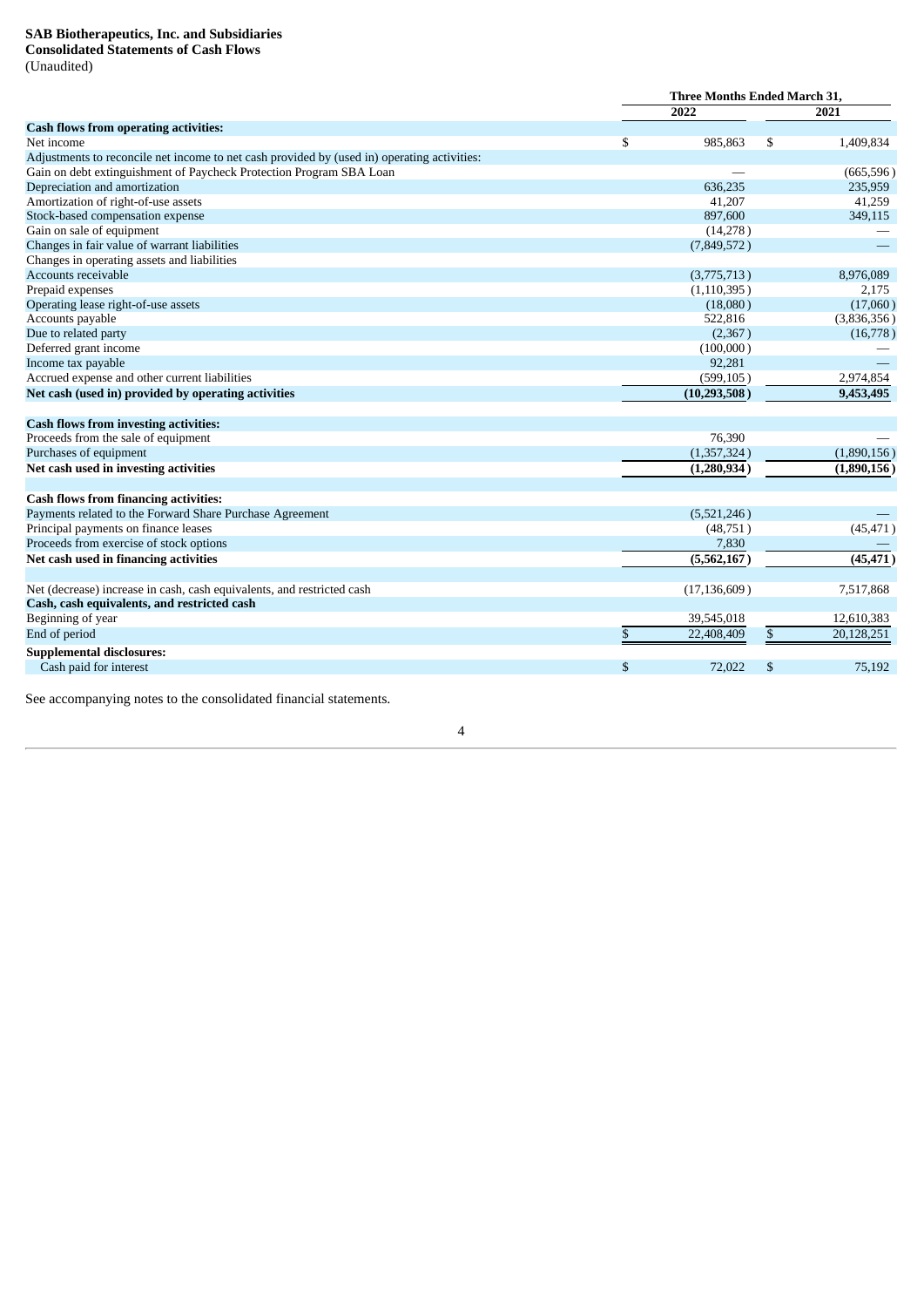# <span id="page-7-0"></span>**(1) Nature of Business**

On October 22, 2021 (the "Closing Date"), we consummated the business combination contemplated by the agreement and plan of merger, dated as of June 21, 2021, as amended on August 12, 2021, made by and among Big Cypress Acquisition Corp., a Delaware corporation ("BCYP"), Big Cypress Merger Sub Inc., a Delaware corporation ("Merger Sub"), SAB Biotherapeutics, Inc., a Delaware corporation ("SAB" or the "Company"), and Shareholder Representative Services LLC, a Colorado limited liability company, solely in its capacity as the representative, agent and attorney-in-fact of the SAB Stockholders. Upon closing of the Business combination, Big Cypress Merger Sub merged with SAB Biotherapeutics, with SAB Biotherapeutics as the surviving company of the merger. Upon closing of the business combination, Big Cypress Acquisition Corp. changed its name to "SAB Biotherapeutics, Inc.".

SAB Biotherapeutics, Inc. is a clinical-stage biopharmaceutical company focused on the development and commercialization of a portfolio of products from its proprietary immunotherapy platform to produce fully targeted human polyclonal antibodies, without using human plasma or serum. SAB's novel DiversitAb platform enables the rapid production of large amounts of targeted human polyclonal antibodies, leveraging transchromosomic cattle (Tc Bovine ™ ) that have been genetically designed to produce human antibodies (immunoglobulin G) rather than bovine in response to an antigen. Animal antibodies have been made in rabbits, sheep and horses. However, SAB's platform is the first to produce fully human antibodies in large animals.

The COVID-19 pandemic continues to evolve, and the extent to which it may impact the Company's business will depend on future developments, which are highly uncertain and cannot be predicted with confidence, such as the ultimate geographic spread of the disease, the duration of the outbreak, travel restrictions and social distancing in the U.S. and other countries, business closures or business disruptions, and the effectiveness of actions taken in the U.S. and other countries to contain and treat the disease. The Company is following, and will continue to follow, recommendations from the U.S. Centers for Disease Control and Prevention, as well as federal, state, and local governments. To date, the Company has not experienced material business disruptions, but it cannot be certain of the future impact of the COVID-19 pandemic on its business and consolidated financial statements.

# **(2) Summary of Significant Accounting Policies**

A summary of the significant accounting policies applied in preparation of the accompanying consolidated financial statements is set forth below.

# *Basis of presentation*

The financial statements have been prepared in conformity with U.S. Generally Accepted Accounting Principles ("GAAP") and include all adjustments necessary for the fair presentation of the Company's financial position for the periods presented.

The Business Combination was accounted for as a reverse recapitalization in accordance with U.S. GAAP (the "Reverse Recapitalization"). Under this method of accounting, BCYP is treated as the "acquired" company and SAB Biotherapeutics is treated as the acquirer for financial reporting purposes. Accordingly, for accounting purposes, the Reverse Recapitalization was treated as the equivalent of SAB Biotherapeutics issuing stock for the net assets of BCYP, accompanied by a recapitalization. The net assets of BCYP are stated at historical cost, with no goodwill or other intangible assets recorded. SAB Biotherapeutics was determined to be the accounting acquirer based on the following predominant factors:

- SAB Biotherapeutics' shareholders have the largest portion of voting rights in the Company;
- the Board and Management are primarily composed of individuals associated with SAB Biotherapeutics;
- the operations of SAB comprise the ongoing operations of the Company.

The consolidated assets, liabilities and results of operations prior to the Reverse Recapitalization are those of SAB Biotherapeutics. At the Closing Date, and subject to the terms and conditions of the Merger Agreement, each share of SAB Biotherapeutics common stock, par value \$0.0001 per share, and each share of the SAB Biotherapeutics convertible preferred stock that was convertible into a share of SAB Biotherapeutics common stock at a one-to-one ratio, was converted into Common Stock equal to approximately 0.4653 (the "Exchange Ratio"). The shares and corresponding capital amounts and losses per share, prior to the Business Combination, have been retroactively restated based on shares reflecting the Exchange Ratio established in the Business Combination.

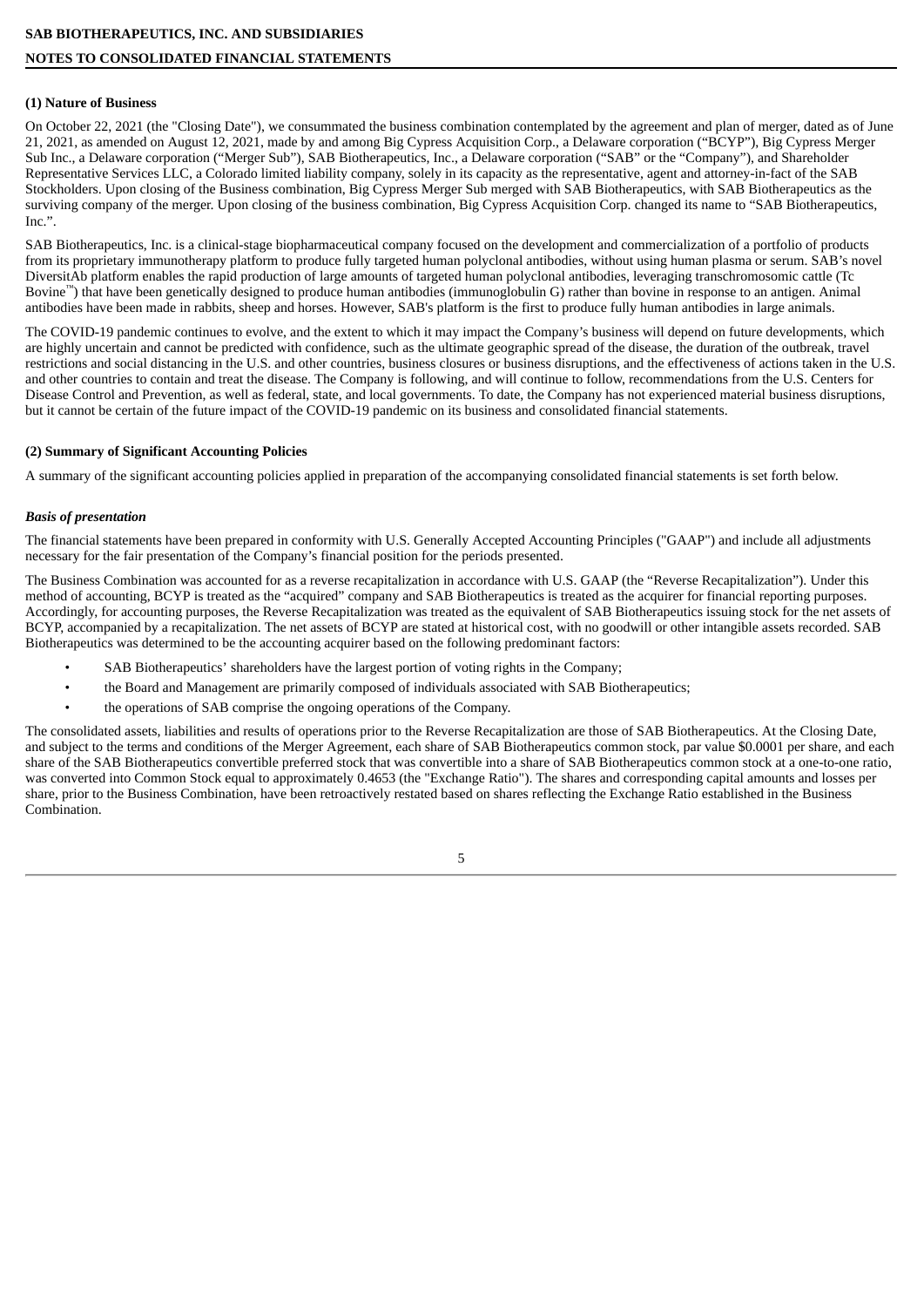# *Emerging growth company status*

The Company is an "emerging growth company," as defined in Section 2(a) of the Securities Act, as modified by the Jumpstart our Business Startups Act of 2012, (the "JOBS Act"), and it may take advantage of certain exemptions from various reporting requirements that are applicable to other public companies that are not emerging growth companies including, but not limited to, not being required to comply with the auditor attestation requirements of Section 404 of the Sarbanes-Oxley Act, reduced disclosure obligations regarding executive compensation in its periodic reports and proxy statements, and exemptions from the requirements of holding a nonbinding advisory vote on executive compensation and stockholder approval of any golden parachute payments not previously approved.

Further, Section 102(b)(1) of the JOBS Act exempts emerging growth companies from being required to comply with new or revised financial accounting standards until private companies (that is, those that have not had a Securities Act registration statement declared effective or do not have a class of securities registered under the Exchange Act) are required to comply with the new or revised financial accounting standards. The JOBS Act provides that a company can elect to opt out of the extended transition period and comply with the requirements that apply to non-emerging growth companies but any such election to opt out is irrevocable. The Company has elected not to opt out of such extended transition period which means that when a standard is issued or revised and it has different application dates for public or private companies, the Company, as an emerging growth company, can adopt the new or revised standard at the time private companies adopt the new or revised standard. This may make comparison of the Company's financial statements with another public company which is neither an emerging growth company nor an emerging growth company which has opted out of using the extended transition period difficult or impossible because of the potential differences in accounting standards used.

# *Principles of consolidation*

The accompanying consolidated financial statements include the results of the Company and its wholly owned subsidiaries, SAB Capra, LLC and Aurochs, LLC. Intercompany balances and transactions have been eliminated in consolidation.

### *Significant risks and uncertainties*

The Company's operations are subject to a number of factors that can affect its operating results and financial condition. Such factors include, but are not limited to, the results of research and development efforts, clinical trial activities of the Company's product candidates, the Company's ability to obtain regulatory approval to market its product candidates, competition from products manufactured and sold or being developed by other companies, and the Company's ability to raise capital.

The Company currently has no commercially approved products and there can be no assurance that the Company's research and development will be successfully commercialized. Developing and commercializing a product requires significant time and capital and is subject to regulatory review and approval as well as competition from other biotechnology and pharmaceutical companies. The Company operates in an environment of rapid change and is dependent upon the continued services of its employees and obtaining and protecting intellectual property.

Funding from government grants is not guaranteed to cover all costs, and additional funding may be needed to cover operational costs as the Company moves forward with our efforts to develop a commercially approved product.

### *Use of estimates*

The preparation of financial statements in conformity with U.S. GAAP requires management to make estimates and assumptions that affect the reported amounts of assets, liabilities, revenue and expenses and the disclosure of contingent assets and liabilities in the financial statements. The Company has used significant estimates in its determination of stock-based compensation assumptions, determination of the fair value of the Company's common stock, determination of the fair value of the Private Placement Warrant liabilities, determination of the incremental borrowing rate ("IBR") used in the calculation of the Company's right of use assets and lease liabilities, and the valuation allowance on deferred tax assets. Actual amounts realized may differ from these estimates.

### *Cash, cash equivalents, and restricted cash*

Cash equivalents include short-term, highly liquid instruments, consisting of money market accounts and short-term investments with original maturities at the date of purchase of 90 days or less.

Amounts held in escrow by the Company pursuant to the Forward Share Purchase Agreement were reported as restricted cash on the consolidated balance sheet as of December 31, 2021. There were no amounts held in escrow by the Company pursuant to the Forward Share Purchase Agreement as of March 31, 2022.

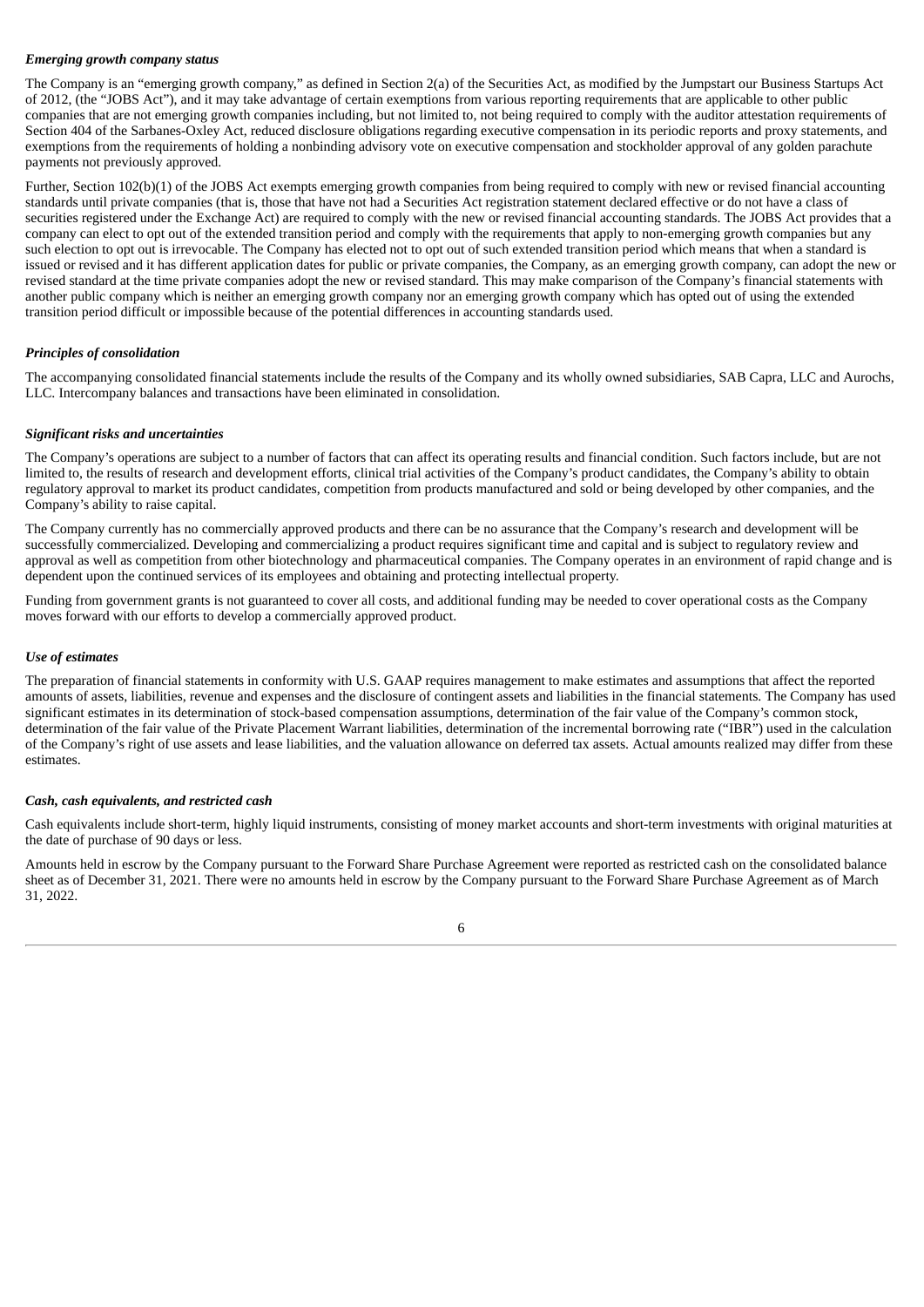The reconciliation of cash, cash equivalents and restricted cash reported within the applicable balance sheet line items that sum to the total of the same such amount shown in the consolidated statements of cash flows is as follows:

|                                                   | March 31.<br>2022 | March 31,<br>2021 |
|---------------------------------------------------|-------------------|-------------------|
| Cash and cash equivalents                         | 22,408,409        | 20,128,251        |
| Restricted cash                                   |                   |                   |
| Total cash, cash equivalents, and restricted cash | 22,408,409        | 20,128,251        |

### *Accounts receivable*

Accounts receivable are carried at original invoice amount, less an allowance for doubtful accounts. The Company estimates an allowance for doubtful accounts for potential credit losses that are expected to be incurred, based on management's assessment of the collectability of specific accounts, the aging of the accounts receivable, historical information and other currently available evidence. Receivables are written off when deemed uncollectible. To date, no receivables have been written off. The Company had no allowance for doubtful accounts as of March 31, 2022 and December 31, 2021.

# *Concentration of credit risk*

The Company maintains its cash and cash equivalent balances in the form of business checking accounts and money market accounts, the balances of which, at times, may exceed federally insured limits. Exposure to credit risk is reduced by placing such deposits in high credit quality federally insured financial institutions.

The Company received 100% of its total revenue through grants from government organizations during the three months ended March 31, 2022 and 2021.

### *Lease liabilities and right-of-use assets*

The Company is party to certain contractual arrangements for equipment, lab space, and an animal facility, which meet the definition of leases under Financial Accounting Standards Board ("FASB") Accounting Standards Codification ("ASC") Topic 842, *Leases* ("ASC 842"). In accordance with ASC 842, the Company recorded right-of-use assets and related lease liabilities for the present value of the lease payments over the lease terms. The Company's IBR was used in the calculation of its right-of-use assets and lease liabilities.

The Company elected not to apply the recognition requirements of ASC 842 to short-term leases, which are deemed to be leases with a lease term of twelve months or less. Instead, the Company recognized lease payments in the Consolidated Statements of Operations on a straight-line basis over the lease term and variable payments in the period in which the obligation for these payments was incurred. The Company elected this policy for all classes of underlying assets.

### *Research and development expenses*

Expenses incurred in connection with research and development activities are expensed as incurred. These include licensing fees to use certain technology in the Company's research and development projects, fees paid to consultants and various entities that perform certain research and testing on behalf of the Company, and expenses related to salaries, benefits, and stock-based compensation granted to employees in research and development functions.

During the three months ended March 31, 2022 and 2021, the Company had contracts with multiple contract research organizations ("CRO") to complete studies as part of research grant agreements. In the case of SAB-185, the CRO has been contracted and paid by the US government. For SAB-176, PPD Development, LP acting as the CRO oversaw the Phase 1 safety study. The terms of that agreement are subject to confidentiality, and the status of the agreement is that it is current, in good standing and approximately 90% of the contract has been paid as of March 31, 2022. SAB has also contracted with hVIVO Services Limited to conduct the Phase 2a influenza study on SAB-176. The terms of that agreement are subject to confidentiality, and the status of the agreement is that it is current, in good standing and approximately 90% of the contract has been paid as of March 31, 2022.

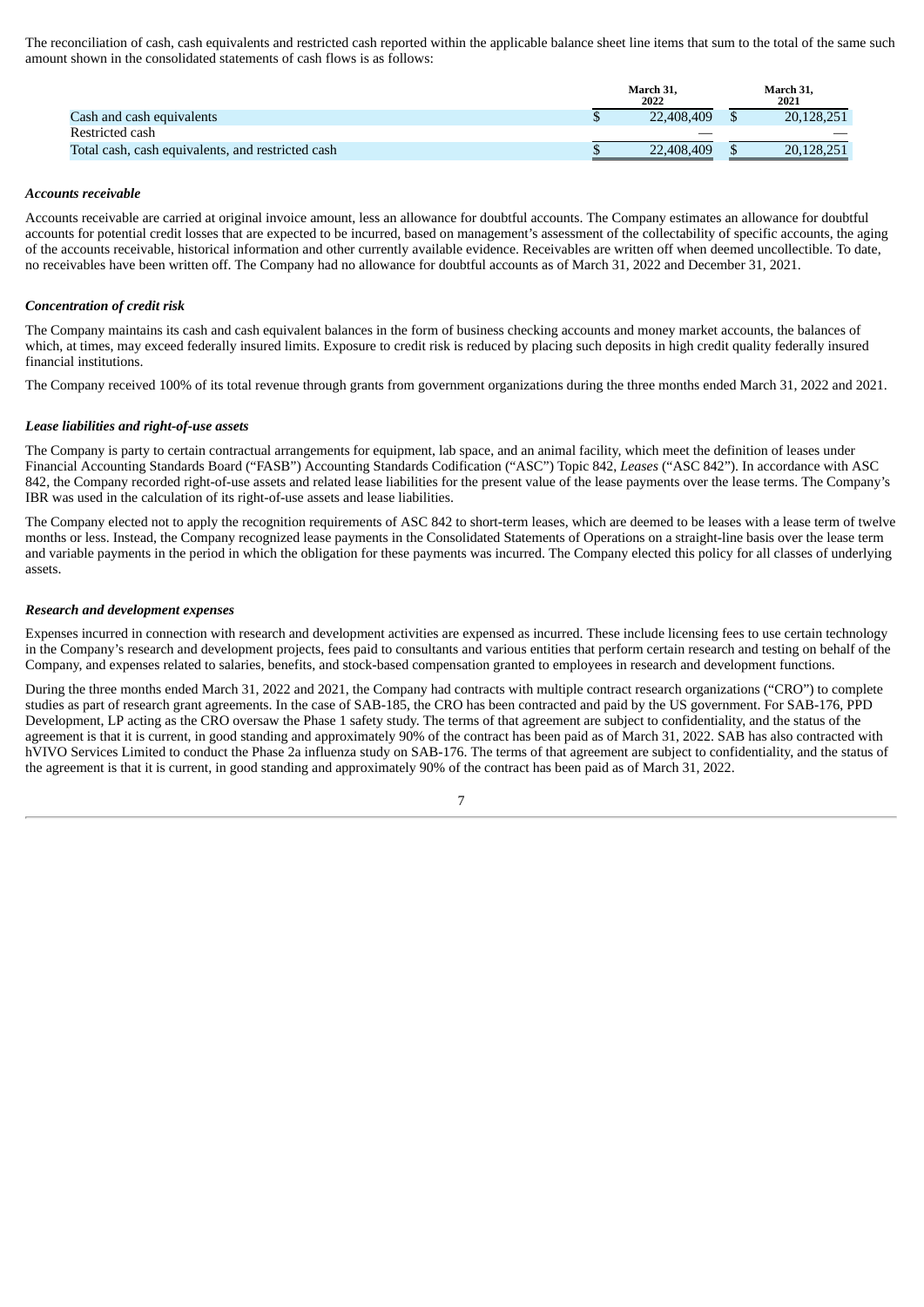# *Equipment*

The Company records equipment at cost less depreciation. Depreciation is calculated using straight-line methods over the following estimated useful lives:

| Animal facility equipment    | 7 years                             |
|------------------------------|-------------------------------------|
| Laboratory equipment         | 7 years                             |
| Leasehold improvements       | Shorter of asset life or lease term |
| Office furniture & equipment | 5 years                             |
| <b>Vehicles</b>              | 5 years                             |

Repairs and maintenance expenses are expensed as incurred.

# *Impairment of long-lived assets*

The Company reviews the recoverability of long-lived assets, including the related useful lives, whenever events or changes in circumstances indicate that the carrying amount of a long-lived asset may not be recoverable. If necessary, the Company compares the estimated undiscounted future net cash flows to the related asset's carrying value to determine whether there has been an impairment. If an asset is considered impaired, the asset is written down to fair value, which is based either on discounted cash flows or appraised values in the period the impairment becomes known. The Company believes that longlived assets are recoverable, and no impairment was deemed necessary, during the three months ended March 31, 2022 and 2021.

# *Stock-based compensation*

FASB ASC Topic 718, *Compensation – Stock Compensation*, prescribes accounting and reporting standards for all share-based payment transactions in which employee and non-employee services are acquired. The Company recognizes compensation cost relating to stock-based payment transactions using a fair-value measurement method, which requires all stock-based payments to employees, directors, and non-employee consultants, including grants of stock options, to be recognized in operating results as compensation expense based on fair value over the requisite service period of the awards. Prior to the Business Combination, the grant date fair value of the Company's common stock was typically determined by the Company's board of directors with the assistance of management and a third-party valuation specialist.

Subsequent to the Business Combination, the board of directors elected to determine the fair value of our post-merger common stock based on the closing market price at closing on the date of grant. In determining the fair value of stock-based awards, the Company utilizes the Black-Scholes option-pricing model, which uses both historical and current market data to estimate fair value. The Black-Scholes option-pricing model incorporates various assumptions, such as the value of the underlying common stock, the risk-free interest rate, expected volatility, expected dividend yield, and expected life of the options. For awards with performance-based vesting criteria, the Company estimates the probability of achievement of the performance criteria and recognizes compensation expense related to those awards expected to vest. No awards may have a term in excess of ten years. Forfeitures are recorded when they occur. Stock-based compensation expense is classified in the consolidated statements of operations based on the function to which the related services are provided. The company recognizes stock-based compensation expense over the expected term.

# *Income taxes*

Deferred income taxes reflect future tax effects of temporary differences between the tax and financial reporting basis of the Company's assets and liabilities measured using enacted tax laws and statutory tax rates applicable to the periods when the temporary differences will affect taxable income. When necessary, deferred tax assets are reduced by a valuation allowance, to reflect realizable value, and all deferred tax balances are reported as long-term on the consolidated balance sheet. Accruals are maintained for uncertain tax positions, as necessary.

Income tax expense includes the current tax liability from operations and the change in deferred income taxes during the year. Current tax liabilities or receivables are recognized for estimated income tax payable and/or refundable for the current year.

The Company uses a recognition threshold and measurement attribute for the financial statement recognition and measurement of a tax position taken, or expected to be taken, in a tax return. The Company has elected to treat interest and penalties related to income taxes, to the extent they arise, as a component of income taxes.

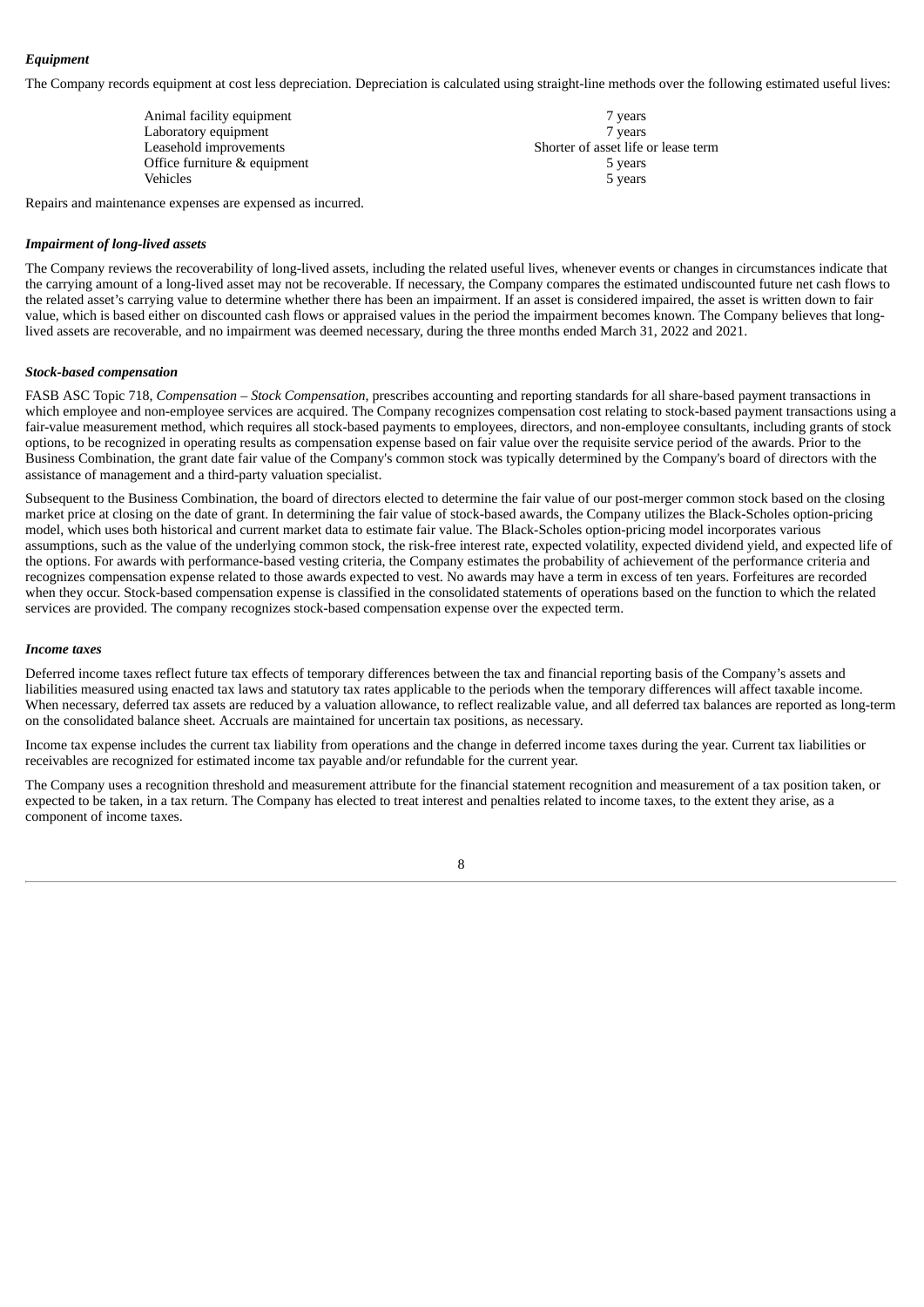# *Revenue recognition*

The Company's revenue is primarily generated through grants from government and other (non-government) organizations.

Grant revenue is recognized during the period that the research and development services occur, as qualifying expenses are incurred or conditions of the grants are met. The Company concluded that payments received under these grants represent conditional, nonreciprocal contributions, as described in ASC 958, *Not-for-Profit Entities*, and that the grants are not within the scope of ASC 606, *Revenue from Contracts with Customers*, as the organizations providing the grants do not meet the definition of a customer. Expenses for grants are tracked by using a project code specific to the grant, and the employees also track hours worked by using the project code.

# *Comprehensive income (loss)*

The Company had no items of comprehensive income (loss) other than its net income (loss).

# *Litigation*

From time to time, the Company is involved in legal proceedings, investigations and claims generally incidental to its normal business activities. In accordance with U.S. GAAP, the Company accrues for loss contingencies when it is probable that a liability has been incurred and the amount of the loss can be reasonably estimated. Legal costs in connection with loss contingencies are expensed as incurred.

# *Earnings per share*

In accordance with ASC 260, *Earnings per Share* ("ASC 260"), basic net income (loss) per share attributable to common stockholders is computed by dividing net income (loss) attributable to common stockholders by the weighted-average number of common stock outstanding during the period. Diluted net income (loss) per share attributable to common stockholders is computed by dividing the diluted net income (loss) attributable to common stockholders by the weighted-average number of common stock outstanding for the period including potential dilutive common shares such as stock options.

# *Segment reporting*

In accordance with ASC 280, *Segment Reporting*, the Company's business activities are organized into one reportable segment, as only the Company's operating results in their entirety are regularly reviewed by the Company's chief operating decision maker to make decisions about resources to be allocated and to assess performance.

# *Common stock valuations*

Prior to the Business Combination, the Company was required to periodically estimate the fair value of its common stock with the assistance of an independent third-party valuation firm, as discussed above, when issuing stock options and computing estimated stock-based compensation expense. The assumptions underlying these valuations represented the Company's best estimates, which involved inherent uncertainties and the application of significant levels of judgment. In order to determine the fair value of its common stock, the Company considered, among other items, previous transactions involving the sale of our securities, our business, financial condition and results of operations, economic and industry trends, the market performance of comparable publicly traded companies, and the lack of marketability of our common stock.

Subsequent to the Business Combination, the Company now determines the fair value of common stock based on the closing market price at closing on the date of grant.

Compensation expense related to stock-based transactions is measured and recognized in the financial statements at fair value of the post-merger common stock based on the closing market price at closing on the date of grant. Stock-based compensation expense is measured at the grant date based on the fair value of the equity award and is recognized as expense over the requisite service period, which is generally the vesting period, on the straight-line method. The Company estimates the fair value of each stock option award on the date of grant using the Black-Scholes option-pricing model. Determining the fair value of stock option awards at the grant date requires judgment, including estimating the expected volatility, expected term, risk-free interest rate, and expected dividends.

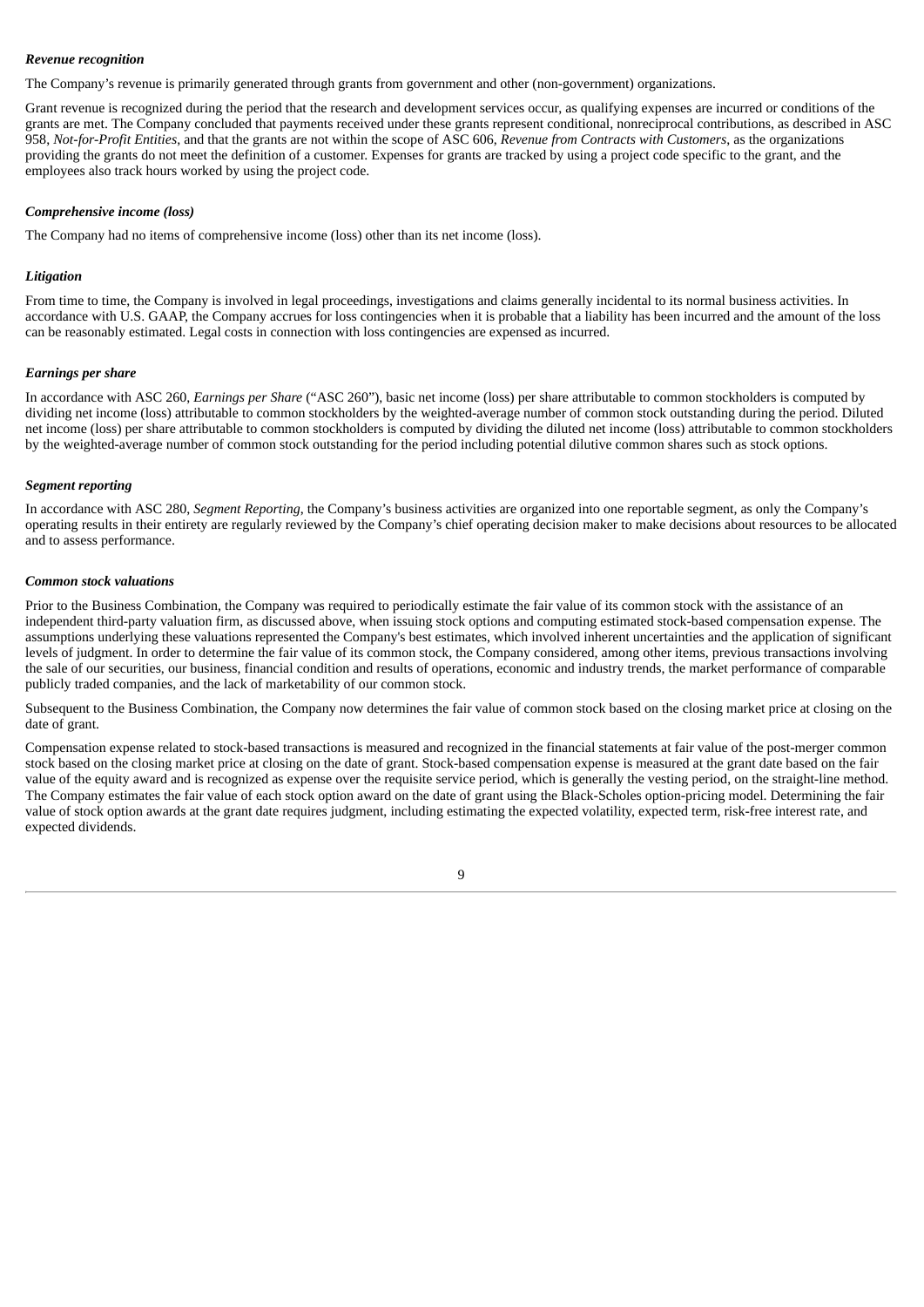### **(3) New accounting standards**

# *Recently-adopted standards*

In May 2021, the Financial Accounting Standards Board ("FASB") issued Accounting Standards Update ("ASU") 2021-04, *Earnings Per Share (Topic* 260), Debt-Modifications and Extinguishments (Subtopic 470-50), Compensation-Stock Compensation (Topic 718), and Derivatives and Hedging-Contracts in Entity's Own Equity (Subtopic 815-40): Issuer's Accounting for Certain Modifications or Exchanges of Freestanding Equity-Classified Written *Call Options*. The amendments in ASU 2021-04 provide guidance to clarify and reduce diversity in an issuer's accounting for modifications or exchanges of freestanding equity-classified written call options (for example, warrants) that remain equity classified after modification or exchange. The amendments in this ASU 2021-04 are effective for all entities for fiscal years beginning after December 15, 2021, and interim periods within those fiscal years, with early adoption permitted, including interim periods within those fiscal years. The Company adopted ASU 2021-04 at January 1, 2022, and the adoption did not have a material impact on its consolidated financial statements.

In July 2021, the FASB issued ASU 2021-05, *Leases (Topic 842) Lessors - Certain Leases with Variable Lease Payments*, to increase transparency and comparability among organizations by recognizing lease assets and lease liabilities as well as disclosing key information about leasing transactions. This guidance is effective for all entities for fiscal years beginning after December 15, 2021, and interim periods within those fiscal years for public business entities. The Company adopted ASU 2021-05 at January 1, 2022, and the adoption did not have a material impact on its consolidated financial statements.

In November 2021, the FASB issued ASU 2021-10, *Government Assistance (Topic 832): Disclosures by Business Entities about Government Assistance*. This ASU increases the transparency of government assistance to include the disclosure of (1) the types of assistance, (2) an entity's accounting for the assistance, and (3) the effect of the assistance on an entity's financial statements. The guidance in ASU 2021-10 is effective for financial statements of all entities, including private companies, for annual periods beginning after December 15, 2021, with early application permitted. Entities are required to provide the new disclosures prospectively for all transactions with a government entity that are accounted for under either a grant or a contribution accounting model and are reflected in the financial statements at the date of initially applying the new amendments, and to new transactions entered into after that date. The Company adopted ASU 2021-10 at January 1, 2022, and the adoption did not have a material impact on its consolidated financial statements.

# *Recently-issued standards*

In July 2016, the FASB issued ASU No. 2016-13, Financial Instruments - Credit Losses (Topic 326): Measurement of Credit Losses on Financial *Instruments* ("ASU 2016-13"), which requires the measurement of all expected credit losses of financial assets held at the reporting date based on historical experience, current conditions, and reasonable and supportable forecasts. Financial institutions and other organizations will now use forward-looking information to better inform their credit loss estimates. In addition, the ASU amends the accounting for credit losses on available-for-sale debt securities and purchased financial assets with credit deterioration. ASU 2016-13 is effective for periods beginning after December 15, 2022, and interim periods within those fiscal years. The Company is currently evaluating the impact this ASU may have on its consolidated financial statements but does not expect it to have a material impact.

In October 2021, the FASB issued ASU 2021-08, *Accounting for Contract Assets and Contract Liabilities from Contracts with Customers* ("ASU 2021- 08"). This ASU requires that an acquirer entity in a business combination recognize and measure contract assets and liabilities acquired in a business combination at the acquisition date in accordance with Topic 606 as if the acquirer entity had originated the contracts. This ASU is effective for fiscal years beginning after December 15, 2022, and interim periods within those years. Early application of the amendments is permitted but should be applied to all acquisitions occurring in the annual period of adoption. The amendment should be applied prospectively to business combinations occurring on or after the effective date of the amendments. The Company is currently evaluating the impact this ASU may have on its consolidated financial statements but does not expect it to have a material impact.

In March 2022, the FASB issued ASU 2022-01, *Derivatives and Hedging (Topic 815)* ("ASU 2022-01"), which clarifies the guidance on fair value hedge accounting of interest rate risk for portfolios of financial assets. The standard is effective for public entities in fiscal years beginning after December 15, 2022, including interim periods within those fiscal years. Early adoption is permitted on any date on or after the issuance of ASU 2017-12. The Company is currently evaluating the impact this ASU may have on its consolidated financial statements but does not expect it to have a material impact.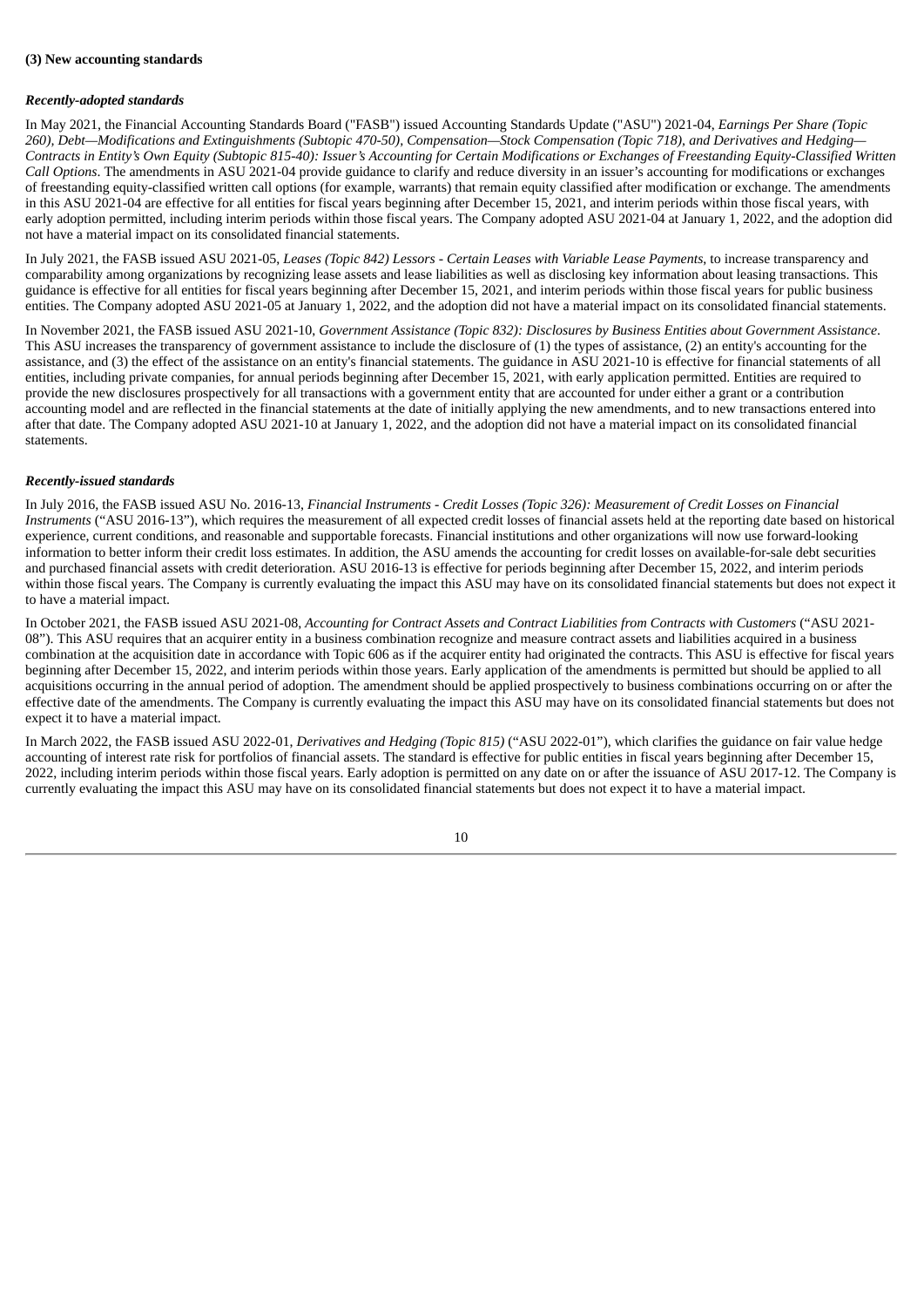In March 2022, the FASB issued ASU 2022-02, Financial Instruments - Credit Losses (Topic 326), Troubled Debt Restructurings and Vintage Disclosures ("ASU 2022-02"). ASU 2022-02 eliminates the current guidance on troubled debt restructurings ("TDRs"), enhances current and introduces new disclosure requirements related to loan modifications. ASU 2022-02 is effective for the Company for fiscal years beginning after December 15, 2022. The Company is currently evaluating the impact this ASU may have on its consolidated financial statements but does not expect it to have a material impact.

### **(4) Reverse Recapitalization and Business Combination**

On the Closing Date, BCYP closed the Business Combination with SAB Biotherapeutics, as a result of which SAB Biotherapeutics became a wholly owned subsidiary of BCYP. While BCYP was the legal acquirer of SAB Biotherapeutics in the Business Combination, for accounting purposes, the Business Combination is treated as a Reverse Recapitalization. SAB Biotherapeutics is treated as the accounting acquirer with historical financial statements of SAB Biotherapeutics becoming the historic financial statements of BCYP (renamed SAB Biotherapeutics, Inc.) upon consummation of the Business Combination. Under this method of accounting, BCYP is treated as the "acquired" company and SAB Biotherapeutics is treated as the acquirer for financial reporting purposes. For accounting reporting purposes, the Business Combination was treated as the equivalent of SAB Biotherapeutics issuing stock for the net assets of BCYP, accompanied by a recapitalization. The net assets of BCYP were stated at historical cost, with no goodwill or other intangible assets recorded.

Pursuant to the Business Combination Agreement, the aggregate consideration payable to stockholders of SAB Biotherapeutics at the Closing Date consisted of 36,465,343 shares of New SAB Biotherapeutics common stock, par value \$0.0001 per share ("Common Stock"). Each option of SAB Biotherapeutics that was outstanding and unexercised immediately prior to the Effective Time (whether vested or unvested) was assumed by BCYP and converted into an option to acquire an adjusted number of shares of Common Stock at an adjusted exercise price per share, in each case, pursuant to the terms of the Business Combination Agreement (the "Rollover Options").

Additionally, the Business Combination Agreement included an earnout provision whereby the shareholders of SAB Biotherapeutics shall be entitled to receive additional consideration ("Earnout Shares") if the Company meets certain Volume Weighted Average Price ("VWAP") thresholds, or a change in control with a per share price exceeding the VWAP thresholds within a five-year period immediately following the Closing.

The Earnout Shares shall be released in four equal increments as follows:

- (i) 25% of the Earnout Shares shall be released if, at any time during the five (5)-year period immediately following the Closing Date, the VWAP of the Company's publicly traded common stock is greater than or equal to \$15.00 for any twenty (20) trading days within a period of thirty (30) consecutive trading days (the "First Earnout").
- (ii) 25% of the Earnout Shares shall be released if, at any time during the five (5)-year period immediately following the Closing Date, the VWAP of the Company's publicly traded common stock is greater than or equal to \$20.00 for any twenty (20) trading days within a period of thirty (30) consecutive trading days (the "Second Earnout").
- (iii) 25% of the Earnout Shares shall be released if, at any time during the five (5)-year period immediately following the Closing Date, the VWAP of the Company's publicly traded common stock is greater than or equal to \$25.00 for any twenty (20) trading days within a period of thirty (30) consecutive trading days (the "Third Earnout").
- (iv) 25% of the Earnout Shares shall be released if, at any time during the five (5)-year period immediately following the Closing Date, the VWAP of the Company's publicly traded common stock is greater than or equal to \$30.00 for any twenty (20) trading days within a period of thirty (30) consecutive trading days (the "Fourth Earnout" and together with the First Earnout, the Second Earnout and the Third Earnout, the "Earnouts").

At the Effective Time, each outstanding share of SAB Biotherapeutics common stock, including shares of SAB Biotherapeutics common stock resulting from the conversion of outstanding shares of SAB Biotherapeutics preferred stock (as calculated pursuant to the SAB Biotherapeutics certificate of incorporation), immediately prior to the Effective Time, was converted into the right to receive a pro rata portion of the total consideration and the contingent right to receive a pro rata portion of the Earnout Shares.

Pursuant to the terms of the Business Combination Agreement, SAB Biotherapeutics' securityholders (including vested option holders) who own SAB Biotherapeutics securities immediately prior to the Closing Date will have the contingent right to receive their pro rata portion of (i) an aggregate of 12,000,000 shares of Common Stock ("Earnout Shares"), of which 1,508,063 are contingently issuable based upon future satisfaction of the aforementioned VWAP thresholds. The remaining 10,491,937 are legally issued and outstanding, if the Company does not meet the above VWAP thresholds, or a change in control with a per share price below the VWAP thresholds occurs within a five-year period immediately following the Closing Date, the shares will be returned to the Company.

The Earnout Shares are indexed to our equity and meet the criteria for equity classification. On the Closing Date, the fair value of the 12,000,000 Earnout Shares was \$101.3 million. We reflected the Earnout Shares in the consolidated balance sheet at December 31,

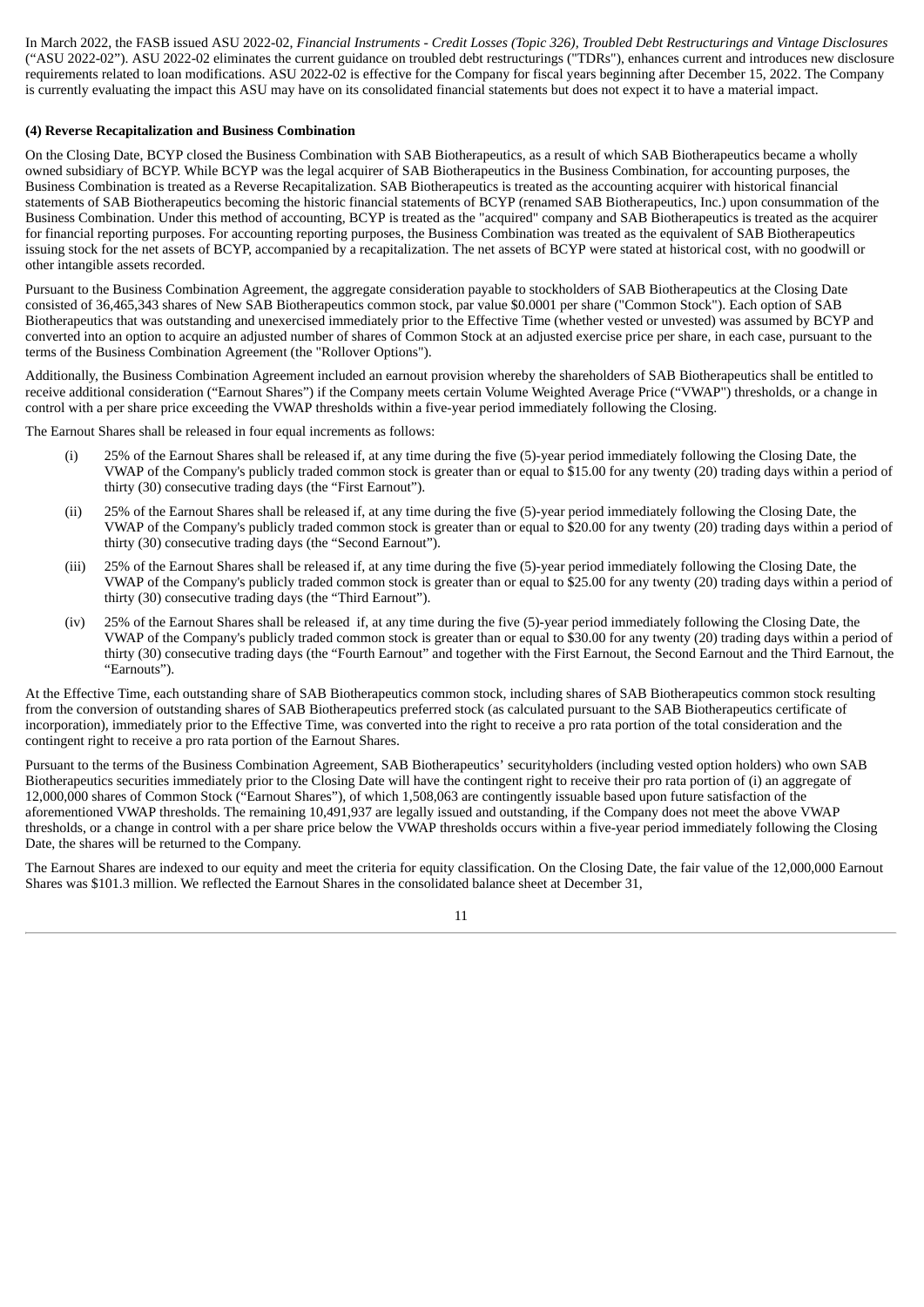2021 as a stock dividend by reducing additional paid-in capital, which was offset by the increase in additional paid-in capital associated with the Business Combination.

Preceding the Business Combination, on October 12, 2021, BCYP entered into a Forward Share Purchase Agreement (the "Forward Share Purchase Agreement") with Radcliffe SPAC Master Fund, L.P., a Cayman Islands exempted limited partnership ("Radcliffe"). Under the Forward Share Purchase Agreement, Radcliffe shall sell and transfer to BCYP, and BCYP shall purchase from Radcliffe, up to 1,390,000 shares of common stock owned by Radcliffe at the closing of the Business Combination at a per Share price (the "Purchase Price") equal to \$10.10 per share (the "Market Sales Price"). Further, BCYP shall purchase the remaining shares held by Radcliffe not sold in the open market in excess of the Market Sales Price at the later of (a) the 90<sup>th</sup> day after the closing of the Business Combination, or (b) the first business day following the 95<sup>th</sup> day after the closing of the Business Combination if BCYP directs Radcliffe to sell shares at a mutually agreed upon price other than the Market Sales Price.

Pursuant to the treatment of the Business Combination as a reverse recapitalization, SAB Biotherapeutics assumed the liability position as it existed as of the Effective Time. The net assets of the acquired entity were adjusted to include a forward share purchase liability of \$13,098,599. In connection with the Business Combination, an amount matching the assumed forward share purchase liability was transferred into escrow, pending final settlement of the Forward Share Purchase Agreement in January 2022. Given the short-term nature of the Forward Share Purchase Agreement, the Company did not present value the forward share purchase liability. Subsequent settlements whereby Radcliffe sold shares in the open market in excess of the Market Sales Price were treated as a reduction in the assumed forward share purchase liability, with an offsetting increase in equity of the Company. Prior to December 31, 2021, a portion of the forward share purchase liability was settled. As of December 31, 2021, the forward share purchase liability balance was \$6,338,306 on the consolidated balance sheet. The forward share purchase liability was settled in full during the three months ended March 31, 2022. As of December 31, 2021, the Company held \$6.3 million in escrow pending the final settlement of the Forward Share Purchase Agreement; upon final settlement of the Forward Share Purchase Agreement, \$817,060 in cash was released to the Company and the remaining \$5.5 million was delivered to Radcliffe for the repurchase of 546,658 shares of the Company's common stock—these shares are accounted for as treasury stock at cost within the consolidated statements of changes in stockholders' equity.

# **(5) Revenue**

During the quarters ended March 31, 2022 and 2021, the Company worked on the following grants:

# *Government grants*

The total revenue for government grants was approximately \$11.8 million and \$16.9 million respectively, for the three months ended March 31, 2022 and 2021.

National Institute of Health – National Institute of Allergy and Infectious Disease ("NIH-NIAID") (Federal Award #1R44AI117976-01A1) – this grant was for \$1.4 million and started in September 2019 through August 2021. For the three months ended March 31, 2022 and 2021, there was approximately \$27,000 and \$56,000, respectively, in grant income recognized. The Company applied for an extension on the grant funding, and the extension is pending approval—the Company has not historically experienced challenges renewing grant funding. If approved, there is approximately \$186,000 in funding remaining for this grant as of March 31, 2022.

NIH-NIAID (Federal Award #1R41AI131823-02) – this grant was for approximately \$1.5 million and started in April 2019 through March 2021. The grant was subsequently amended to extend the date through March 2022. For the three months ended March 31, 2022 and 2021, there was approximately \$13,000 and \$9,000 respectively, in grant income recognized. There is approximately \$801,000 in funding remaining for this grant as of March 31, 2022.

NIH-NIAID through Geneva Foundation (Federal Award #1R01AI132313-01, Subaward #S-10511-01) – this grant was for approximately \$2.7 million and started in August 2017 through July 2021. For the three months ended March 31, 2022 and 2021, there was approximately \$23,000 and \$0, respectively, in grant income recognized from this grant. The Company applied for an extension on the grant funding, and the extension is pending approval—the Company has not historically experienced challenges renewing grant funding. If approved, there is approximately \$1.4 million in funding remaining for this grant as of March 31, 2022.

Department of Defense, Joint Program Executive Office for Chemical, Biological, Radiological and Nuclear Defense Enabling Biotechnologies ("JPEO") through Advanced Technology International – this grant was for a potential of \$25 million, awarded in stages starting in August 2019 and with potential stages running through February 2023. Additional contract modifications were added to this contract in 2020 and 2021 for work on a COVID therapeutic, bringing the contract total to \$204 million. For the three months ended March 31, 2022 and 2021, there was approximately \$11.7 million and \$16.9 million, respectively, in grant income recognized from this grant. There is approximately \$77.4 million in funding remaining for this grant as of March 31, 2022.

The grants for the JPEO contract are cost reimbursement agreements, with reimbursement of our direct research and development expense (labor and consumables) with an overhead charge (based on actual, reviewed quarterly) and a fixed fee (9%).

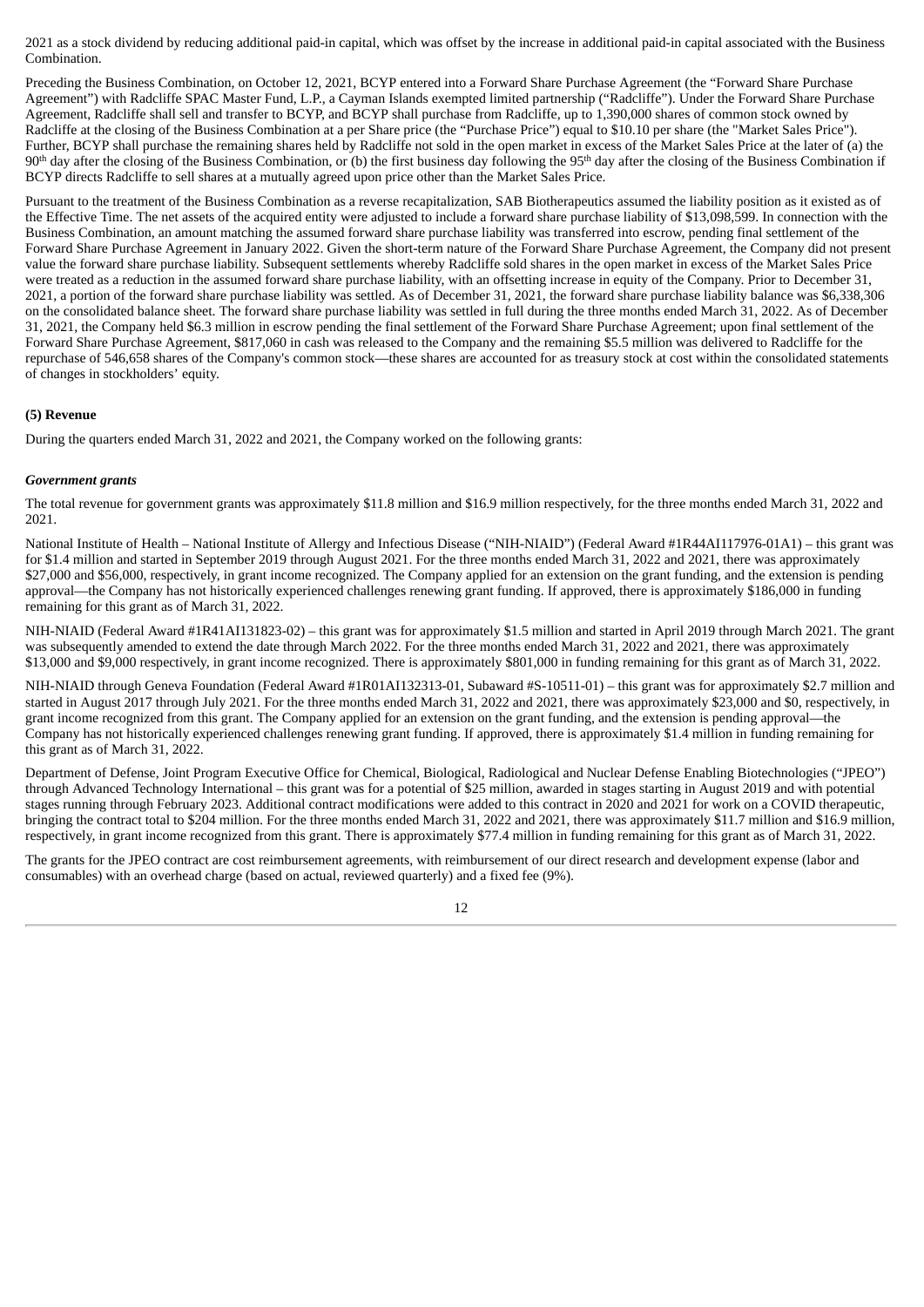# **(6) Earnings per share**

The following is a reconciliation of the numerator and denominator used to calculate basic earnings per share and diluted earnings per share for the three months ended March 31, 2022 and 2021:

|                                                                       | Three Months Ended March 31, |            |    |            |
|-----------------------------------------------------------------------|------------------------------|------------|----|------------|
|                                                                       |                              | 2022       |    | 2021       |
| Calculation of basic EPS attributable to the Company's shareholders   |                              |            |    |            |
| Net income attributable to the Company's shareholders                 | \$                           | 985.863    | .S | 1,409,834  |
| Weighted-average common shares outstanding - basic                    |                              | 43,113,353 |    | 25,973,406 |
| Net earnings per share, basic                                         | S                            | 0.02       |    | 0.05       |
| Calculation of diluted EPS attributable to the Company's shareholders |                              |            |    |            |
| Net income attributable to the Company's shareholders                 | \$                           | 985.863    | S  | 1.409.834  |
| Weighted-average common shares outstanding - diluted                  |                              | 45,816,651 |    | 28,072,567 |
| Net earnings per share, diluted                                       |                              | 0.02       |    | 0.05       |

The following table reconciles the weighted-average common shares outstanding used in the calculation of basic earnings per share ("EPS") to the weighted-average common shares outstanding used in the calculation of diluted EPS for the three months ended March 31, 2022 and 2021:

|                                                    | Three Months Ended March 31. |            |
|----------------------------------------------------|------------------------------|------------|
|                                                    | 2022                         | 2021       |
| Weighted-average common shares outstanding – basic | 43,113,353                   | 25,973,406 |
| Stock options                                      | 2,703,298                    | 2,099,161  |
| Total                                              | 45.816.651                   | 28,072,567 |

The shares in the table below were excluded from the calculation of diluted net loss per share due to their anti-dilutive effect:

|                                                                        | Three Months Ended March 31, |         |
|------------------------------------------------------------------------|------------------------------|---------|
|                                                                        | 2022                         | 2021    |
| Stock options                                                          | 1,655,733                    | 913,227 |
| Common stock warrants                                                  | 5,958,600                    |         |
| Earnout shares <sup>(1)</sup>                                          | 10,491,937                   |         |
| Contingently issuable earnout shares from unexercised Rollover Options | 1,508,063                    |         |
| <b>Total</b>                                                           | 19,614,333                   | 913.227 |

(1) As the Earnout shares are subject to certain vesting requirements not satisfied as of the three months ended March 31, 2022, the Earnout Shares held in escrow are excluded from calculating both basic and diluted earnings per share.

# **(7) Equipment**

As of March 31, 2022 and December 31, 2021, the Company's equipment was as follows:

|                                                 | March 31,<br>2022 |            |    | December 31,<br>2021 |  |  |
|-------------------------------------------------|-------------------|------------|----|----------------------|--|--|
| Laboratory equipment                            | \$                | 7,121,957  | £. | 7,431,988            |  |  |
| Animal facility                                 |                   | 8,357,667  |    | 8,357,667            |  |  |
| Animal facility equipment                       |                   | 1,143,213  |    | 1,253,879            |  |  |
| Construction-in-progress                        |                   | 2,130,434  |    | 4,608,778            |  |  |
| Leasehold improvements                          |                   | 8,777,864  |    | 5,700,364            |  |  |
| Vehicles                                        |                   | 192.683    |    | 135,593              |  |  |
| Office furniture and equipment                  |                   | 1,013,383  |    | 46,202               |  |  |
| Less: accumulated depreciation and amortization |                   | 3,763,769  |    | 3,220,016            |  |  |
| Property, plant and equipment, net              |                   | 24,973,432 |    | 24,314,455           |  |  |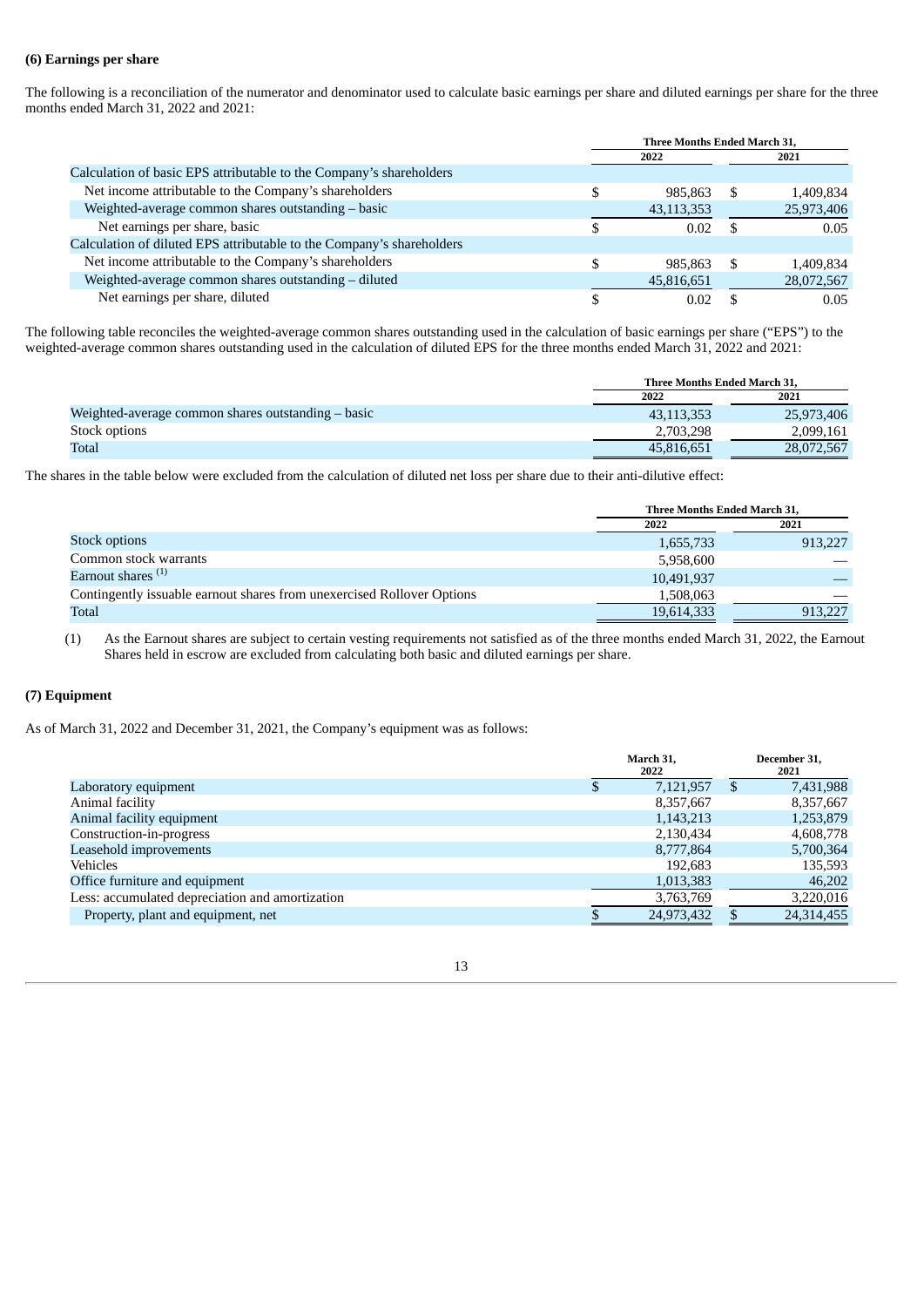Depreciation and amortization expense for the three months ended March 31, 2022 and 2021 was \$636,235 and \$235,959, respectively.

All tangible personal property with a useful life of at least three years and a unit acquisition cost of \$5,000 or more will be capitalized and depreciated over its useful life using the straight-line method of depreciation. The Company will expense the full acquisition cost of tangible personal property below these thresholds in the year of purchase. The basis of accounting for depreciable fixed assets is acquisition cost and any additional expenditures required to make the asset ready for use. The carrying amount at the balance sheet date of long-lived assets under construction-in-progress includes assets purchased, constructed, or being developed internally that are not yet in service. Depreciation commences when the assets are placed in service.

The Company has several ongoing construction projects related to the expansion of its operating capacity. As of March 31, 2022 and December 31, 2021, the Company's construction-in-progress was as follows:

|                                      | March 31.<br>2022 |   | December 31,<br>2021 |
|--------------------------------------|-------------------|---|----------------------|
| New office space at Headquarters     | 339,939           | Ъ | 11,183               |
| Laboratory space at Headquarters     |                   |   | 2,506,482            |
| Laboratory equipment at Headquarters | 89,009            |   | 246,801              |
| IT equipment at Headquarters         | 103.831           |   | 212,209              |
| Software                             | 137,811           |   | 137,811              |
| <b>Bioreactors</b>                   | 1,295,651         |   | 1,280,728            |
| Other                                | 164,193           |   | 213,564              |
| Total construction-in-progress       | 2,130,434         |   | 4,608,778            |

# **(8) Leases**

The Company has an operating lease for lab space from Sanford Health (a former related party), under a lease that started in June 2014 and ran through June 2019, at which time the lease was amended to run through August 2024. This lease can be terminated with one year advance written notice. The lease is for \$66,993 per month. The operating lease does not include an option to extend beyond the life of the current term. The lease does not provide an implicit rate, and, therefore, the Company used an IBR of 4.54% as the discount rate when measuring the operating lease liability. The Company estimated the incremental borrowing rate based upon comparing interest rates available in the market for similar borrowings and the credit quality of the Company.

The Company entered into a lease for office, laboratory, and warehouse space in November 2020. This lease has a 3-year term, with options to extend for three additional periods of three years each. The options were not included in the right of use calculation as it is unclear as to whether or not the location will meet the Company's requirements beyond the next three years. The lease cost is \$36,125 per month. The Company used an IBR of 4.69% as the discount rate when measuring the operating lease liability. The Company estimated the incremental borrowing rate based upon comparing interest rates available in the market for similar borrowings and the credit quality of the Company.

The Company entered into a lease for barn space for the housing of goats in April 2020. This lease has a 2-year term, with automatic renewals for a oneyear period after the initial term expires until either party terminates. The options were not included in the right of use calculation, as the goat project is mostly funded by government grants, and those grants do not currently extend beyond the initial lease term. The lease cost is \$665 per month for the first year, then \$678 per month for the second year. The Company used an IBR of 4.08% as the discount rate when measuring the operating lease liability. The Company estimated the incremental borrowing rate based upon comparing interest rates available in the market for similar borrowings and the credit quality of the Company.

The Company has the following finance leases:

- In December 2018, the Company entered into a finance lease with Dakota Ag Properties for a new animal facility which includes the surrounding land. The facility and the land have been accounted for as separate lease components. The lease is based upon payback of \$4,000,000 in construction costs, with a 20-year term at an interest rate of 8%. The monthly payment for this lease is \$33,458. The Company has the option to purchase the asset at any time during the term of the lease for the balance of the unamortized lease payments.
- In December 2018, the Company entered into an equipment lease for a 12,000-gallon propane tank that is located on the Company's animal facility. The lease is for five years, with an annual payment of \$8,199. The Company has the option to purchase the asset at any time during the term of the lease for the balance of the unamortized lease payments.
- In July 2018, the Company entered into a lease agreement with a bank, for a Ruby Cell Analyzer. The lease agreement is for a five-year term. The monthly payment for this lease is \$807. The Company has the option to purchase the asset at the end of the lease for \$1.

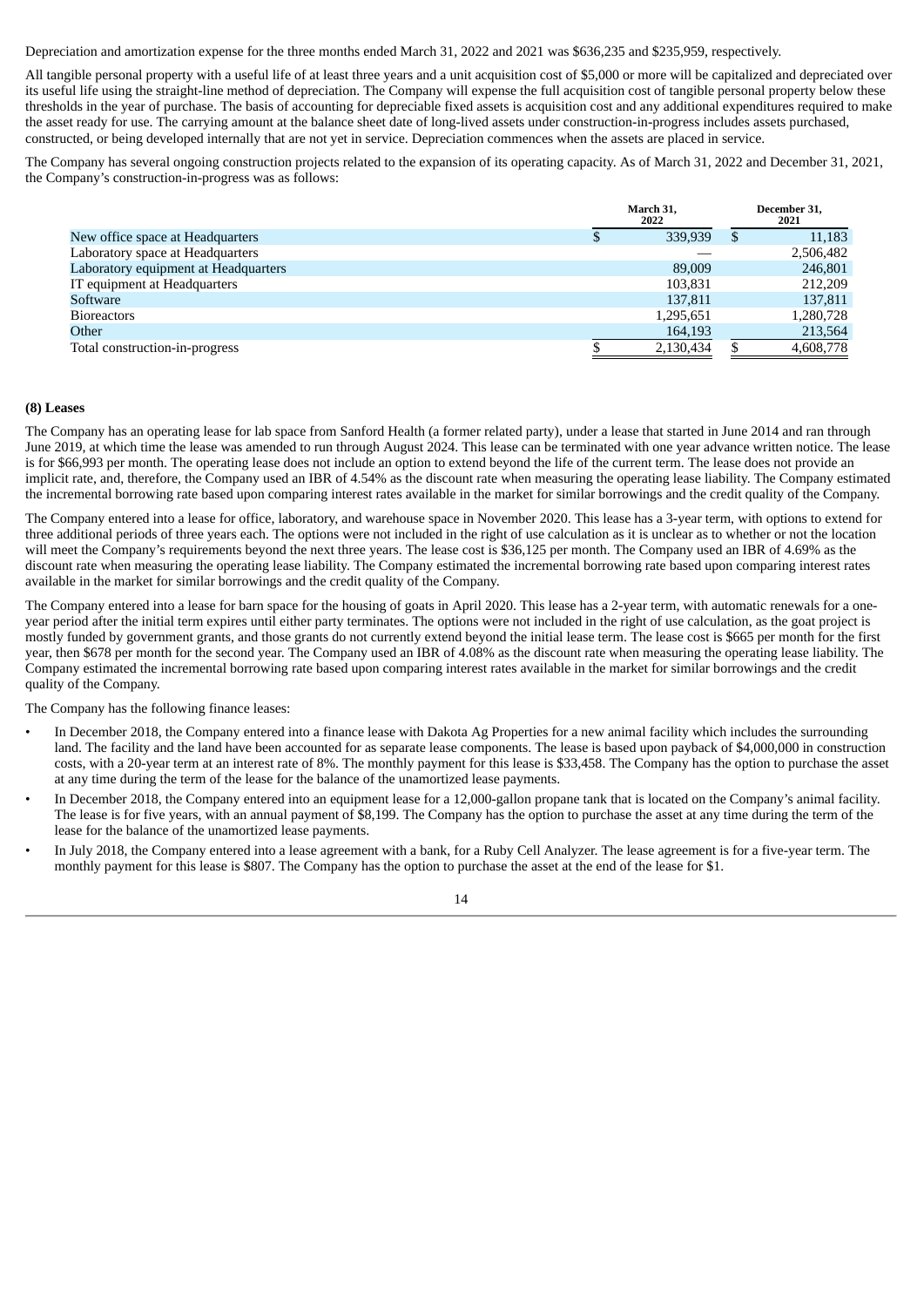• In March 2019, the Company entered into two lease agreements for laboratory equipment. The leases are each for a 3-year term and a combined monthly payment of \$5,956. Both leases have a \$1 purchase option at the end of the lease term.

The lease agreements do not require material variable lease payments, residual value guarantees or restrictive covenants.

The amortizable lives of the operating lease assets are limited by their expected lease terms. The amortizable lives of the finance lease assets are limited by their expected lives, as the Company intends to exercise the purchase options at the end of the leases. The following is the estimated useful lives of the finance lease assets:

| Animal Facility | 40 years      |
|-----------------|---------------|
| Equipment       | $3 - 7$ years |
| Land            | Indefinite    |

The Company's weighted-average remaining lease term and weighted-average discount rate for operating and finance leases as of March 31, 2022 are:

|                                       | Operating  | Finance     |
|---------------------------------------|------------|-------------|
| Weighted-average remaining lease term | 2.18 years | 16.60 vears |
| Weighted-average discount rate        |            | 7.71%       |

The table below reconciles the undiscounted future minimum lease payments under non-cancelable leases with terms of more than one year to the total lease liabilities recognized on the consolidated balance sheet as of March 31, 2022:

|                                             | <b>Operating</b> | <b>Finance</b> |             |  |
|---------------------------------------------|------------------|----------------|-------------|--|
| 2022 - remaining                            | 928,943          | \$.            | 324,265     |  |
| 2023                                        | 1,169,559        |                | 406,339     |  |
| 2024                                        | 535,944          |                | 401,496     |  |
| 2025                                        |                  |                | 401,496     |  |
| 2026                                        |                  |                | 401,496     |  |
| Thereafter                                  |                  |                | 4,784,494   |  |
| Undiscounted future minimum lease payments  | 2,634,446        |                | 6,719,586   |  |
| Less: Amount representing interest payments | (120, 937)       |                | (2,844,747) |  |
| Total lease liabilities                     | 2,513,509        |                | 3,874,839   |  |
| Less current portion                        | (1, 154, 680)    |                | (145, 898)  |  |
| Noncurrent lease liabilities                | 1,358,829        |                | 3,728,941   |  |

Operating lease expense was approximately \$293,000 and \$254,000, respectively, for the three months ended March 31, 2022 and 2021. Operating lease costs are included within research and development expenses on the consolidated statements of operations.

Finance lease costs for the three months ended March 31, 2022 and 2021 included approximately \$41,000 and \$41,000, respectively, in right-of-use asset amortization and approximately \$72,000 and \$75,000, respectively, of interest expense. Finance lease costs are included within research and development expenses on the consolidated statements of operations.

Cash payments under operating and finance leases were approximately \$311,000 and \$121,000, respectively, for the three months ended March 31, 2022 . Cash payments under operating and finance leases were approximately \$268,000 and \$121,000, respectively, for the three months ended March 31, 2021.

Short-term lease expense recognized in the three months ended March 31, 2022 and 2021, was not material.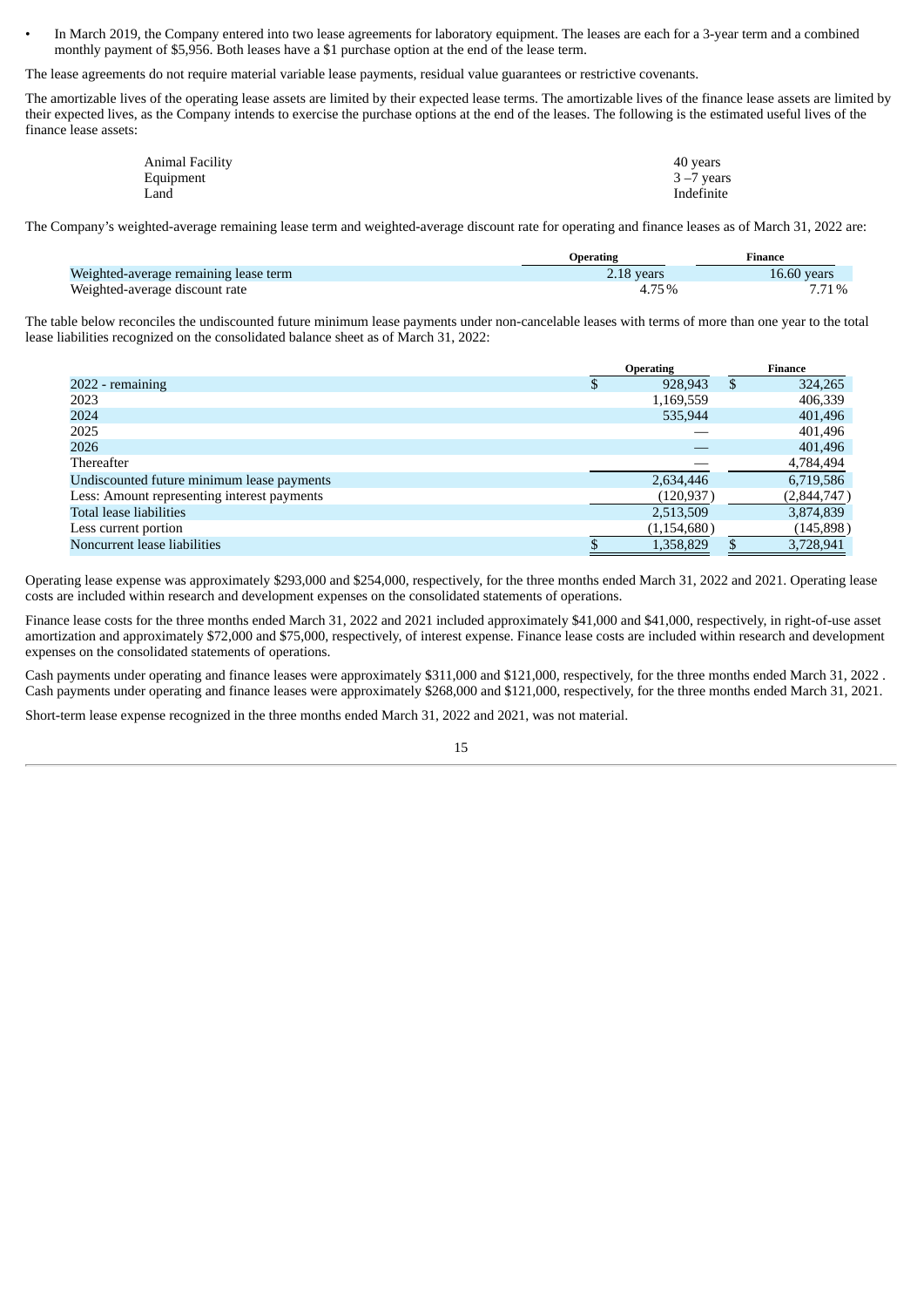# **(9) Accrued Expenses and Other Current Liabilities**

As of March 31, 2022 and December 31, 2021, accrued expenses and other current liabilities consisted of the following:

|                                     | March 31,<br>2022 | December 31,<br>2021 |
|-------------------------------------|-------------------|----------------------|
| <b>Accrued vacation</b>             | \$<br>678,855     | \$<br>552,629        |
| Accrued payroll                     | 274,104           | 674,858              |
| Accrued construction-in-progress    | 291,132           | 548,988              |
| Accrued supplies                    | 61.253            | 709,027              |
| <b>Accrued consulting</b>           | 122,618           | 179,082              |
| Accrued clinical trial expense      | 455,786           | 423,634              |
| Accrued outside laboratory services | 222.291           | 128,752              |
| Accrued bonus & severance           | 748.412           | 1,804,288            |
| Accrued contract manufacturing      | 2,795,405         | 1,000,824            |
| Accrued legal                       | 720.152           | 833,646              |
| Accrued financing fees payable      | 5,100,000         | 5,100,000            |
| Accrued franchise tax payable       | 50,000            | 216,251              |
| Other accrued expenses              | 336,619           | 283,909              |
|                                     | \$<br>11,856,627  | \$<br>12,455,888     |

# **(10) Notes Payable**

In December 2017, the Company entered into a loan agreement for the purchase of a tractor for \$116,661 at a 3.6% interest rate. The loan included annual payments of \$25,913 for the next five years starting in December 2018. The tractor loan balance as of March 31, 2022 and December 31, 2021 was \$25,013. The total amount of the remaining loan balance is due in full in the fourth quarter of 2022.

On March 27, 2020, President Trump signed into law the "Coronavirus Aid, Relief and Economic Security Act ("CARES Act"). In April 2020, the Company entered into a loan agreement (the "PPP Loan") with First Premier Bank under the Paycheck Protection Program (the "PPP"), which is part of the CARES Act administered by the United States Small Business Administration ("SBA"). As part of the application for these funds, the Company, in good faith, certified that the current economic uncertainty made the loan request necessary to support the ongoing operations of the Company. The certification further requires the Company to take into account its current business activity and its ability to access other sources of liquidity sufficient to support ongoing operations in a manner that is not significantly detrimental to the business. Under the PPP, the Company received proceeds of approximately \$661,612. In accordance with the requirements of the PPP, the Company utilized the proceeds from the PPP Loan primarily for payroll costs. The PPP Loan has a 1.00% interest rate per annum, matures in April 2022 and is subject to the terms and conditions applicable to loans administered by the SBA under the PPP. Under the terms of PPP, all or certain amounts of the PPP Loan may be forgiven if they are used for qualifying expenses, as described in the CARES Act. The Company recorded the entire amount of the PPP Loan as debt. In February 2021, the Company submitted a forgiveness application related to its PPP Loan. In March 2021, the SBA approved the forgiveness of the PPP Loan, plus accrued interest. We recorded a gain on extinguishment of PPP Loan of \$665,596 for the forgiveness of the PPP Loan and accrued interest within gain on debt extinguishment of Paycheck Protection Program SBA Loan on the consolidated statement of operations for the three months ended March 31, 2021.

# **(11) Preferred Stock**

On the Closing Date, pursuant to the Business Combination (as described in Note 4), 17,750,882 outstanding shares of Preferred Stock were automatically converted into 8,259,505 shares of common stock pursuant to the Exchange Ratio.

In addition, upon the closing of the Business Combination, pursuant to the terms of the Second Amended and Restated Certificate of Incorporation, the Company authorized 10,000,000 shares of preferred stock with a par value \$0.0001.

Prior to the Business Combination, in August 2019, the Company's Certificate of Incorporation was amended to authorize the Company to issue 50,000,000 shares of preferred stock, of which 6,615,000 shares were designated as Series A preferred stock, 2,525,800 shares were designated as series A-1 preferred stock, 4,039,963 shares were designated as series A-2 preferred stock, 3,333,333 shares were designated as series A-2A preferred stock, and 8,571,429 shares were designated as series B preferred stock. The carrying value of Series A preferred stock was \$1 per share, Series A-1 \$1.88 per share, Series A-2 & A-2A \$3.00 per share, and Series B \$3.50 per share.

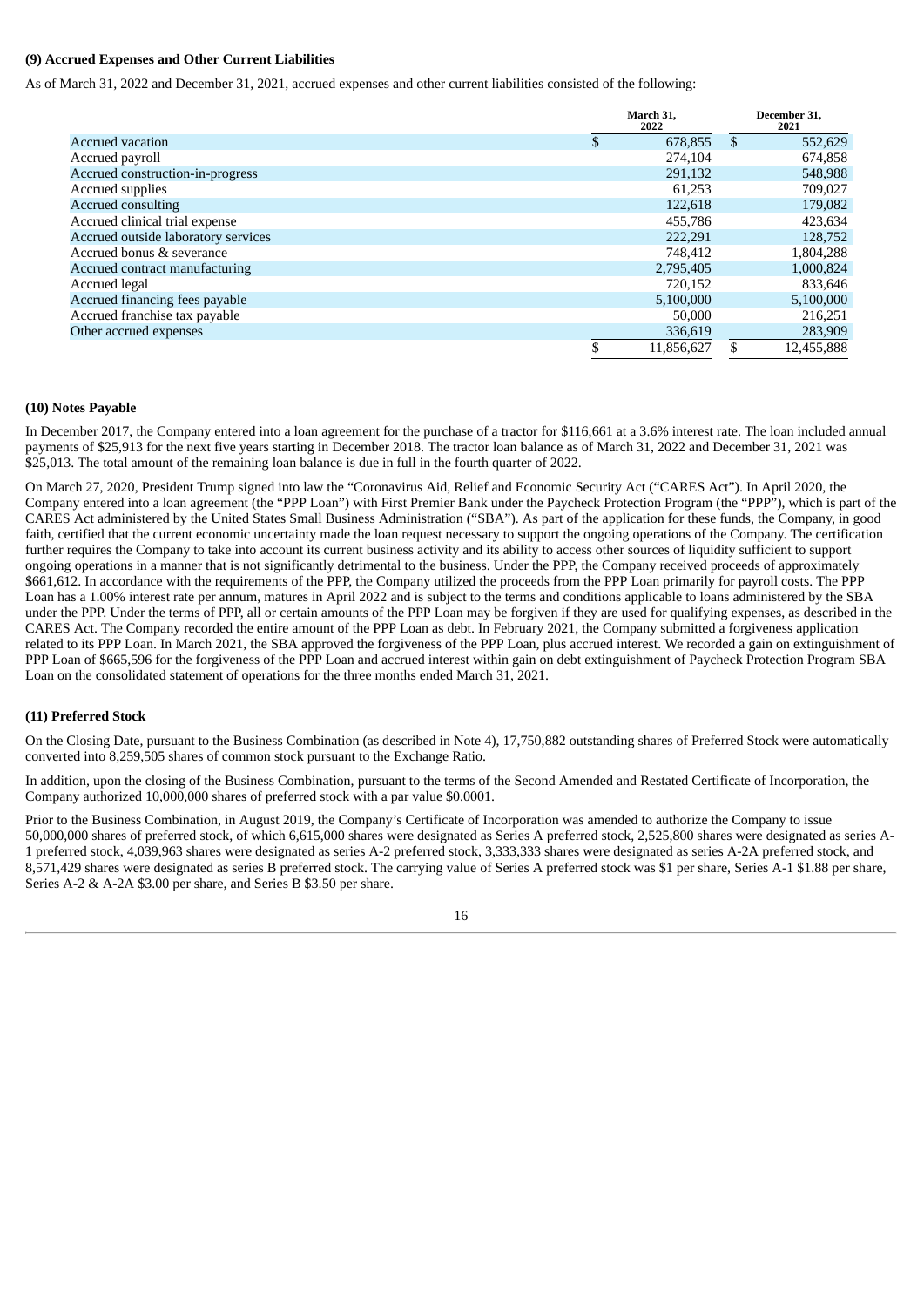The preferred stock was entitled to receive noncumulative dividends in preference to any dividend on the common stock when, as, and if declared by the Company's board of directors. The holders of the preferred stock also were entitled to participate pro rata in any dividends paid on the common stock on an as-if-converted basis.

Each holder of preferred stock was entitled to the number of votes equal to the number of shares of common stock that it could be converted into. As long as there were 8,000,000 shares of preferred stock outstanding, the vote or written consent of the holder of the majority of the outstanding preferred stock (all series voting as a single class) was required to approve any amendment of the certificate of incorporation that changes voting, preferences or privileges or restrictions of the preferred stock.

In the event of liquidation or winding up of the Company, the preferred stockholders also were entitled to receive in preference to the holders of the common stock the greater of: a) a per share amount equal to their respective original purchase price plus any declared but unpaid dividends (the "Liquidation Preference"); or b) the amount to be paid on the common stock on an as-if-converted basis. The remaining assets would be distributed to the common stockholders.

The holders of preferred stock had the right to convert the preferred stock into common stock, at any time, utilizing the then- effective conversion rate. The effective conversion rate as of December 31, 2020 was 1:1. All preferred shares were automatically converted into common shares utilizing the then effective preferred conversion rate upon: a) the closing of the Company's sale of its common stock in a firm commitment underwritten public offering pursuant to a registration statement under the Securities Act of 1933, covering the sale of the Company's common stock if gross proceeds are at least \$20,000,000 and the Company's shares have been listed on a stock exchange, as defined; or b) the election of the holders of a majority of the outstanding shares of preferred stock.

With any change of control of the Company or financing, the preferred stockholders were to approve through majority vote any such change in control or financing event approved by the board of directors or the majority of the common stockholders. The preferred stock contained certain anti-dilution provisions, as defined.

In addition to the rights described above, series A-2A preferred stock was redeemable at a price equal to \$5 per preferred share at the option of the investor at any time during the redemption period, which was scheduled to commence in August 2022 and end in August 2023. As a result of the redemption feature, the Company classified the series A-2A preferred stock as mezzanine equity as of January 1, 2020. However, the redemption feature was terminated during the year ended December 31, 2020, and the series A-2A preferred stock was reclassified from mezzanine equity to permanent equity.

# **(12) Stock Option Plans**

On August 5, 2014, the Company approved a stock option grant plan (the "2014 Equity Incentive Plan") for employees, directors, and non-employee consultants, which provides for the issuance of options to purchase common stock. The total shares authorized under the plan was originally 8,000,000; however, during 2019, the Plan was amended to increase the total shares authorized under the plan to 16,000,000. As a result of the Business Combination, the 2014 Equity Incentive Plan was amended to reduce the shares authorized to 7,444,800 based upon the impact of the Exchange Ratio.

As a result of the Business Combination, the Company adopted the 2021 Omnibus Equity Incentive Plan (hereinafter collectively with the 2014 Equity Incentive Plan referred to as the "Equity Compensation Plans"), representing 11,000,000 shares of common stock reserved for issuance under the 2021 Omnibus Equity Incentive Plan. As of the beginning of the 2022 calendar year, the shares reserved for future issuance increased by, 869,746, or two percent (2%) of the total number of shares of Common Stock issued and outstanding, to a total of 11,869,746 shares of common stock reserved for issuance under the 2021 Omnibus Equity Incentive Plan.

The expected term of the stock options was estimated using the "simplified" method, as defined by the SEC's Staff Accounting Bulletin No. 107, *Share-Based Payment*. The volatility assumption was determined by examining the historical volatilities for industry peer companies, as the Company does not have sufficient trading history for its common stock. The risk-free interest rate assumption is based on the U.S. Treasury instruments whose term was consistent with the expected term of the options. The dividend assumption is based on the Company's history and expectation of dividend payouts. The Company has never paid dividends on its common stock and does not anticipate paying dividends on its common stock in the foreseeable future. Therefore, the Company has assumed no dividend yield for purposes of estimating the fair value of the options.

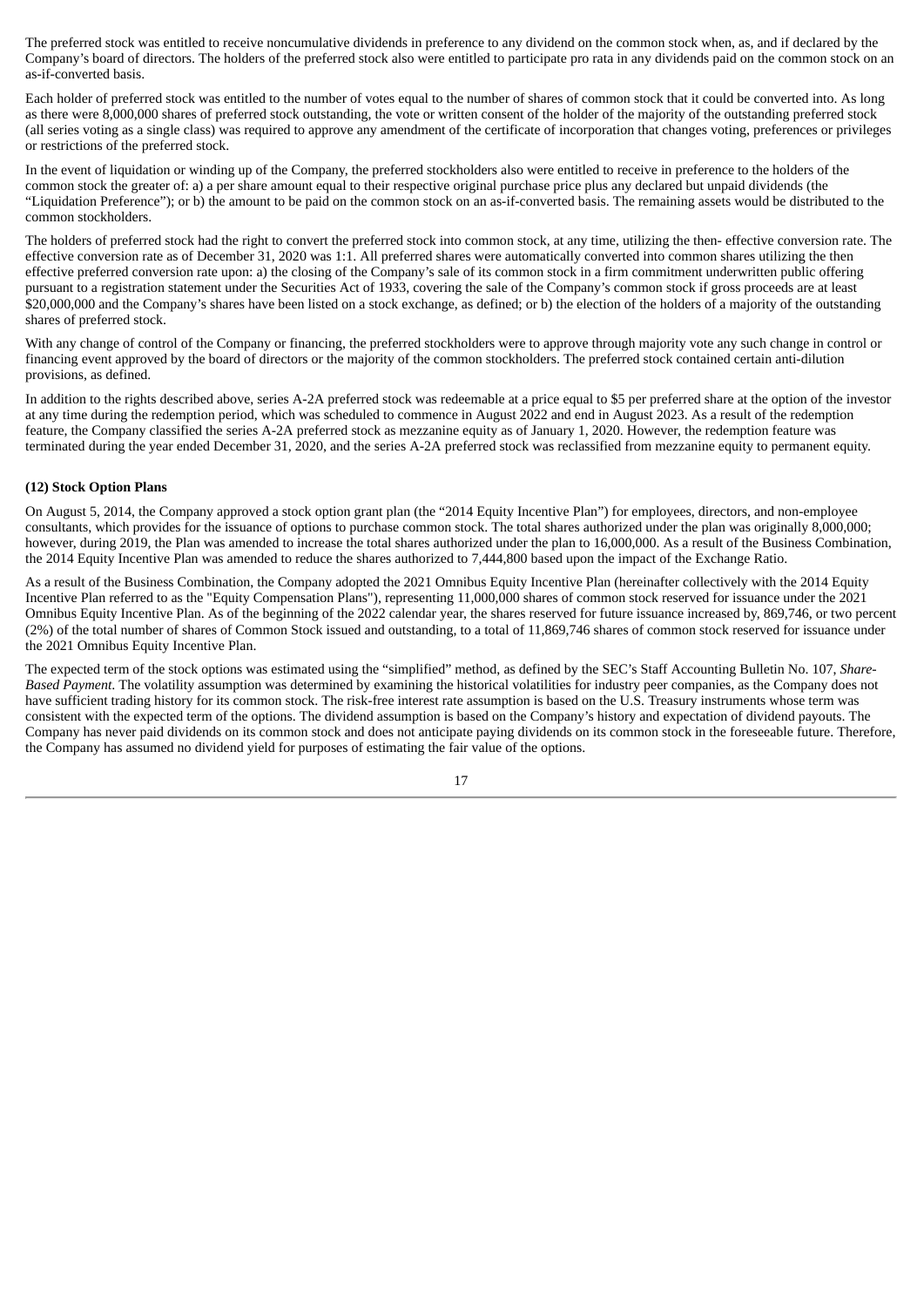Stock option activity for employees and non-employees under the Equity Compensation Plans for the three months ended March 31, 2022 was as follows:

|                                                | <b>Options</b> |     | Weighted<br>Average<br><b>Exercise Price</b> | Weighted<br>Average<br><b>Remaining</b><br>Contractual Life<br>(vears) | <b>Aggregate Intrinsic Value</b> |
|------------------------------------------------|----------------|-----|----------------------------------------------|------------------------------------------------------------------------|----------------------------------|
| Outstanding options, December 31, 2021         | 5,107,672      | S   | 2.44                                         | 5.78                                                                   | 28,948,535                       |
| Granted                                        | 487.433        | S   | 5.64                                         |                                                                        |                                  |
| Forfeited                                      | (24,713)       | \$. | 4.66                                         |                                                                        |                                  |
| Exercised                                      | (14,500)       | S   | 0.54                                         |                                                                        |                                  |
| Outstanding options, March 31, 2022            | 5,555,892      | \$  | 2.72                                         | 5.84                                                                   | 10,504,111                       |
| Options vested and exercisable, March 31, 2022 | 3,902,858      | \$  | 1.27                                         | 4.36                                                                   | 9.770.506                        |

Total unrecognized compensation cost related to non-vested stock options as of March 31, 2022 was approximately \$7.5 million and is expected to be recognized within future operating results over a weighted-average period of 2.27 years. As of March 31, 2022, the weighted-average contractual term of the options outstanding was approximately 5.84 years. As of March 31, 2022, the weighted-average contractual term of the vested options was approximately 4.36 years.

The weighted average grant date fair value of options granted during the three months ended March 31, 2022 and 2021, was \$3.88 per share and \$4.34 per share, respectively. During the three months ended March 31, 2022 and 2021, 192,401 shares with a fair value of totaling \$806,776, and 79,771 shares with a fair value totaling \$207,780, respectively, vested.

The estimated fair value of stock options granted to employees and consultants during the three months ended March 31, 2022 and 2021, were calculated using the Black-Scholes option-pricing model using the following assumptions:

|                             | <b>Three Months Ended March 31.</b> |                   |  |  |  |
|-----------------------------|-------------------------------------|-------------------|--|--|--|
|                             | 2022                                | 2021              |  |  |  |
| <b>Expected volatility</b>  | $78.0 - 80.8 %$                     | $104.3 - 104.3$ % |  |  |  |
| Weighted-average volatility | 79.0 %                              | 104.3 %           |  |  |  |
| <b>Expected dividends</b>   | $-$ %                               | $-$ %             |  |  |  |
| Expected term (in years)    | $5.50 - 6.08$                       | 6.25              |  |  |  |
| Risk-free rate              | $1.38 - 2.41%$                      | $0.14\%$          |  |  |  |

Stock-based compensation expense for the three months ended March 31, 2022 and 2021 was as follows:

|                            | Three Months Ended March 31, |         |  |         |  |  |  |
|----------------------------|------------------------------|---------|--|---------|--|--|--|
|                            | 2022                         |         |  | 2021    |  |  |  |
| Research and development   |                              | 368,225 |  | 210,943 |  |  |  |
| General and administrative |                              | 529,375 |  | 138.172 |  |  |  |
| Total                      |                              | 897,600 |  | 349,115 |  |  |  |

### **(13) Fair Value Measurements**

Fair value is defined as the price that would be received to sell an asset or paid to transfer a liability (an exit price) in the principal or most advantageous market for the asset or liability in an orderly transaction between market participants on the measurement date. The following fair value hierarchy classifies the inputs to valuation techniques that would be used to measure fair value into one of three levels:

Level 1: Unadjusted quoted prices in active markets for identical assets or liabilities.

Level 2: Inputs other than quoted prices that are observable for the asset or liability, either directly or indirectly. These include quoted prices for similar assets or liabilities in active markets and quoted prices for identical or similar assets or liabilities in markets that are not active.

Level 3: Unobservable inputs that reflect the reporting entity's own assumptions.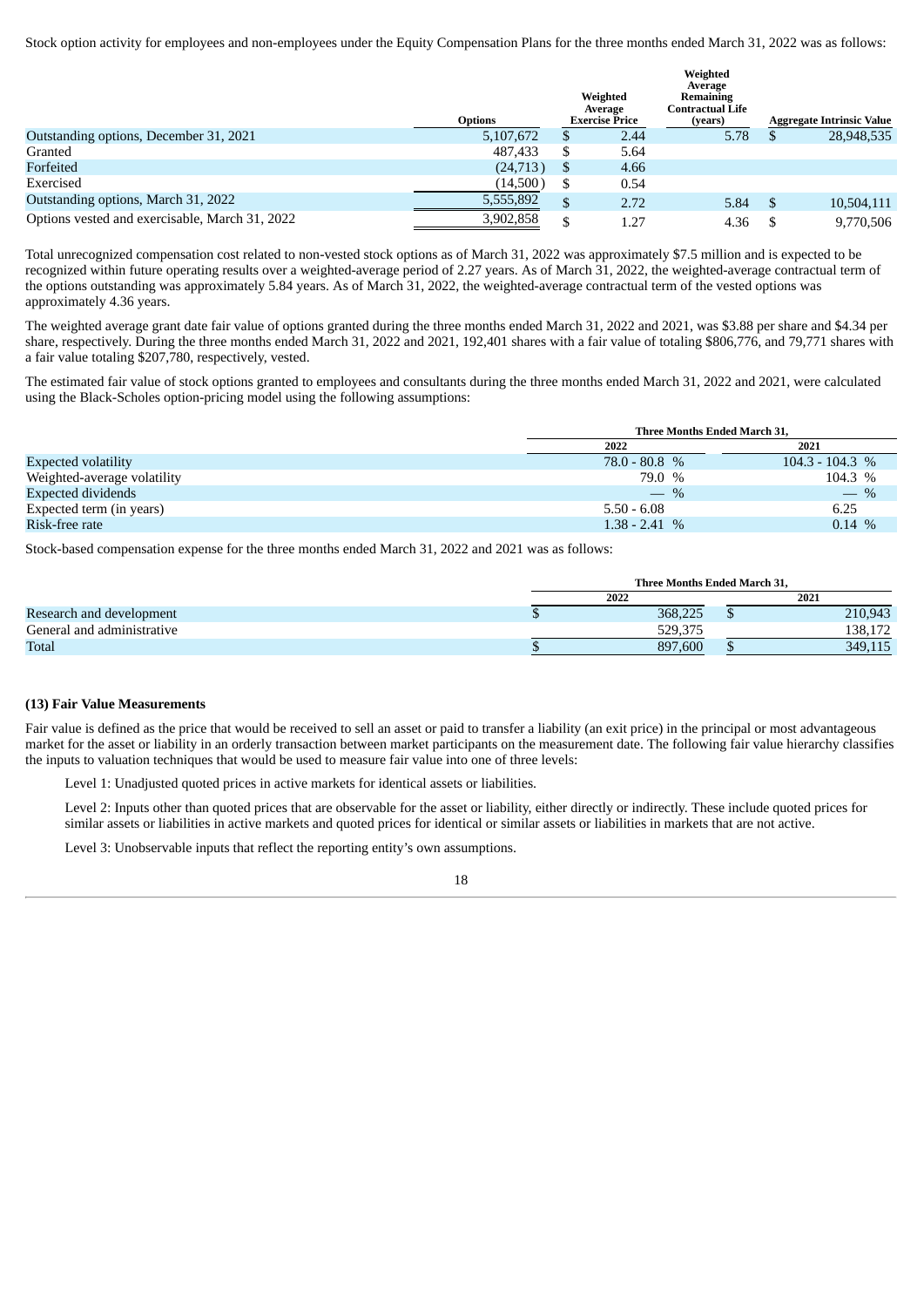The following tables present information about the Company's assets and liabilities that are measured at fair value on a recurring basis and indicate the fair value hierarchy of the valuation inputs the Company utilized to determine such fair value:

|                                     | As of March 31, 2022    |              |    |                                                                            |    |                                                                  |    |                                                                    |
|-------------------------------------|-------------------------|--------------|----|----------------------------------------------------------------------------|----|------------------------------------------------------------------|----|--------------------------------------------------------------------|
|                                     |                         | <b>Total</b> |    | <b>Quoted</b><br>Prices In<br><b>Active</b><br>Markets<br>(Level 1)        |    | Significant<br>Other<br><b>Observable</b><br>Inputs<br>(Level 2) |    | <b>Significant</b><br>Other<br>Unobservable<br>Inputs<br>(Level 3) |
| Liabilities:                        |                         |              |    |                                                                            |    |                                                                  |    |                                                                    |
| Public Warrant liability            | \$                      | 2,760,000    | \$ | 2,760,000                                                                  | \$ |                                                                  | S  |                                                                    |
| Private Placement Warrant liability |                         | 110,558      |    |                                                                            |    |                                                                  |    | 110,558                                                            |
| Total                               |                         | 2,870,558    | \$ | 2,760,000                                                                  | \$ |                                                                  |    | 110,558                                                            |
|                                     | As of December 31, 2021 |              |    |                                                                            |    |                                                                  |    |                                                                    |
|                                     |                         | <b>Total</b> |    | <b>Quoted</b><br>Prices In<br><b>Active</b><br><b>Markets</b><br>(Level 1) |    | Significant<br>Other<br><b>Observable</b><br>Inputs<br>(Level 2) |    | <b>Significant</b><br>Other<br>Unobservable<br>Inputs<br>(Level 3) |
| Liabilities:                        |                         |              |    |                                                                            |    |                                                                  |    |                                                                    |
| Public Warrant liability            | \$                      | 10,292,500   | \$ | 10,292,500                                                                 | \$ |                                                                  | \$ |                                                                    |
| Private Placement Warrant liability |                         | 427,630      |    |                                                                            |    |                                                                  |    | 427,630                                                            |
| Total                               | \$                      | 10,720,130   | \$ | 10,292,500                                                                 | \$ |                                                                  |    | 427,630                                                            |

# *Public Warrants*

Each whole Public Warrant entitles the holder to purchase one share of the Company's common stock at a price of \$11.50 per share, subject to adjustment as discussed herein. The Public Warrants became exercisable 30 days after the Closing Date of the Business Combination and will expire five years after the Closing Date of the Business Combination, at 5:00 p.m., New York City time, or earlier upon redemption or liquidation.

Once the warrants become exercisable, the Company may call the warrants for redemption:

- in whole and not in part;
- at a price of \$0.01 per warrant;

upon not less than 30 days' prior written notice of redemption (the "30-day redemption period") to each warrant holder; and

- if, and only if, the reported last sale price of the common stock equals or exceeds \$18.00 per share (as adjusted for stock splits, stock dividends, reorganizations, recapitalizations and the like) for any 20 trading days within a
- 30-trading day period ending three business days before the Company send the notice of redemption to the warrant holders.

If the Company calls the warrants for redemption as described above, the management will have the option to require any holder that wishes to exercise its warrant to do so on a "cashless basis." If the management takes advantage of this option, all holders of warrants would pay the exercise price by surrendering their warrants for that number of shares of common stock equal to the quotient obtained by dividing (x) the product of the number of shares of common stock underlying the warrants, multiplied by the excess of the "fair market value" (defined below) over the exercise price of the warrants by (y) the fair market value. The "fair market value" shall mean the average reported last sale price of the common stock for the 10 trading days ending on the third trading day prior to the date on which the notice of redemption is sent to the holders of warrants.

As of March 31, 2022, 5,750,000 Public Warrants were outstanding.

| I | ٠                |
|---|------------------|
|   | I<br>I<br>×<br>۹ |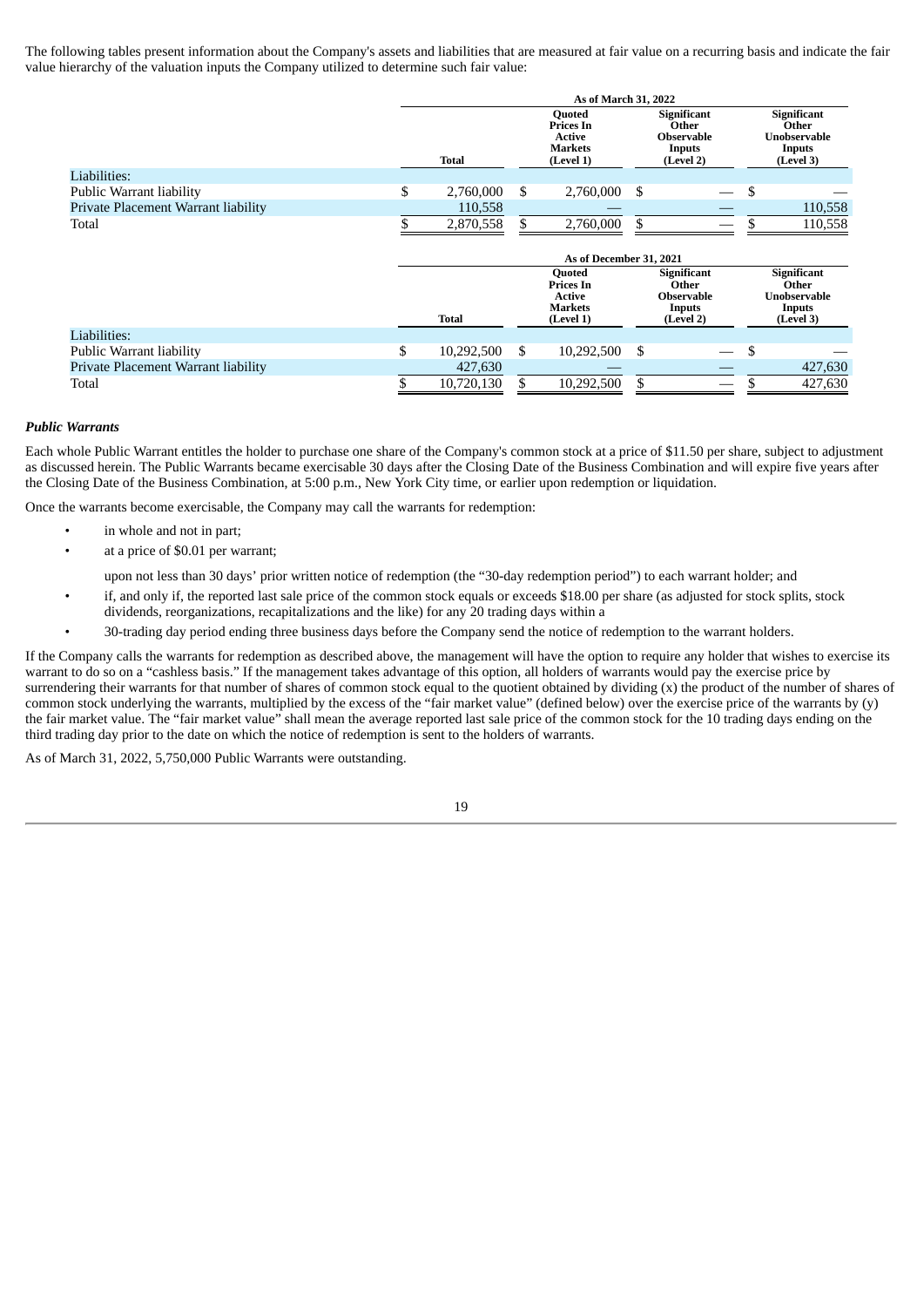# *Private Placement Warrants*

The Private Placement Warrants and the common stock issuable upon the exercise of the Private Placement Warrants were not transferable, assignable or saleable until after the completion of the Company's Business Combination. Additionally, the Private Placement Warrants will be exercisable on a cashless basis and be non-redeemable so long as they are held by the initial purchasers or their permitted transferees. If the Private Placement Warrants are held by someone other than the initial purchasers or their permitted transferees, the Private Placement Warrants will be redeemable by the Company and exercisable by such holders on the same basis as the Public Warrants.

As of March 31, 2022, 208,600 Private Placement Warrants were outstanding.

# *Presentation and Valuation of the Warrants*

The Warrants (both the Public Warrants and Private Placement Warrants) are accounted for as liabilities in accordance with ASC 815-40, *Derivatives and Hedging—Contracts in Entity's Own Equity* and were presented within warrant liabilities on the consolidated balance sheet as of March 31, 2022 and December 31, 2021. The initial fair value of the warrant liabilities was measured at fair value at the Closing Date, and changes in the fair value of the warrant liabilities were presented within changes in fair value of warrant liabilities in the consolidated statement of operations for the three months ended March 31, 2022.

On the Closing Date, the Company established the fair value of the Private Placement Warrants utilizing both the Black-Scholes Merton formula and a Monte Carlo Simulation ("MCS") analysis. Specifically, the Company considered an MCS to derive the implied volatility in the publicly listed price of the Public Warrants. The Company then considered this implied volatility in selecting the volatility for the application of a Black-Scholes Merton model for the Private Placement Warrants. The Company determined the fair value of the Public Warrants by reference to the quoted market price.

The Public Warrants were classified as a Level 1 fair value measurement, due to the use of the quoted market price, and the Private Placement Warrants held privately by Big Cypress Holdings LLC, a Delaware limited liability company which acted as the Company's sponsor in connection with the IPO (the "Sponsor"), were classified as a Level 3 fair value measurement, due to the use of unobservable inputs.

The following table provides a summary of the changes in our Level 3 fair value measurements:

|                                                             | March 31,<br>2022 |
|-------------------------------------------------------------|-------------------|
| Balance, December 31, 2021                                  | 427,630           |
| Change in fair value of Private Placement Warrant liability | (317.072)         |
| Balance, March 31, 2022                                     | 110.558           |

The initial measurement on the Closing Date for the Public Warrant liability was approximately \$6.3 million and the change in fair value of the Public Warrant liability was approximately \$4.0 million for the year ended December 31, 2021. The change in fair value of the Public Warrant liability for the three months ended three months ended March 31, 2022 was approximately \$7.5 million.

The key inputs into the valuations as of March 31, 2022 and December 31, 2021 were as follows:

|                                                    | March 31.<br>2022 |          | December 31,<br>2021 |       |
|----------------------------------------------------|-------------------|----------|----------------------|-------|
| Risk-free interest rate                            |                   | $2.42\%$ |                      | 1.24% |
| Expected term remaining (years)                    |                   | 4.56     |                      | 4.81  |
| Implied volatility                                 |                   | 49.0%    |                      | 43.0% |
| Closing common stock price on the measurement date |                   | 3.76     |                      | 7.81  |

As of March 31, 2022 and December 31, 2021, the Company did not have any other assets or liabilities that are recorded at fair value on a recurring basis.

The Company believes that the carrying amounts of its cash and cash equivalents, accounts receivable, and notes payable approximate their fair values due to their near-term maturities.

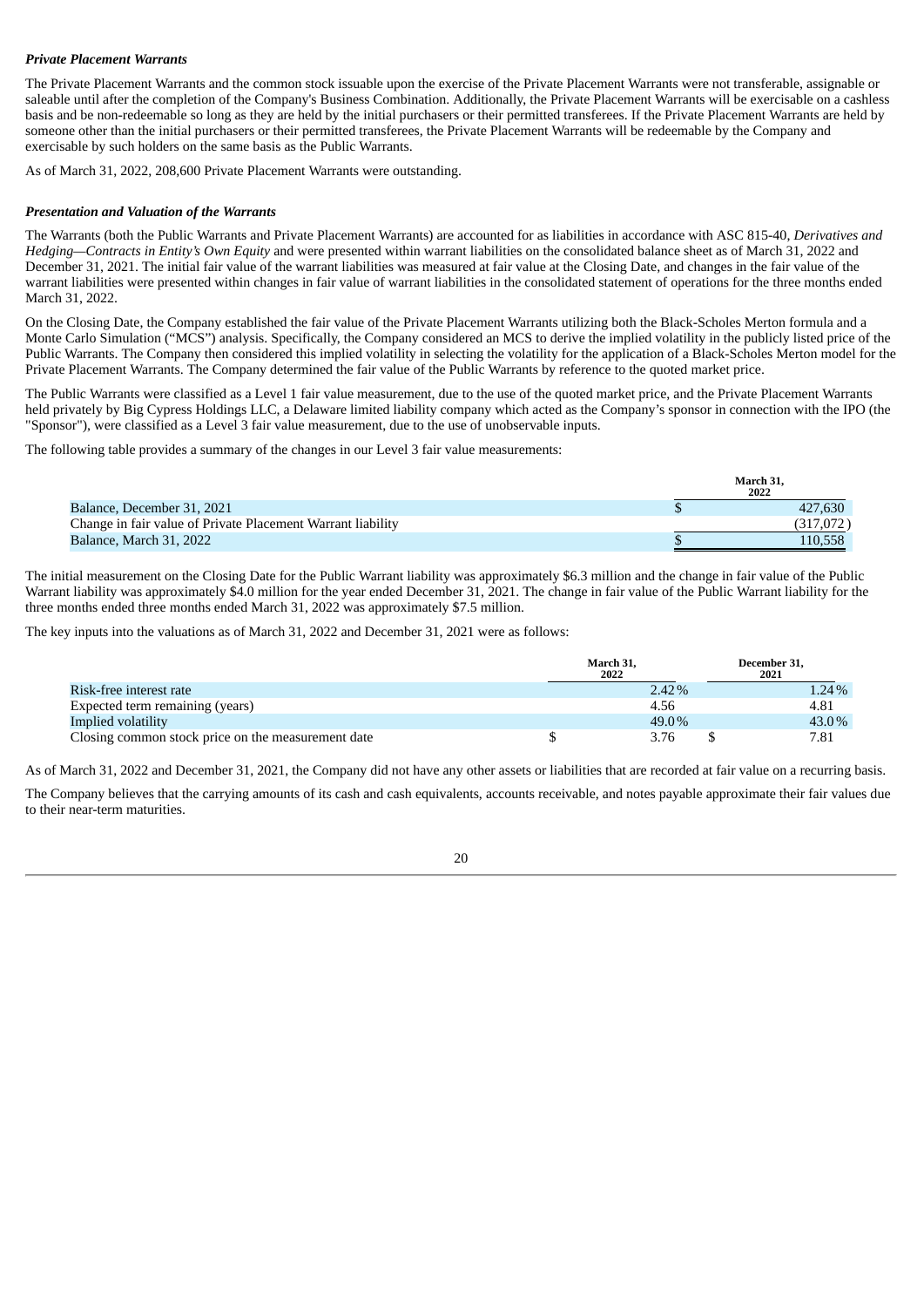# **(14) Income Taxes**

The effective income tax rate for the three months ended March 31, 2022 is 9.4%, compared with an effective tax rate of 0% for the year ended December 31, 2021. The calculation of the annual effective tax rate did not produce a reliable estimate, so the actual effective tax rate for the year-to-date period is used as the best estimate of the annual effective tax rate.

Starting in 2022, Tax Cuts and Jobs Act amendments to Internal Revenue Code Section 174 will no longer permit an immediate deduction for research and development expenditures in the tax year that such costs are incurred. The 2022 first quarter effective income tax rate was impacted by the Section 174 capitalization requirement combined with the restriction on net operating losses to only reduce taxable income by 80%.

The company continues to record a valuation allowance on its net deferred tax assets. The valuation allowance increased by approximately \$1.6 million during the three months ended March 31, 2022. The company has not recognized any reserves for uncertain tax positions.

# **(15) Related Party Transactions**

For the three months ended March 31, 2022, under the Related Party Transaction Policy the Company adopted in the fourth quarter of 2021, there were no related party transactions with beneficial owners of 5% or more of any class of the Company's voting securities, immediate family members of any of the foregoing persons, and any entities in which any of the foregoing is an executive officer or is an owner of 5% or more ownership interest.

For the three months ended March 31, 2021, preceding the Company's Merger and adoption of the aforementioned Related Party Transaction Policy, the company had related party transactions as follows:

- The Company paid consulting fees to a board member, Christine Hamilton, who is also a shareholder, of \$25,000.
- The Company made lease payments to Dakota Ag Properties of approximately \$100,000. Dakota Ag Investments (part of Dakota Ag Properties) is a shareholder of the Company.
- The Company made lab supply payments to Sanford Health (which is a shareholder of the Company) totaling approximately \$63,000.

# **(16) Employee Benefit Plan**

The Company sponsors a defined contribution retirement plan. All the Company's employees are eligible to be enrolled in the employer-sponsored contributory retirement savings plan, which include features under Section 401(k) of the Internal Revenue Code of 1986, as amended, and provides for Company matching contributions. The Company's contributions to the plan are determined by its Board of Directors, subject to certain minimum requirements specified in the plan. For the three months ended March 31, 2022 and 2021 the Company made matching contributions of 100% on 3% of the employee contributions, with an additional 50% match on the next 2% of employee contributions, resulting in approximately \$93,000 and \$100,000, respectively, of matching contributions paid by the Company.

# **(17) Commitments and Contingencies**

The Company is not a party to any litigation, and, to its best knowledge, no action, suit, or proceeding has been threatened against the Company which are expected to have a material adverse effect on its financial condition, results of operations or liquidity.

# **(18) Joint Development Agreement**

In June 2019, the Company entered into a joint development agreement with the University of South Dakota Research Park, Inc. ("USDRP") for the construction of a multi-tenant office building and a manufacturing building. Pursuant to the agreement, the Company also entered into a lease agreement for 41,195 square feet of leasable area located in the building. The lease will commence upon completion of the building for an initial term of 12 years at a monthly payment of approximately \$118,000. Aurochs, LLC, a wholly owned subsidiary, was founded to manage the construction funds for this project. All pre-construction costs up to a budgeted \$2.7 million were paid directly by the Company and reimbursed by USDRP. As of March 31, 2022 or December 31, 2021, USDRP has spent approximately \$2.12 million in design costs for this facility, with approximately \$580,000 of the \$2.7 million budget remaining. There were no receivables or payables for this project as of March 31, 2022 or December 31, 2021. USDRP and the Company intend to secure outside funding for all expenses incurred after the pre-construction phase. If funding cannot be secured to finance the construction of this facility, the Company will not be required to refund any of the design costs incurred to date. Due to the work around SARS-2 and the JPEO contract (please refer to Note 5, *Revenue*, for additional information), this project is on hold as the

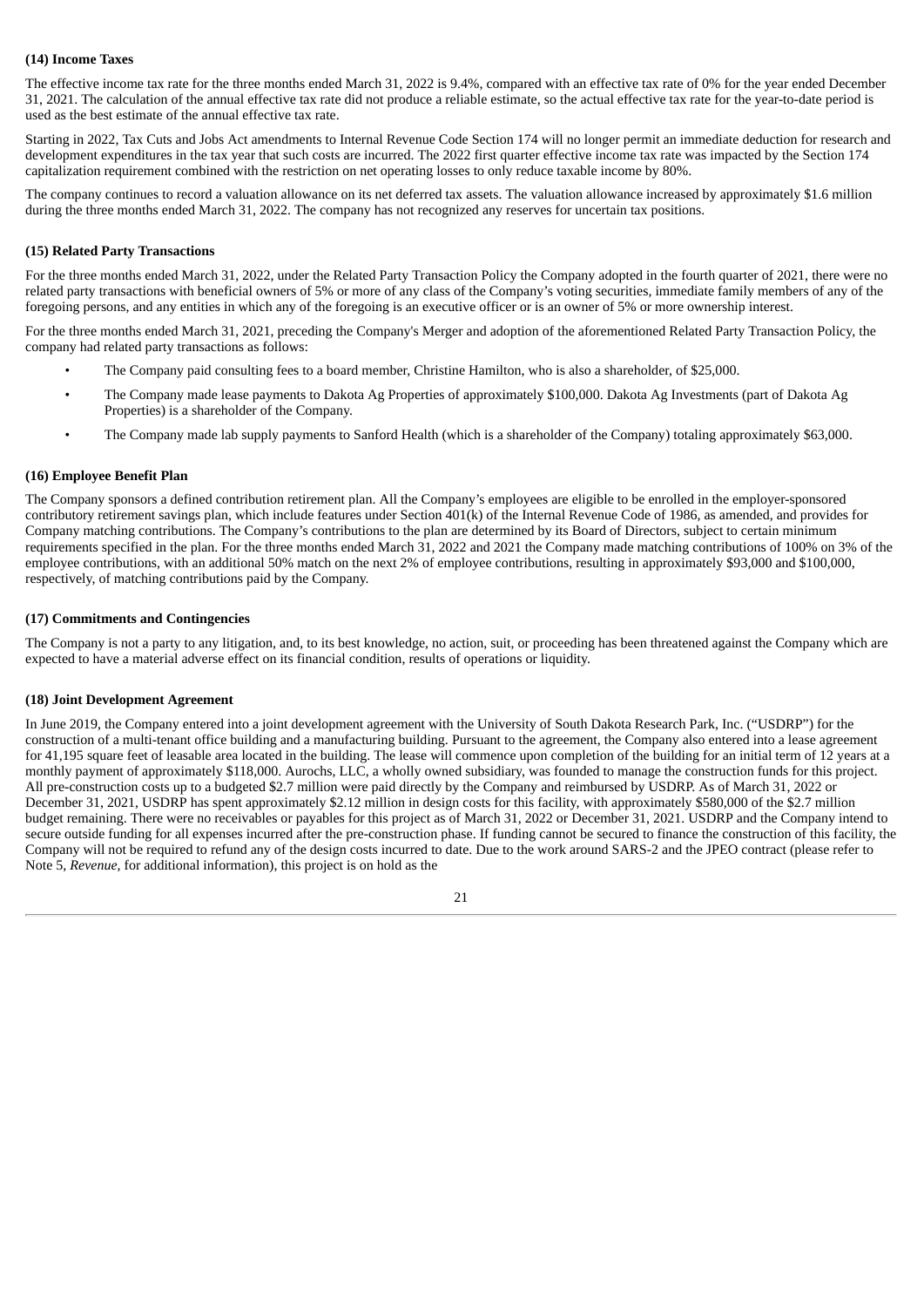Company focuses on development of our current internal manufacturing capabilities and completion of the JPEO contract work which will continue through the end of 2022.

# **(19) Subsequent Events**

On May 9, 2022, as a part of the Company's reorganization of its executive management, two executive positions were eliminated. Pursuant to the terms of the individual executive employment agreements, the Company incurred a total liability of approximately \$700 thousand.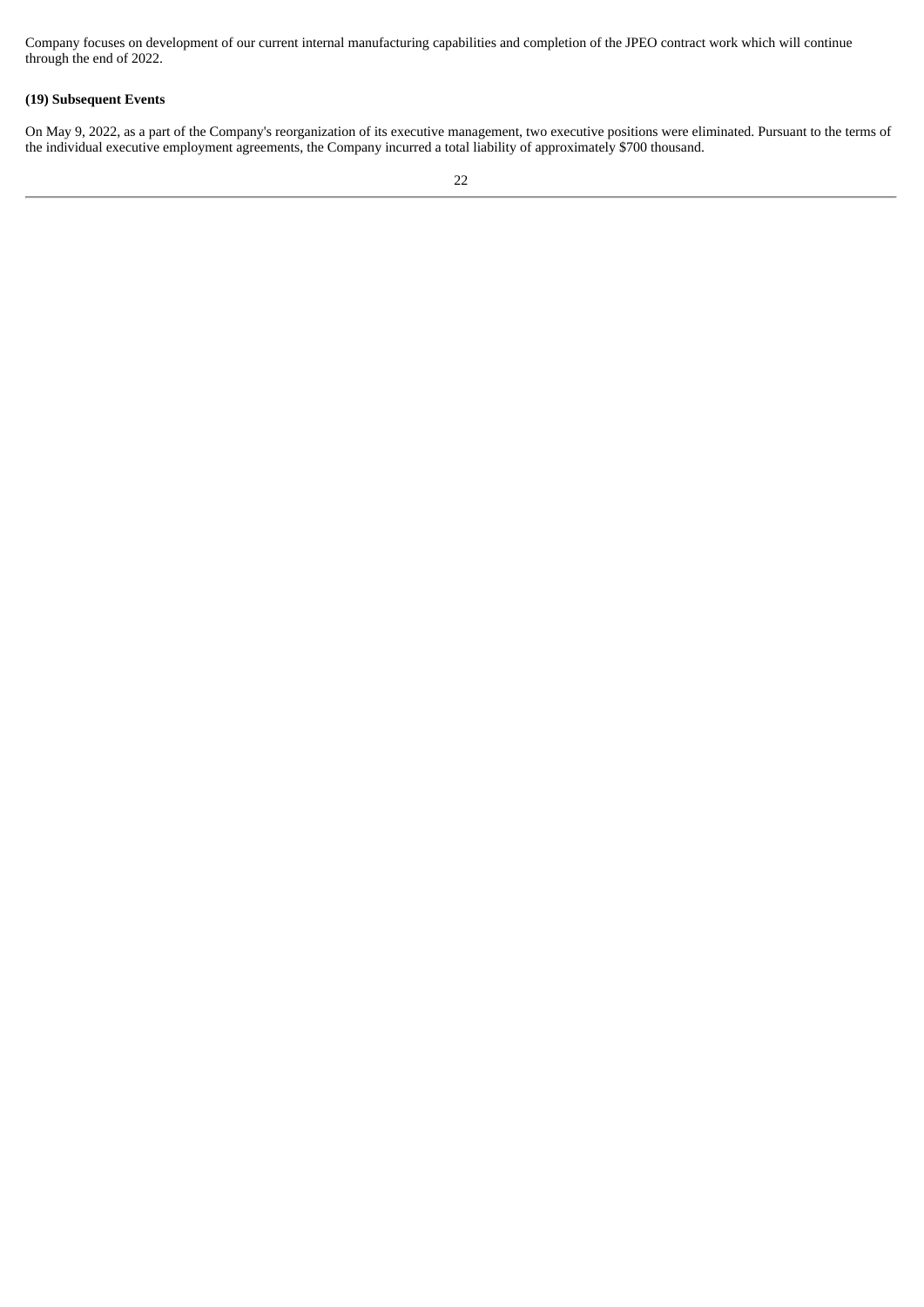# <span id="page-25-0"></span>**Item 2. Management's Discussion and Analysis of Financial Condition and Results of Operations.**

You should read the following discussion and analysis of our financial condition and results of operations together with our consolidated financial statements and the accompanying notes included in Part I, Item 1 of this Form 10-Q. Some of the information contained in this discussion and analysis contains forward-looking statements that involve risks, uncertainties, and assumptions. As a result of many factors, including those factors set forth in the section titled "Risk Factors." our actual results could differ materially from those discussed in or implied by these forward-looking statements. Factors that could cause or contribute to such differences include, but are not limited to, those discussed in the section titled "Risk Factors." Please also refer to *the section titled "Special Note Regarding Forward Looking Statements."*

### **Special Note Regarding Forward-Looking Statements**

This Quarterly Report includes "forward-looking statements" within the meaning of Section 27A of the Securities Act of 1933 and Section 21E of the Securities Exchange Act of 1934, as amended, that are not historical facts and involve risks and uncertainties that could cause actual results to differ materially from those expected and projected. All statements, other than statements of historical fact included in this Form 10-Q including, without limitation, statements in this "Management's Discussion and Analysis of Financial Condition and Results of Operations" regarding the Company's financial position, business strategy and the plans and objectives of management for future operations, are forward-looking statements. Words such as "expect," "believe," "anticipate," "intend," "estimate," "seek" and variations and similar words and expressions are intended to identify such forwardlooking statements. Such forward-looking statements relate to future events or future performance, but reflect management's current beliefs, based on information currently available. A number of factors could cause actual events, performance or results to differ materially from the events, performance and results discussed in the forward-looking statements. For information identifying important factors that could cause actual results to differ materially from those anticipated in the forward-looking statements, please refer to the Risk Factors section of the Company's Annual Report on Form 10-K filed with the U.S. Securities and Exchange Commission (the "SEC"). The Company's securities filings can be accessed on the EDGAR section of the SEC's website at www.sec.gov. Except as expressly required by applicable securities law, the Company disclaims any intention or obligation to update or revise any forwardlooking statements whether as a result of new information, future events or otherwise.

### **Overview**

We are a clinical-stage biopharmaceutical company advancing a new class of immunotherapies based on its human polyclonal and monoclonal antibodies. We have applied advanced genetic engineering and antibody science to develop transchromosomic (Tc) bovine herds that produce fully human antibodies targeted to specific diseases, including infectious diseases such as COVID-19 and influenza, immune system disorders including T1D and organ transplantation, and cancer. Our versatile and scalable DiversitAb platform is applicable to a wide range of human diseases, capable of producing specifically targeted, high-potency immunotherapies. The platform has been expanded and validated through funding awarded from U.S. government emerging disease and medical countermeasures programs, the most recent of which totals up to approximately \$203.6 million. We are advancing clinical programs in two indications, and preclinical development in three indications. In addition, we are executing on two research collaborations with global pharmaceutical companies, including CSL Behring and an undisclosed collaboration.

We generated total revenue of \$11.8 million and \$16.9 million for the three months ended March 31, 2022 and 2021, respectively. Our revenue to date has been primarily derived from government grants, including for the development of a COVID-19 therapeutic. Approximately \$78.2 million in funding remains for our current government grants, with an additional \$1.6 million remaining for our current government grants pending approval of extensions on the funding for two of the grants.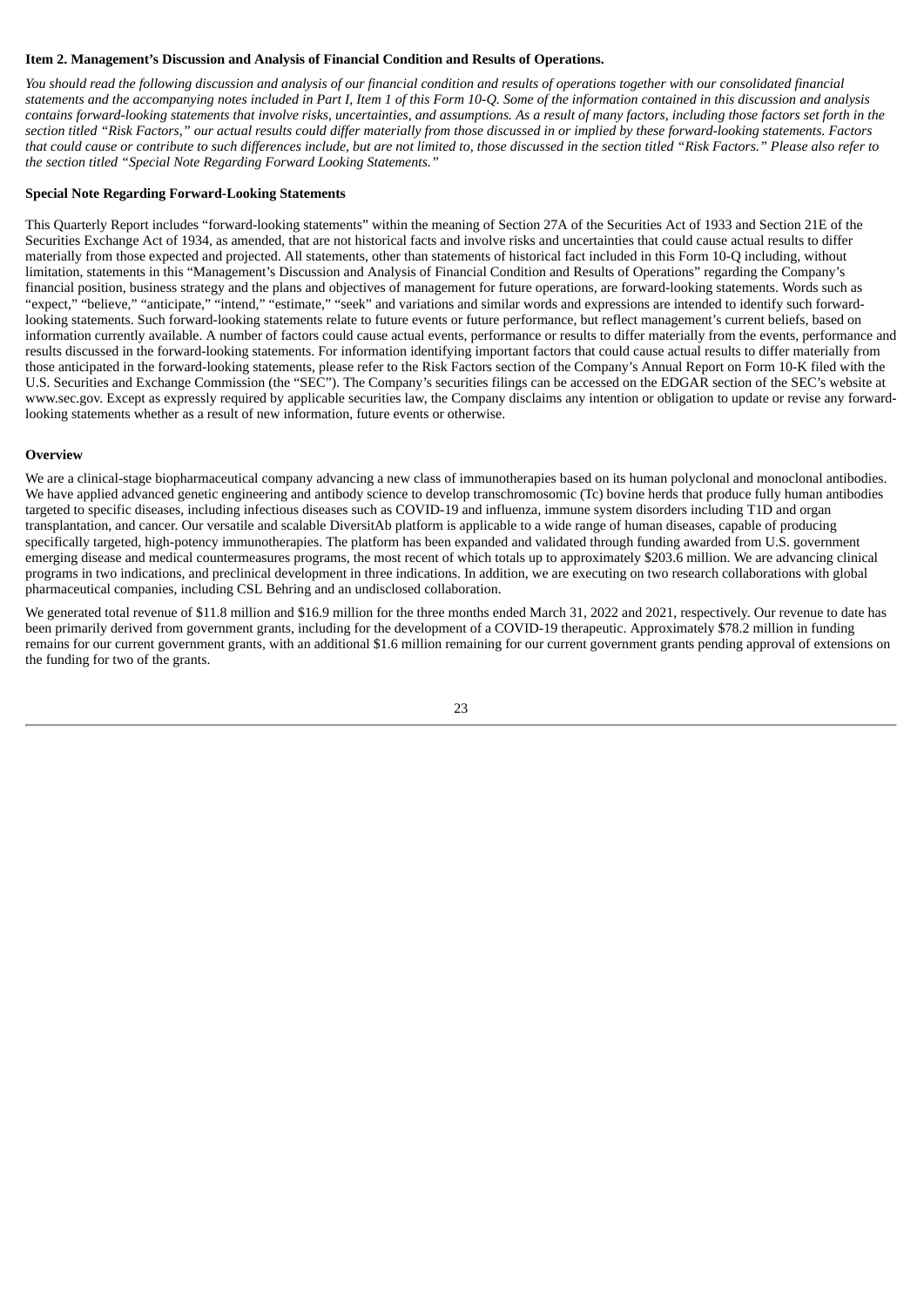We plan to focus a substantial portion of our resources on continued research and development efforts towards deepening our technology and expertise with our platform and as well as indications in infectious disease, autoimmune, and oncology indications. As a result, we expect to continue to make significant investments in these areas for the foreseeable future. We incurred research and development expenses of \$13.3 million and \$12.8 million for the three months ended March 31, 2022 and 2021, respectively, and general and administrative expenses of \$5.2 million and \$3.3 million for the three months ended March 31, 2022 and 2021, respectively. We have also experienced significant growth in our workforce in recent periods, increasing from 139 employees as of December 31, 2021, to 148 employees as of March 31, 2022. We expect to continue to incur significant expenses, and we expect such expenses to increase substantially in connection with our ongoing activities, including as we:

- invest in research and development activities to optimize and expand our DiversitAb platform;
- develop new and advance preclinical and clinical progress of pipeline programs;
- market to and secure partners to commercialize our products;
- expand and enhance operations to deliver products, including investments in manufacturing;
- acquire businesses or technologies to support the growth of our business;
- continue to establish, protect and defend our intellectual property and patent portfolio;
- operate as a public company.

To date, we have primarily financed our operations from government agreements, including for the development of a COVID-19 therapeutic and Rapid Response Antibody Program, and the issuance and sale of common stock.

Our net income for the three months ended March 31, 2022 was \$1.0 million and our net income for the three months ended March 31, 2021 was \$1.4 million. As of March 31, 2022, we had an accumulated deficit of \$28.1 million with cash and cash equivalents totaling \$22.4 million.

### **Recent Developments**

# *PPP Loan*

In February 2021, we submitted a forgiveness application related to our Paycheck Protection Program (or PPP) loan (PPP Loan). In March 2021, the U.S. Small Business Administration (SBA) approved the forgiveness of the PPP Loan, plus accrued interest.

### *Business Combination*

On October 22, 2021, we consummated the Business Combination pursuant to that certain Agreement and Plan of Merger, dated June 21, 2021 ("Business Combination Agreement"), by and among Big Cypress Acquisition Corp. (BCYP), Big Cypress Merger Sub Inc., a Delaware corporation and a direct wholly owned subsidiary of BCYP, and SAB Biotherapeutics, Inc., which changed its name to SAB Sciences, Inc. and became our wholly-owned subsidiary in connection with the Business Combination (and which we refer to now as Legacy SAB). Upon completion of the Business Combination, and pursuant to the terms of the Business Combination Agreement, the stockholders of Legacy SAB exchanged their Legacy SAB shares for our shares of common stock, and options to purchase shares of Legacy SAB were converted into options to purchase our shares of common stock. Additionally, (i) we issued 10,491,937 shares of common stock to the former stockholders of Legacy SAB, which are being held in escrow and which will be released if certain conditions are met prior to October 22, 2026, and (ii) we granted 1,508,063 contingently issuable restricted stock units to the holders of Legacy SAB options, which restricted stock units will be settled in our shares of common stock if the same conditions are met prior to October 22, 2026. For more information, see Note 1 to our consolidated financial statements, *Nature of Business*.

# **Key Factors Affecting Our Results of Operations and Future Performance**

We believe that our financial performance has been, and in the foreseeable future will continue to be, primarily driven by multiple factors as described below, each of which presents growth opportunities for our business. These factors also pose important challenges that we must successfully address in order to sustain our growth and improve our results of operations. Our ability to successfully address these challenges is subject to various risks and uncertainties, including those described in the section captioned "Part I, Item 1A, Risk Factors" in our Annual Report on Form 10-K for the fiscal year ended December 31, 2021, and supplemented with the following revised or additional risk factors in "Part II, Item 1A, Risk Factors."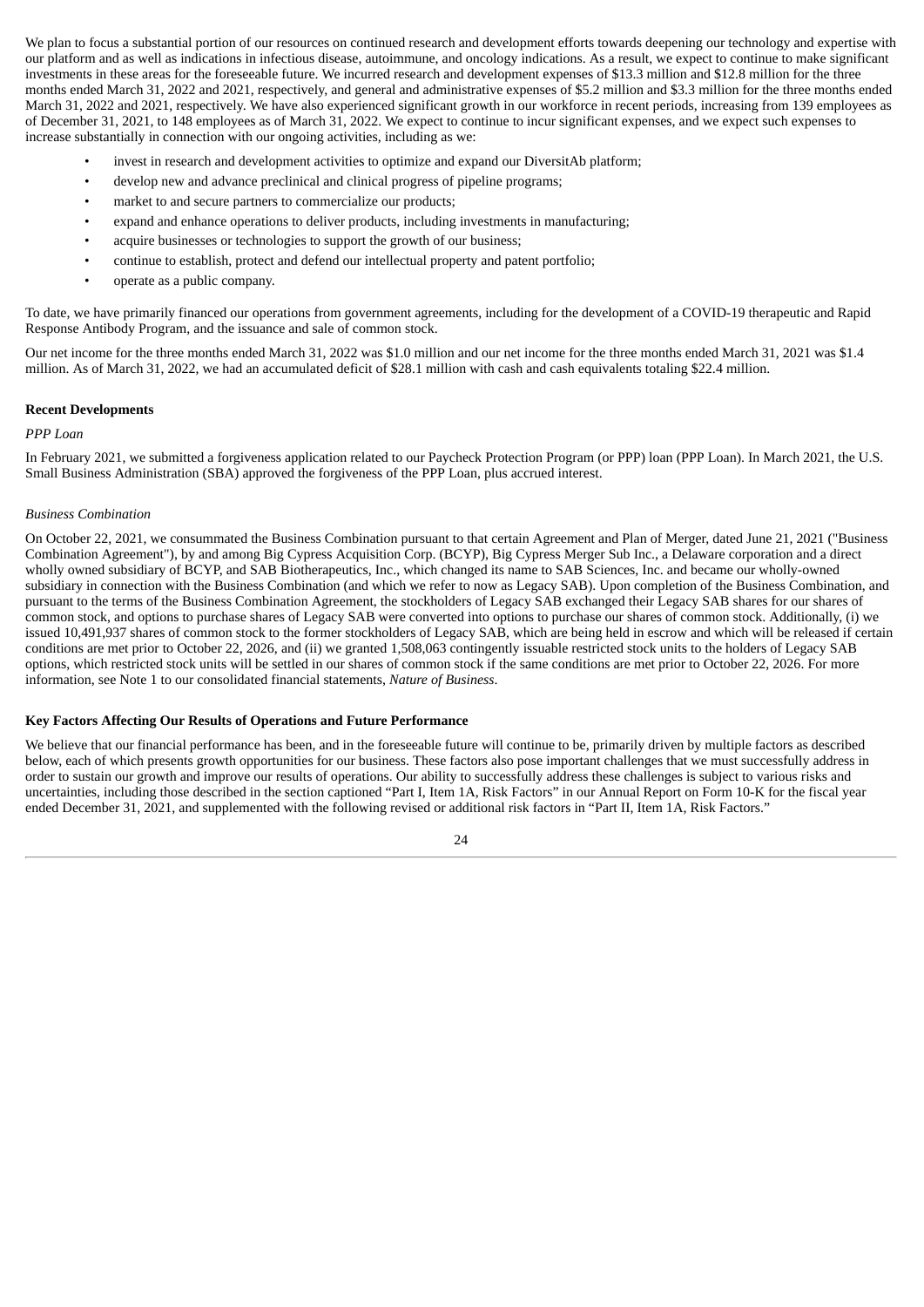# **Components of Results of Operations**

### *Revenue*

Our revenue has historically been generated through grants from government and other (non-government) organizations. We currently have no commercially-approved products.

Grant revenue is recognized for the period that the research and development services occur, as qualifying expenses are incurred or conditions of the grants are met. We concluded that payments received under these grants represent conditional, nonreciprocal contributions, as described in Accounting Standards Codification ("ASC") 958, *Not-for-Profit Entities*, and that the grants are not within the scope of ASC 606, *Revenue from Contracts with Customers*, as the organizations providing the grants do not meet the definition of a customer. Expenses for grants are tracked by using a project code specific to the grant, and the employees also track hours worked by using the project code.

For the three months ended March 31, 2022 and 2021, we worked on the following grants:

### *Government grants*

The total revenue for government grants was approximately \$11.8 million and \$16.9 million respectively, for the three months ended March 31, 2022 and 2021.

National Institute of Health – National Institute of Allergy and Infectious Disease ("NIH-NIAID") (Federal Award #1R44AI117976-01A1) – this grant was for \$1.4 million and started in September 2019 through August 2021. For the three months ended March 31, 2022 and 2021, there was approximately \$27,000 and \$56,000, respectively, in grant income recognized. The Company applied for an extension on the grant funding, and the extension is pending approval—we have not historically experienced challenges renewing grant funding. If approved, there is approximately \$186,000 in funding remaining for this grant as of March 31, 2022.

NIH-NIAID (Federal Award #1R41AI131823-02) – this grant was for approximately \$1.5 million and started in April 2019 through March 2021. The grant was subsequently amended to extend the date through March 2022. For the three months ended March 31, 2022 and 2021, there was approximately \$13,000 and \$9,000 respectively, in grant income recognized. There is approximately \$801,000 in funding remaining for this grant as of March 31, 2022.

NIH-NIAID through Geneva Foundation (Federal Award #1R01AI132313-01, Subaward #S-10511-01) – this grant was for approximately \$2.7 million and started in August 2017 through July 2021. For the three months ended March 31, 2022 and 2021 there was approximately \$23,000 and \$0, respectively, in grant income recognized from this grant. The Company applied for an extension on the grant funding, and the extension is pending approval—we have not historically experienced challenges renewing grant funding. If approved, there is approximately \$1.4 million in funding remaining for this grant as of March 31, 2022.

Department of Defense, Joint Program Executive Office for Chemical, Biological, Radiological and Nuclear Defense Enabling Biotechnologies ("JPEO") through Advanced Technology International – this grant was for a potential of \$25 million, awarded in stages starting in August 2019 and with potential stages running through February 2023. Additional contract modifications were added to this contract in 2020 and 2021 for work on a COVID therapeutic, bringing the contract total to \$204 million. For the three months ended March 31, 2022 and 2021, there was approximately \$11.7 million and \$16.9 million, respectively, in grant income recognized from this grant. There is approximately \$77.4 million in funding remaining for this grant as of March 31, 2022.

The grants for the JPEO contract are cost reimbursement agreements, with reimbursement of our direct research and development expense (labor and consumables) with an overhead charge (based on actual, reviewed quarterly) and a fixed fee (9%).

### **Operating Expenses**

### *Research and Development Expenses*

Research and development expenses primarily consist of salaries, benefits, incentive compensation, stock-based compensation, laboratory supplies and materials for employees and contractors engaged in research and product development, licensing fees to use certain technology in our research and development projects, fees paid to consultants and various entities that perform certain research and testing on our behalf. Research and development expenses are tracked by target/project code. Indirect general and administrative costs are allocated based upon a percentage of direct costs. We expense all research and development costs in the period in which they are incurred.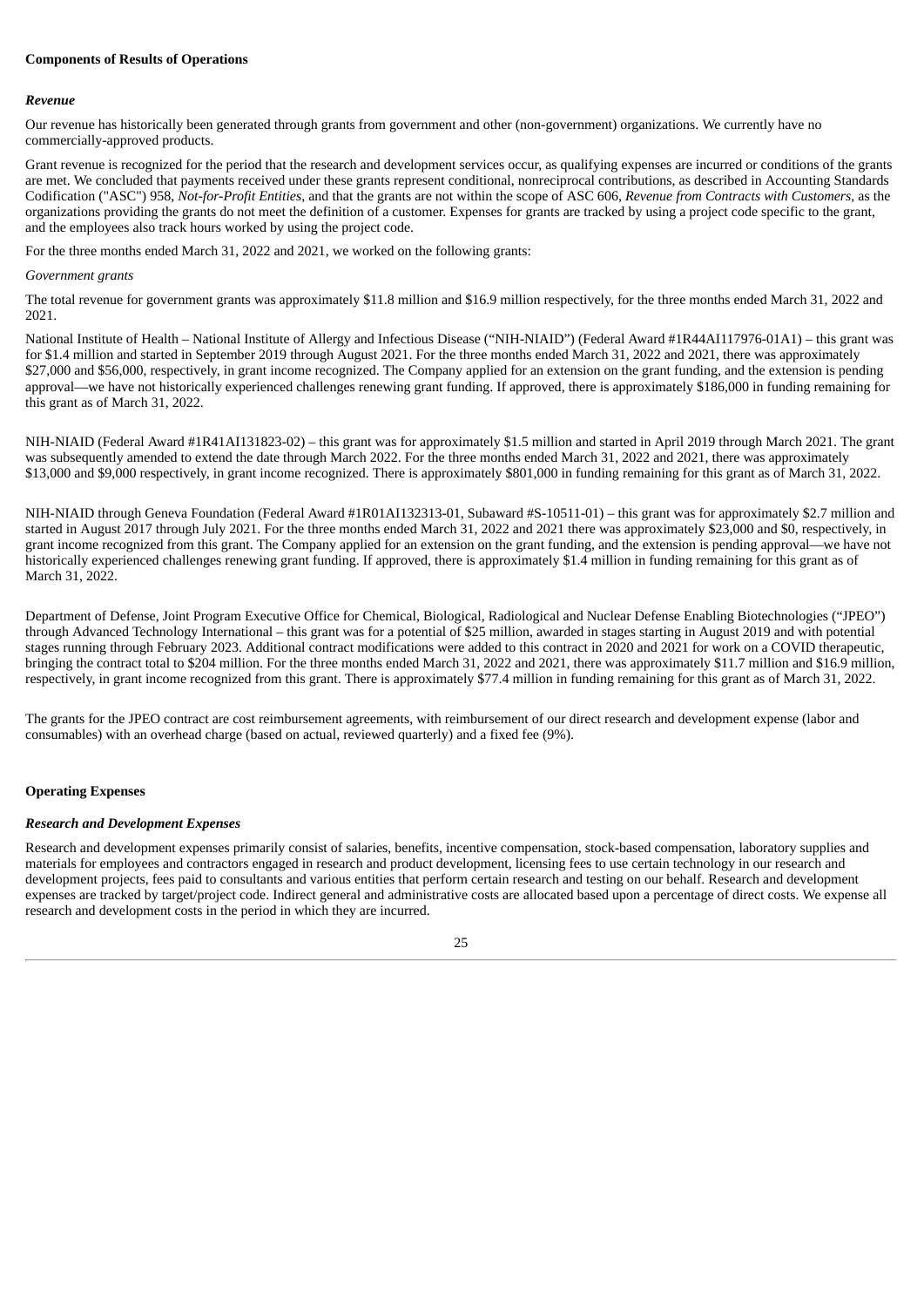Research and development activities consist of discovery research for our platform development and the various indications we are working on. We have not historically tracked our research and development expenses on a product candidate-by-product candidate basis.

For the three months ended March 31, 2022 and 2021, we had contracts with multiple contract research organizations ("CRO") to conduct and complete clinical studies. In the case of SAB-185, the CRO has been contracted and paid by the US government. For SAB-176, PPD Development, LP, acting as CRO oversaw the Phase 1 safety study. The terms of that agreement are subject to confidentiality, and the status of the agreement is that it is current, in good standing and approximately 90% of the contract has been paid through December 31, 2021. SAB has also contracted with hVIVO Services Limited to conduct the Phase 2a influenza study on SAB-176. The terms of that agreement are subject to confidentiality, and the status of the agreement is that it is current, in good standing and approximately 90% of the contract has been paid through March 31, 2022.

We expect to continue to incur substantial research and development expenses as we conduct discovery research to enhance our platform and work on our indications. We expect to hire additional employees and continue research and development and manufacturing activities. As a result, we expect that our research and development expenses will continue to increase in future periods and vary from period to period as a percentage of revenue.

Major components within our research and development expenses are salaries and benefits (laboratory & farm), laboratory supplies, animal care, contract manufacturing, clinical trial expense, outside laboratory services, project consulting, and facility expense. Our platform allows us to work on multiple projects with the same resources, as the research and development process of each product is very similar (with minimal differences in the manufacturing process). Research and development expenses by component for the three months ended March 31, 2022 and 2021:

|                                         |   | Three Months Ended March 31, |   |            |  |  |  |  |
|-----------------------------------------|---|------------------------------|---|------------|--|--|--|--|
|                                         |   | 2022                         |   | 2021       |  |  |  |  |
| Salaries & benefits                     | Ъ | 3,346,934                    | S | 2,015,631  |  |  |  |  |
| Laboratory supplies                     |   | 1,926,698                    |   | 3,805,074  |  |  |  |  |
| Animal care                             |   | 677,703                      |   | 1,056,303  |  |  |  |  |
| Contract manufacturing                  |   | 4,429,203                    |   | 3,635,633  |  |  |  |  |
| Clinical trial expense                  |   | 57,318                       |   | 128,691    |  |  |  |  |
| Outside laboratory services             |   | 1,216,094                    |   | 944,632    |  |  |  |  |
| <b>Project consulting</b>               |   | 401,324                      |   | 421.741    |  |  |  |  |
| Facility expense                        |   | 1,228,039                    |   | 670.077    |  |  |  |  |
| Other expenses                          |   | 41,031                       |   | 104,222    |  |  |  |  |
| Total research and development expenses |   | 13,324,344                   |   | 12,782,004 |  |  |  |  |

### *General and Administrative Expenses*

General and administrative expenses primarily consist of salaries, benefits, and stock-based compensation costs for employees in our executive, accounting and finance, project management, corporate development, office administration, legal and human resources functions as well as professional services fees, such as consulting, audit, tax and legal fees, general corporate costs and allocated overhead expenses. General and administrative expenses also include rent and facilities expenses allocated based upon total direct costs. We expect that our general and administrative expenses will continue to increase in future periods, primarily due to increased headcount to support anticipated growth in the business and due to incremental costs associated with operating as a public company, including costs to comply with the rules and regulations applicable to companies listed on a securities exchange and costs related to compliance and reporting obligations pursuant to the rules and regulations of the SEC and stock exchange listing standards, public relations, insurance and professional services. We expect these expenses to vary from period to period in absolute terms and as a percentage of revenue.

# **Nonoperating (Expense) Income**

#### *Gain on change in fair value of warrant liabilities*

Gain on change in fair value of warrant liabilities consists of the changes in the fair value of the warrant liabilities.

#### *Gain on debt extinguishment of Paycheck Protection Program SBA Loan*

Gain on extinguishment of debt consists of the forgiveness of the PPP Loan, plus accrued interest.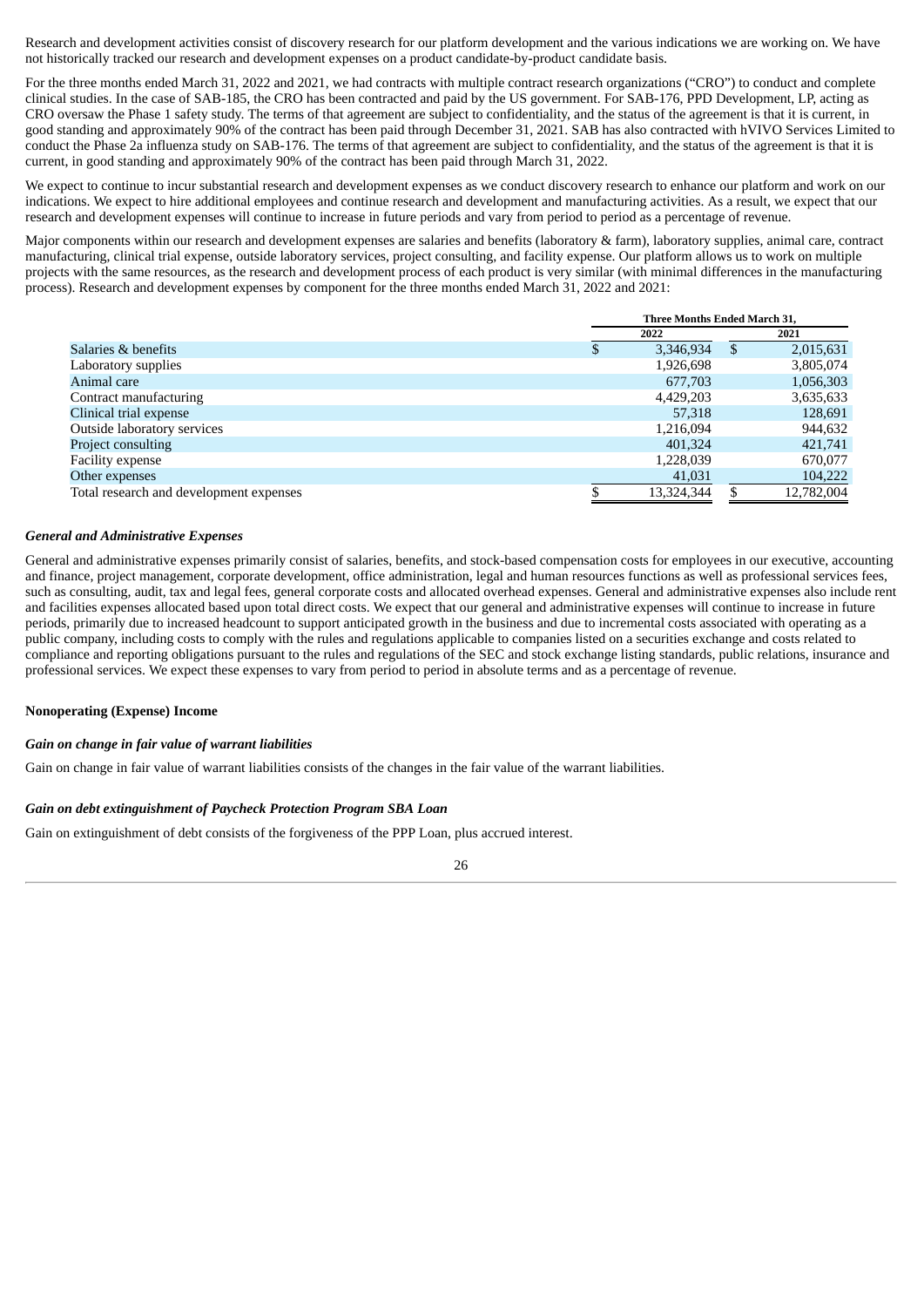# *Other income*

Other income consists of primarily of gains on disposals of fixed assets.

### *Interest income*

Interest income consists of interest earned on cash balances in our bank accounts.

# *Interest expense*

Interest expense consists primarily of interest related to borrowings under notes payable for equipment.

# **Income Tax Expense**

Income tax expense consists primarily of domestic federal and state income taxes.

# **Results of Operations**

The following tables set forth our results of operations for the three months ended March 31, 2022 and 2021:

|                                                                     | Three Months Ended March 31, |             |    |            |  |  |  |  |
|---------------------------------------------------------------------|------------------------------|-------------|----|------------|--|--|--|--|
|                                                                     |                              | 2022        |    | 2021       |  |  |  |  |
| Revenue                                                             |                              |             |    |            |  |  |  |  |
| Grant revenue                                                       |                              | 11,803,077  | \$ | 16,927,734 |  |  |  |  |
| <b>Total revenue</b>                                                |                              | 11,803,077  |    | 16,927,734 |  |  |  |  |
| Operating expenses                                                  |                              |             |    |            |  |  |  |  |
| Research and development                                            |                              | 13,324,344  |    | 12,782,004 |  |  |  |  |
| General and administrative                                          |                              | 5,186,072   |    | 3,331,806  |  |  |  |  |
| Total operating expenses                                            |                              | 18,510,416  |    | 16,113,810 |  |  |  |  |
| Income (loss) from operations                                       |                              | (6,707,339) |    | 813,924    |  |  |  |  |
| Changes in fair value of warrant liabilities                        |                              | 7,849,572   |    |            |  |  |  |  |
| Gain on debt extinguishment of Paycheck Protection Program SBA Loan |                              |             |    | 665,596    |  |  |  |  |
| Interest expense                                                    |                              | (72,022)    |    | (75, 192)  |  |  |  |  |
| Interest income                                                     |                              | 7,933       |    | 5,506      |  |  |  |  |
| Total other income                                                  |                              | 7,785,483   |    | 595,910    |  |  |  |  |
| Income before income taxes                                          |                              | 1,078,144   |    | 1,409,834  |  |  |  |  |
| Income tax expense                                                  |                              | 92,281      |    |            |  |  |  |  |
| Net income                                                          |                              | 985,863     | \$ | 1,409,834  |  |  |  |  |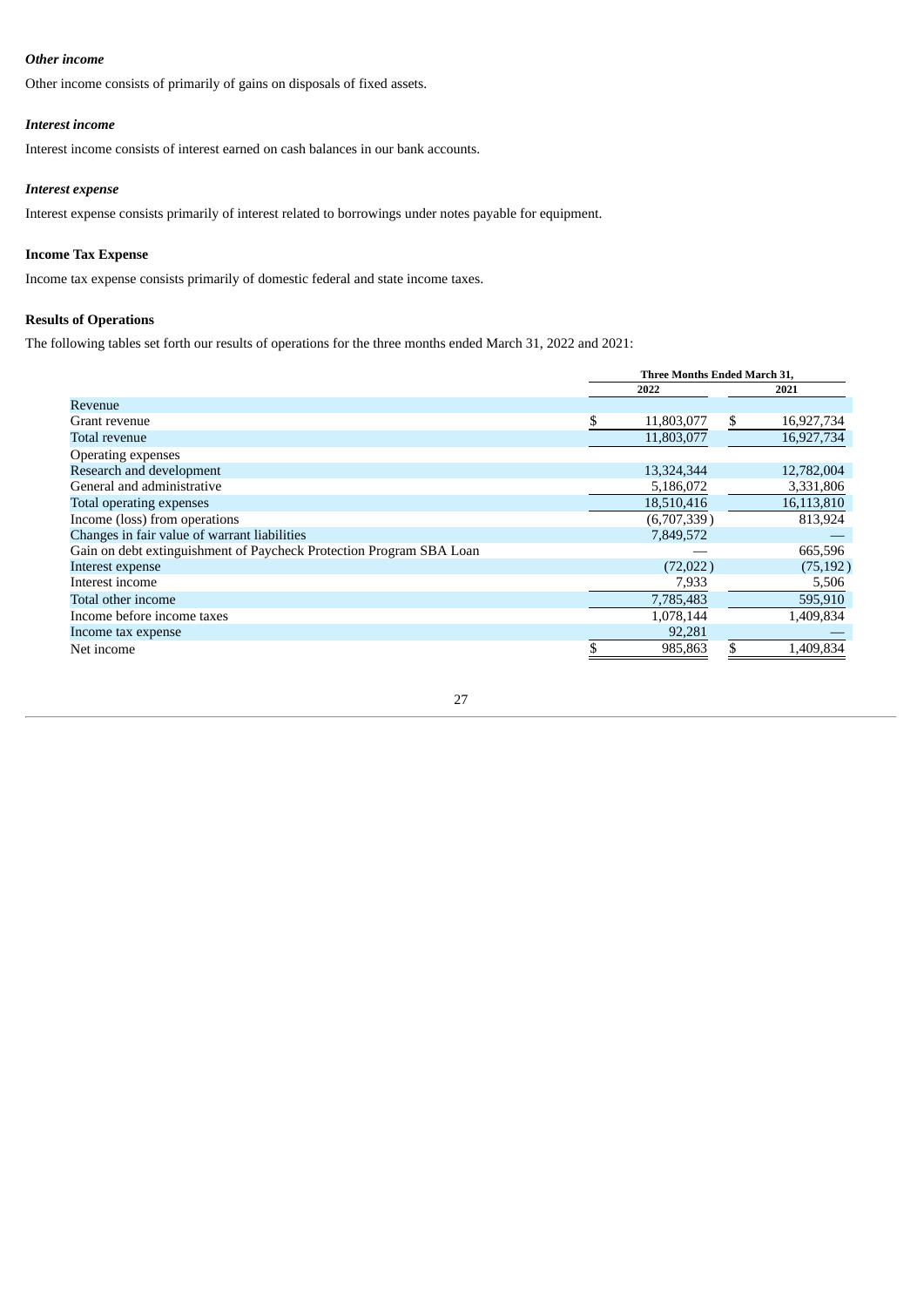# **Comparison of the three months ended March 31, 2022 and 2021**

### *Revenue*

|               | Three Months Ended March 31, |      |                                  |  |           |            |
|---------------|------------------------------|------|----------------------------------|--|-----------|------------|
|               | 2022                         | 2021 |                                  |  | Change    | % Change   |
| Revenue       | 11.803.077                   |      | 16,927,734                       |  | 0.124,657 | $(30.3)\%$ |
| Total revenue | 1,803,07                     |      | 16 077 734<br>10, J21<br>$\cdot$ |  |           |            |

Revenue decreased by \$5.1 million, or 30.3%, in the three months ended March 31, 2022 as compared to the three months ended March 31, 2021 primarily due to a decrease in work performed under the JPEO government grant. Included in revenues for the three months ended March 31, 2022 is \$0.3 million for fixed asset purchases, as compared to \$1.8 million for fixed asset reimbursement and \$1.5 million for animal purchases for the three months ended March 31, 2021. We anticipate future revenues will be substantially derived from current period directly reimbursable expenses such as laboratory supplies, labor costs, and consulting fees plus, when applicable, an overhead charge and a flat-rate fixed fee. Our belief is future period total revenues will trend roughly in line with total research and development expenses incurred in the same period.

### *Research and Development*

|                                         |              | Three Months Ended March 31. |  |            |         |          |
|-----------------------------------------|--------------|------------------------------|--|------------|---------|----------|
|                                         | 2022<br>2021 |                              |  |            | Change  | % Change |
| Research and development                |              | 13,324,344                   |  | 12,782,004 | 542.340 | 4.2%     |
| Total research and development expenses |              | 13.324.344                   |  | 12.782.004 |         |          |

Research and development expenses increased by \$0.6 million, or 4.4%, in the three months ended March 31, 2022 as compared to the three months ended March 31, 2021, primarily due to increased headcount in the research and development function, contract manufacturing, increased clinical work, and increases in our production capacity and the associated expenses for materials and supplies supporting research and development activities. Please refer to the research and development expenses by component for the three months ended March 31, 2022 and 2021 table above for additional information.

# *General and Administrative*

|                                           |              | <b>Three Months Ended March 31.</b> |  |           |           |       |
|-------------------------------------------|--------------|-------------------------------------|--|-----------|-----------|-------|
|                                           | 2022<br>2021 |                                     |  | Change    | % Change  |       |
| General and administrative                |              | 5.186.072                           |  | 3,331,806 | 1.854.266 | 55.7% |
| Total general and administrative expenses |              | 5.186.072                           |  | 3,331,806 |           |       |

General and administrative expenses increased by \$1.9 million, or 55.8%, in the three months ended March 31, 2022 as compared to the three months ended March 31, 2021, primarily due to increases in business, regulatory consulting, and other compliance costs (year-over-year increase of \$0.9 million, 103%); insurance costs (year-over-year increase of \$0.7 million, 2,786%); and recruiting expenses (year-over-year increase of \$0.1 million, 477%). Further, we recognized considerable increased expenses as a result of becoming a public company in 2021 (year-over-year increase for corporate governance and other support costs of \$0.3 million, 173%).

# *Non-operating Income*

|                                                                        | <b>Three Months Ended March 31.</b> |         |            |          |
|------------------------------------------------------------------------|-------------------------------------|---------|------------|----------|
|                                                                        | 2022                                | 2021    | Change     | % Change |
| Changes in fair value of warrant liabilities                           | 7.849.572                           |         | 7.849.572  | N/M      |
| Gain on debt extinguishment of Paycheck<br>Protection Program SBA Loan |                                     | 665.596 | (665, 596) | N/M      |
| Total non-operating income                                             | 7.849.572                           | 665,596 |            |          |

Total non-operating income changed by \$7.2 million in the three months ended March 31, 2022 as compared to the three months ended March 31, 2021, primarily due to changes in the fair value of the warrant liabilities, partially offset by the forgiveness of the PPP Loan, plus accrued interest, in 2021.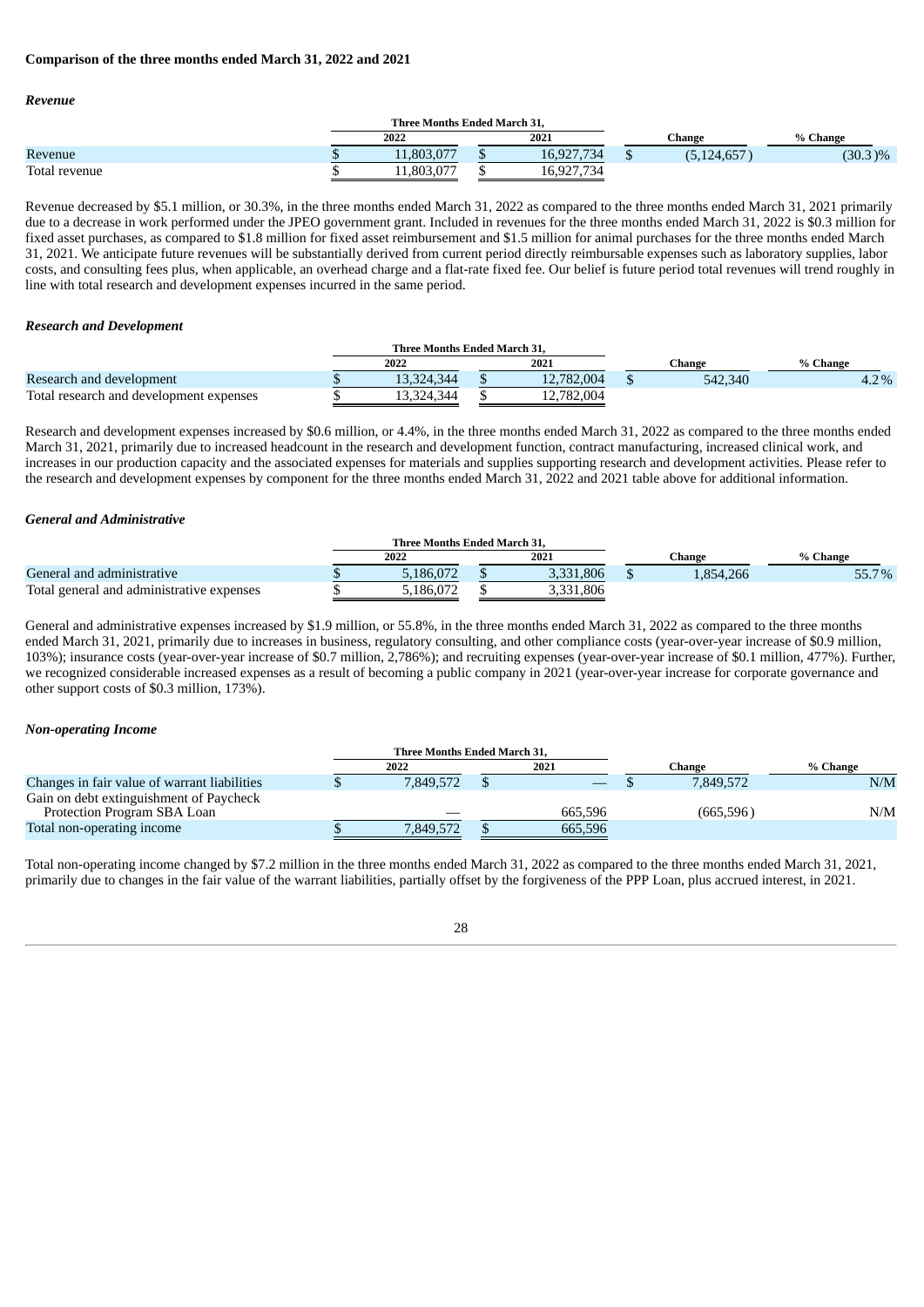### *Interest Expense*

|                        | <b>Three Months Ended March 31.</b> |                                  |         |           |  |  |
|------------------------|-------------------------------------|----------------------------------|---------|-----------|--|--|
|                        | 2022                                | 2021                             | Change  | % Change  |  |  |
| Interest expense       | 72,022                              | 75 192<br>D.IJZ                  | (3,170) | $(4.2)\%$ |  |  |
| Total interest expense | ברח בד<br>2.UZZ                     | 75<br>, 19 <sup>°</sup><br>J.IJZ |         |           |  |  |

Interest expense remained largely unchanged in the three months ended March 31, 2022 as compared to the three months ended March 31, 2021, driven by adding no new Finance Leases or other interest-bearing debt.

#### *Interest Income*

|                       |      | Three Months Ended March 31. |       |              |          |  |  |
|-----------------------|------|------------------------------|-------|--------------|----------|--|--|
|                       | 2022 |                              | 2021  | Change       | % Change |  |  |
| Interest income       |      | 7,933                        | 5,506 | 127<br>2.42, | 44.1%    |  |  |
| Total interest income |      | 7,933                        | 5,506 |              |          |  |  |

Interest income remained largely unchanged in the three months ended March 31, 2022 as compared to the three months ended March 31, 2021, due to higher cash balances, offset by lower interest rates on money market funds, along with higher bank fees.

# *Income Tax Expense*

|                          |  | Three Months Ended March 31. |      |  |                          |        |          |  |  |
|--------------------------|--|------------------------------|------|--|--------------------------|--------|----------|--|--|
|                          |  | 2022                         | 2021 |  |                          | ∵hange | % Change |  |  |
| Income tax expense       |  | 92.281                       |      |  |                          | 92,281 | N/M      |  |  |
| Total income tax expense |  | ΩD<br>281                    |      |  | $\overline{\phantom{a}}$ |        |          |  |  |

Income tax expense increased by approximately \$92,000 in the three months ended March 31, 2022 as compared to the three months ended March 31, 2021, primarily attributable to the elimination of the existing option to deduct research and development expenditures and requirement for taxpayers to amortize them over five years pursuant to IRC Section 174.

Starting in 2022, TCJA amendments to IRC Section 174 will no longer permit an immediate deduction for research and development (R&D) expenditures in the tax year that such costs are incurred. The 2022 first quarter effective income tax rate was impacted by the Section 174 capitalization requirement combined with the restriction on net operating losses to only reduce taxable income by 80%. We will continue to recognize income tax expense and make quarterly estimated tax payments under enacted tax rates and laws expected to be in effect for the current tax year.

# **Liquidity and Capital Resources**

As of March 31, 2022 and December 31, 2021, we had \$22.4 million and \$33.2 million, respectively, of cash and cash equivalents. Additionally, as of December 31, 2021 we had \$6.3 million in restricted cash held in escrow pending the final settlement of the Forward Share Purchase Agreement. Upon final settlement of the Forward Share Purchase Agreement, \$817,060 in cash was released to the Company and the remaining \$5.5 million was delivered to Radcliffe for the repurchase of 546,658 shares of the Company's common stock. To date, we have primarily relied on grant revenue in the form of government grants and the sale of common stock.

Our standard repayment terms for accounts receivable are thirty days from the invoice date. As a majority of our accounts receivable is from work performed under government grants, we have not had an uncollectible accounts receivable amount in over 5 years.

We intend to continue to invest in our business and, as a result, may incur operating losses in future periods. We expect to continue to invest in research and development efforts towards expanding our capabilities and expertise along our platform and the indications we are working on, as well as building our business development team and marketing our solutions to partners in support of the growth of the business. Based on our current business plan, we believe the net proceeds from the Business Combination, together with our existing cash and cash equivalents and anticipated cash flows from operations, will be sufficient to meet our working capital and capital expenditure needs over at least the next twelve months.

Our future capital requirements will depend on many factors, including, but not limited to our ability to successfully secure additional government grants and to secure contracts with new partners for the successful development and commercialization of our products. If we are unable to execute on our business plan and adequately fund operations, or if the business plan requires a level of spending in excess of cash resources, we may be required to negotiate partnerships in which we receive greater near-term payments at the expense of potential downstream revenue. Alternatively, we may need to seek additional equity or debt financing, which may not be available on terms acceptable to us or at all. To the extent that we raise additional capital through the sale of equity or convertible debt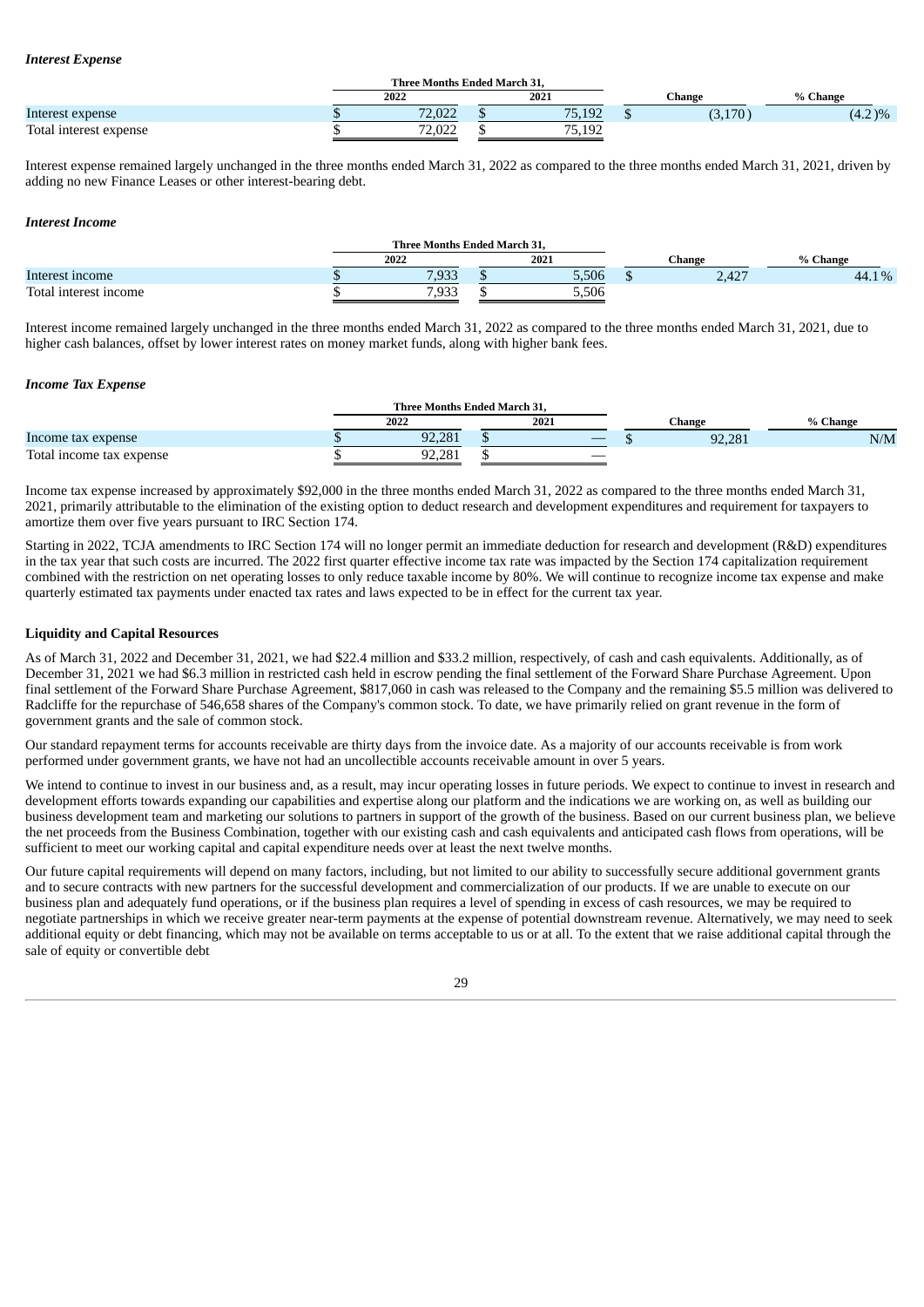securities, the ownership interest of our shareholders will be diluted, and the terms of these securities may include liquidation or other preferences that adversely affect the rights of our common shareholders. Debt financing and preferred equity financing, if available, may involve agreements that include covenants restricting our ability to take specific actions, such as incurring additional debt, selling or licensing our assets, making product acquisitions, making capital expenditures, or declaring dividends. If we are unable to generate sufficient revenue or raise additional capital when desired, our business, financial condition, results of operations and prospects would be adversely affected.

# **Sources of Liquidity**

Since our inception, we have financed our operations primarily from revenue in the form of government grants and from equity financings.

# *Equity Financings and Option Exercises*

As of March 31, 2022, we have raised approximately \$82.5 million since our inception from the issuance and sale of convertible preferred shares, net of issuance costs associated with such financings, the Business Combination with BCYP, and exercises of employee stock options.

We are not currently eligible to file a shelf registration statement; however, we believe that shelf registration statements can contribute, when used, to greater financing flexibility. To that end, we plan to file a shelf registration statement on Form S-3 with the SEC once we are eligible to do so. Until such time, if ever, we can generate substantial product revenue to support our cost structure, we expect to finance our cash needs through a combination of government or non-profit grants, equity offerings, debt financings, collaborations, and other similar arrangements.

# *Notes payable*

In December 2017, the Company entered into a loan agreement for the purchase of a tractor for \$116,661 at a 3.6% interest rate. The loan included annual payments of \$25,913 for the next five years starting in December 2018. The tractor loan balance as of March 31, 2022 and December 31, 2021 was \$25,013. The total amount of the remaining loan balance is due in full in the fourth quarter of 2022.

On March 27, 2020, President Trump signed into law the "Coronavirus Aid, Relief and Economic Security Act ("CARES Act"). In April 2020, the Company entered into a loan agreement (the "PPP Loan") with First Premier Bank under the Paycheck Protection Program (the "PPP"), which is part of the CARES Act administered by the United States Small Business Administration ("SBA"). As part of the application for these funds, the Company, in good faith, certified that the current economic uncertainty made the loan request necessary to support the ongoing operations of the Company. The certification further requires the Company to take into account its current business activity and its ability to access other sources of liquidity sufficient to support ongoing operations in a manner that is not significantly detrimental to the business. Under the PPP, the Company received proceeds of approximately \$661,612. In accordance with the requirements of the PPP, the Company utilized the proceeds from the PPP Loan primarily for payroll costs. The PPP Loan has a 1.00% interest rate per annum, matures in April 2022 and is subject to the terms and conditions applicable to loans administered by the SBA under the PPP. Under the terms of PPP, all or certain amounts of the PPP Loan may be forgiven if they are used for qualifying expenses, as described in the CARES Act. The Company recorded the entire amount of the PPP Loan as debt. In February 2021, the Company submitted a forgiveness application related to its PPP Loan. In March 2021, the SBA approved the forgiveness of the PPP Loan, plus accrued interest. We recorded a gain on extinguishment of PPP Loan of \$665,596 for the forgiveness of the PPP Loan and accrued interest within gain on debt extinguishment of Paycheck Protection Program SBA Loan on the consolidated statement of operations for the three months ended March 31, 2021.

Please refer to Note 10 to the Company's consolidated financial statements, *Notes Payable,* for additional information on our debt.

### **Cash Flows**

The following table summarizes our cash flows for the three months ended March 31, 2022 and 2021:

|                                                                        | <b>Three Months Ended March 31.</b> |              |  |             |  |  |  |  |
|------------------------------------------------------------------------|-------------------------------------|--------------|--|-------------|--|--|--|--|
|                                                                        |                                     | 2022         |  | 2021        |  |  |  |  |
| Net cash (used in) provided by operating activities                    |                                     | (10,293,508) |  | 9,453,495   |  |  |  |  |
| Net cash used in investing activities                                  |                                     | (1,280,934)  |  | (1,890,156) |  |  |  |  |
| Net cash used in financing activities                                  |                                     | (5,562,167)  |  | (45, 471)   |  |  |  |  |
| Net (decrease) increase in cash, cash equivalents, and restricted cash |                                     | (17,136,609) |  | 7.517.868   |  |  |  |  |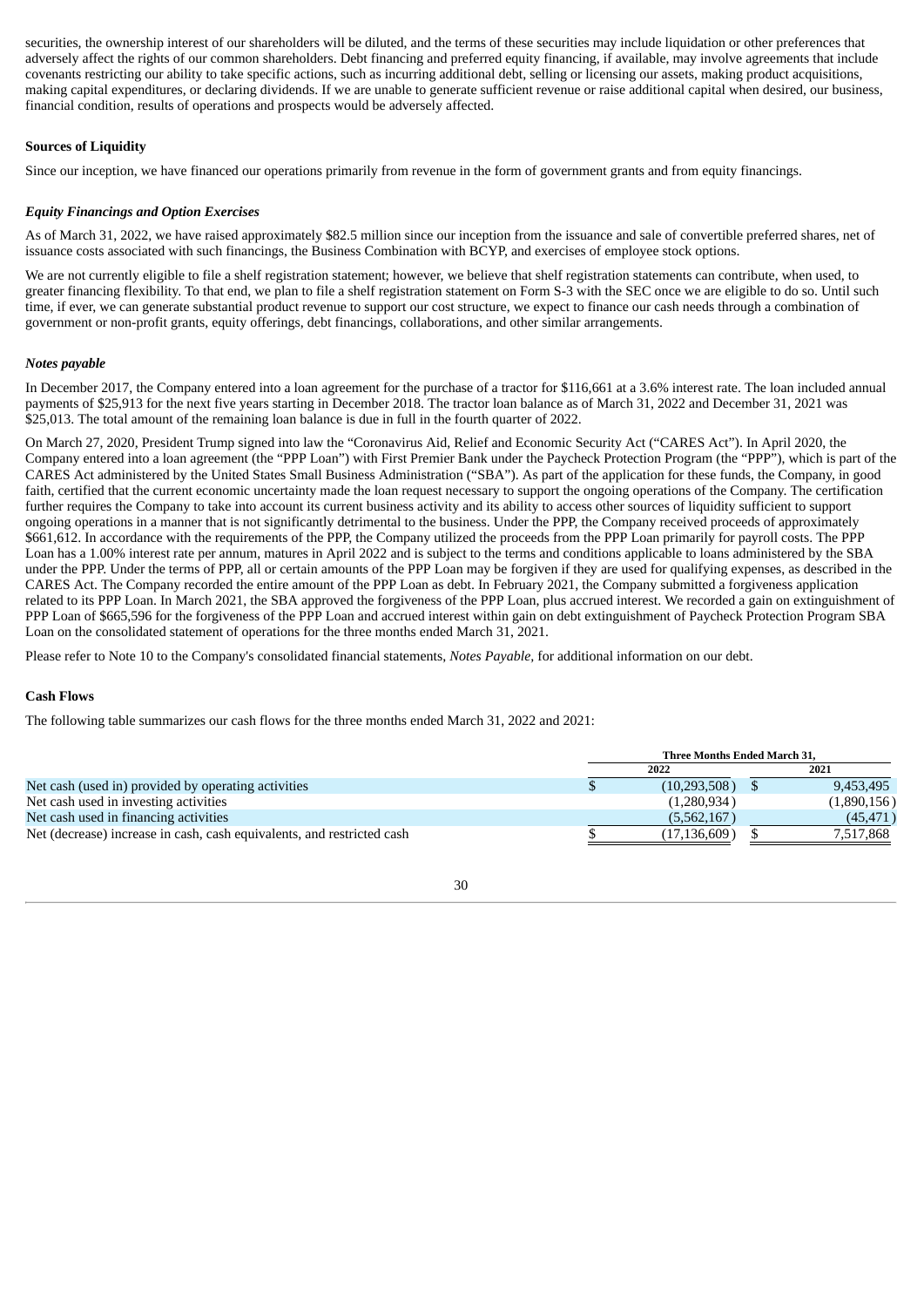# *Operating Activities*

Net cash from operating activities decreased by \$19.7 million in the three months ended March 31, 2022 as compared to the three months ended March 31, 2021, primarily due to a \$5.1 million decrease in revenue, \$2.0 million increase in general and administrative expenses, along with an increase non-cash working capital (excluding impacts of the Forward Purchase Agreement) of \$5.1 million.

# *Investing Activities*

Net cash from investing activities increased by \$0.6 million in the three months ended March 31, 2022 as compared to the three months ended March 31, 2021, primarily due to a decrease in purchases of equipment and substantial completion of the HQ expansion.

# *Financing Activities*

Net cash from financing activities decreased by \$5.5 million in the three months ended March 31, 2022 as compared to the three months ended March 31, 2021, primarily due to the final settlement of the Forward Share Purchase Agreement whereby \$5.5 million of restricted cash was utilized for a repurchase of 546,658 shares of the Company's common stock.

# *Contractual Obligations and Commitments*

The following table summarizes our contractual obligations and commitments as of March 31, 2022:

|                                 |  | Total     | Less than<br>l vear |           | 1-3 vears |           | 3-5 vears |         | Over<br>5 years |           |
|---------------------------------|--|-----------|---------------------|-----------|-----------|-----------|-----------|---------|-----------------|-----------|
| Notes payable $(1)$             |  | 25,013    |                     | 25,013    |           |           |           |         |                 |           |
| Operating lease liabilities (2) |  | 2,634,446 |                     | 1,239,615 |           | 1.394.831 |           |         |                 |           |
| Finance lease liabilities (2)   |  | 6,719,586 |                     | 427,061   |           | 805.413   |           | 802,992 |                 | 4,684,120 |
| Total                           |  | 9,379,045 |                     | 1,691,689 |           | 2,200,244 |           | 802,992 |                 | 4,684,120 |

(1) One remaining annual payment on the purchase of a tractor.

(2) We are party to certain contractual arrangements for equipment, lab space, and an animal facility, which meet the definition of leases under FASB ASC Topic 842, *Leases* ("ASC 842").

We enter into contracts in the normal course of business with third parties, including CROs. These payments are not included in the table above, as the amount and timing of such payments are not known.

As of March 31, 2022, there were no material changes outside of the ordinary course of business to our commitments and contractual obligations.

# **Income Taxes**

We had approximately \$22.4 million of federal net operating loss carryforwards as of March 31, 2022. Our carryforwards are subject to review and possible adjustment by the appropriate taxing authorities. Our effective tax rate will vary depending on the relative use of tax credits, changes in the valuation of our deferred tax assets and liabilities, applicability of any valuation allowances, limitation of application for our NOL carryforwards, and changes in tax laws in jurisdictions in which we operate.

These carryforwards may generally be utilized in any future period but may be subject to limitations based upon changes in the ownership of our shares in a prior or future period. We have not quantified the amount of such limitations, if any.

Beginning in 2022, the U.S. Tax Cuts and Jobs Act of 2017 ("TCJA") eliminated the existing option to deduct research and development expenditures and requires taxpayers to amortize them over five years pursuant to IRC Section 174. The new amortization period begins with the midpoint of any taxable year that IRC Section 174 costs are first incurred, regardless of whether the expenditures were made prior to or after July 1, and runs until the midpoint of year five for activities conducted in the United States or year 15 in the case of development conducted on foreign soil.

The Company continues to record a valuation allowance on its net deferred tax assets. The valuation allowance increased by approximately \$1.6 million during the three months ended March 31, 2022. The company has not recognized any reserves for uncertain tax positions.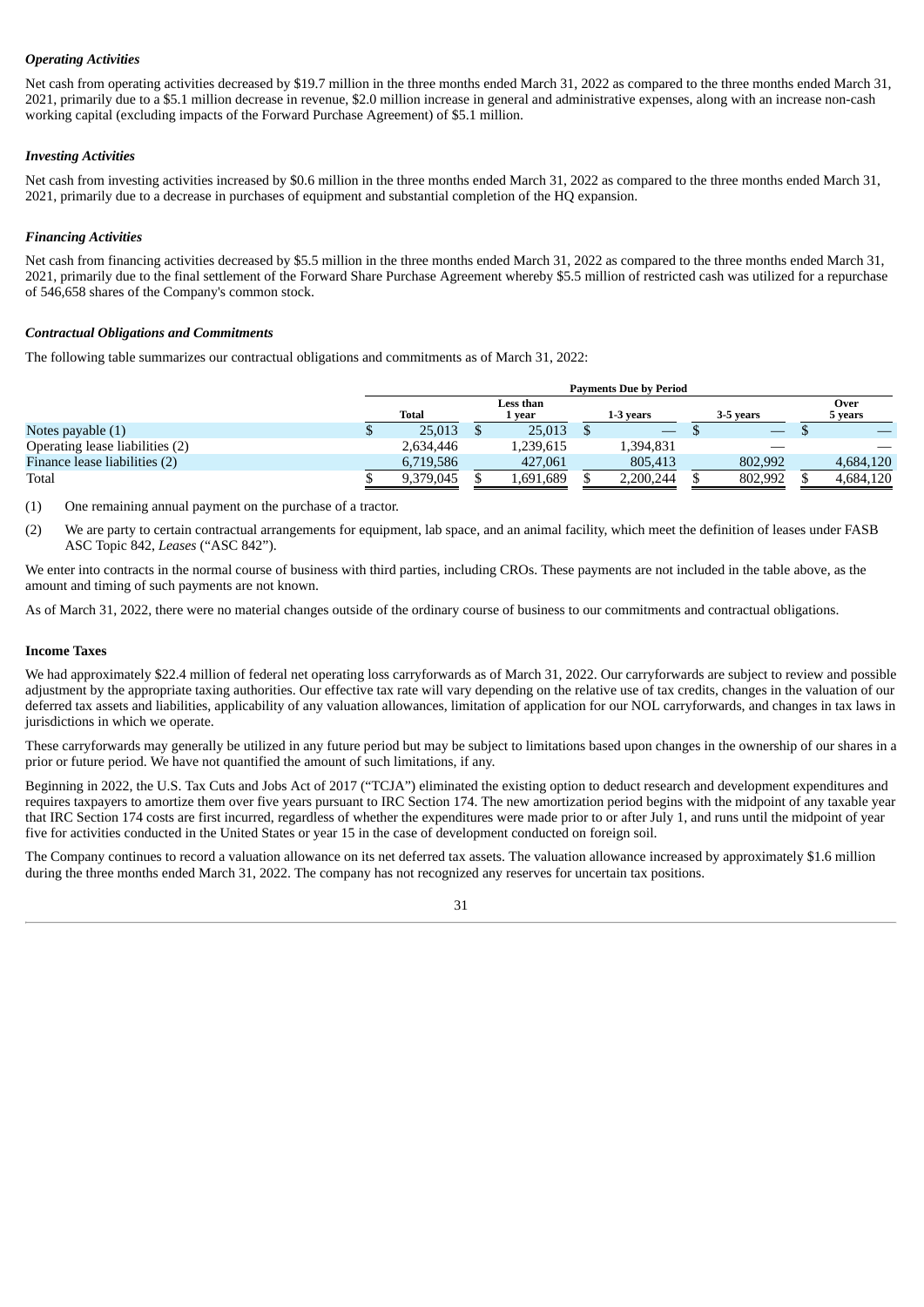# **Off-Balance Sheet Arrangements**

We did not have, for the periods presented, and we do not currently have, any off-balance sheet financing arrangements or any relationships with unconsolidated entities or financial partnerships, including entities sometimes referred to as structured finance or special purpose entities, that were established for the purpose of facilitating off-balance sheet arrangements or other contractually narrow or limited purposes.

# **Critical Accounting Policies and Estimates**

We have prepared our consolidated financial statements in accordance with U.S. GAAP. Our preparation of these consolidated financial statements requires us to make estimates, assumptions and judgments that affect the reported amounts of assets, liabilities, revenue, expenses, and related disclosures. We evaluate our estimates and judgments on an ongoing basis. We base our estimates on historical experience and on various other factors that we believe are reasonable under the circumstances, the results of which form the basis for making judgments about the carrying value of assets and liabilities that are not readily apparent from other sources. Actual results could therefore differ materially from these estimates under different assumptions or conditions.

While our significant accounting policies are described in more detail in Note 2 to the Company's consolidated financial statements, *Summary of Significant Accounting Policies,* we believe the following accounting policies to be critical to the judgments and estimates used in the preparation of our consolidated financial statements.

# *Revenue Recognition*

Our revenue is primarily generated through grants from government and other (non-government) organizations.

Grant revenue is recognized for the period that the research and development services occur, as qualifying expenses are incurred, or conditions of the grants are met. We concluded that payments received under these grants represent conditional, nonreciprocal contributions, as described in ASC 958, *Not-for-Profit Entities*, and that the grants are not within the scope of ASC 606, *Revenue from Contracts with Customers*, as the organizations providing the grants do not meet the definition of a customer. Expenses for grants are tracked by using a project code specific to the grant, and the employees also track hours worked by using the project code.

### *Stock-Based Compensation*

We recognize compensation cost relating to stock-based payment transactions using a fair-value measurement method, which requires all stock-based payments to employees, directors, and non-employee consultants, including grants of stock options, to be recognized in operating results as compensation expense based on fair value over the requisite service period of the awards. Prior to the Business Combination, the grant date fair value of our common stock was typically determined by our board of directors with the assistance of management and a third-party valuation specialist. Subsequent to the Business Combination, the board of directors elected to determine the fair value of our post-merger common stock based on the closing market price at closing on the date of grant. In determining the fair value of our stock-based awards, we utilize the Black-Scholes option-pricing model, which uses both historical and current market data to estimate fair value. The Black-Scholes option-pricing model incorporates various assumptions, such as the value of the underlying common stock, the risk-free interest rate, expected volatility, expected dividend yield, and expected life of the options. For awards with performance-based vesting criteria, we estimate the probability of achievement of the performance criteria and recognize compensation expense related to those awards expected to vest. No awards may have a term in excess of ten years. Forfeitures are recorded when they occur. Stock-based compensation expense is classified in our consolidated statements of operations based on the function to which the related services are provided. We recognize stockbased compensation expense over the expected term.

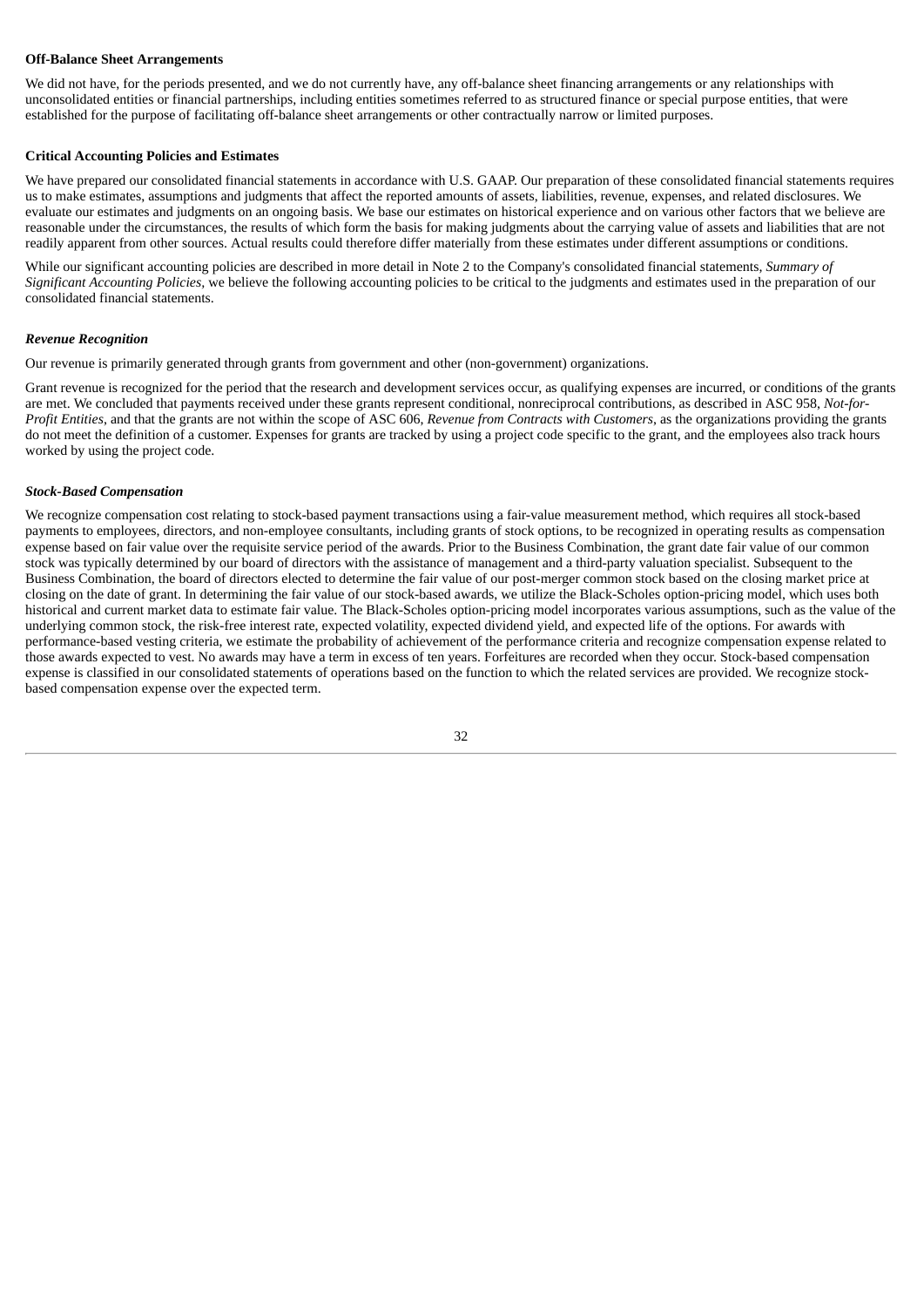In addition to considering the results of the independent third-party valuations, our board of directors considered various objective and subjective factors to determine the fair value of our common shares as of each grant date, which may be a date other than the most recent independent third-party valuation date, including:

- the prices at which we most-recently sold preferred shares and the superior rights and preferences of the preferred shares relative to our common shares at the time of each grant;
- the lack of liquidity of our equity as a private company;
- our stage of development and business strategy and the material risks related to our business and industry;
- our financial condition and operating results, including our levels of available capital resources and forecasted results;
- developments in our business, including the achievement of milestones such as entering into partnering agreements;
- the valuation of publicly traded companies in the life sciences, biopharmaceutical and healthcare technology sectors, as well as recently completed mergers and acquisitions of peer companies;
- any external market conditions affecting our industry, and trends within our industry;
- the likelihood of achieving a liquidity event for the holders of our preferred shares and holders of our common shares, such as an initial public offering, or IPO, or a sale of our company, given prevailing market conditions; and
- the analysis of IPOs and the market performance of similar companies in our industry.

The assumptions underlying these valuations represented management's best estimates, which involved inherent uncertainties and the application of management's judgment. As a result, if factors or expected outcomes change and we use significantly different assumptions or estimates, the fair value of our common shares and our stock-based compensation expense could be materially different.

See Note 12 to the Company's consolidated financial statements, *Stock Option Plan,* for information concerning certain specific assumptions we used in applying the Black-Scholes option pricing model to determine the estimated fair value of our stock options granted for the three months ended March 31, 2022 and 2021.

Stock-based compensation expense was \$0.9 million and \$0.3 million for the three months ended March 31, 2022 and 2021, respectively. As of March 31, 2022, we had \$7.5 million of total unrecognized stock-based compensation cost related to non-vested options, which we expect to recognize in future operating results over a weighted-average period of 2.27 years.

# *Warrant Liabilities Valuations*

We are required to periodically estimate the fair value of our Private Placement Warrant liabilities with the assistance of an independent third-party valuation firm. The assumptions underlying these valuations represented our best estimates, which involved inherent uncertainties and the application of significant levels of our judgment. The fair value of our Public Warrant liabilities are determined by reference to the quoted market price.

The warrants are accounted for as liabilities in accordance with ASC 815-40, *Derivatives and Hedging—Contracts in Entity's Own Equity*, and were presented within warrant liabilities on the consolidated balance sheet as of March 31, 2022 and December 31, 2021. The initial fair value of the warrant liabilities were measured at fair value on the Closing Date, and changes in the fair value of the warrant liabilities were presented within changes in fair value of warrant liabilities in the consolidated statement of operations for the three months ended March 31, 2022.

On the Closing Date, we established the fair value of the Private Placement Warrants utilizing both the Black-Scholes Merton formula and a Monte Carlo Simulation ("MCS") analysis. Specifically, we considered a MCS to derive the implied volatility in the publicly listed price of the Public Warrants. We then considered this implied volatility in selecting the volatility for the application of a Black-Scholes Merton model for the Private Placement Warrants. We determined the fair value of the Public Warrants by reference to the quoted market price.

The Public Warrants were classified as a Level 1 fair value measurement, due to the use of the quoted market price, and the Private Placement Warrants held privately by Big Cypress Holdings LLC, a Delaware limited liability company which acted as the Company's sponsor in connection with the IPO (the "Sponsor"), were classified as a Level 3 fair value measurement, due to the use of unobservable inputs.

The initial measurement on the Closing Date for the Public Warrant liability was approximately \$6.3 million and the change in fair value of the Public Warrant liability was approximately \$4.0 million for the year ended December 31, 2021. The change in fair value of the Public Warrant liability for the three months ended March 31, 2022 was approximately \$7.5 million

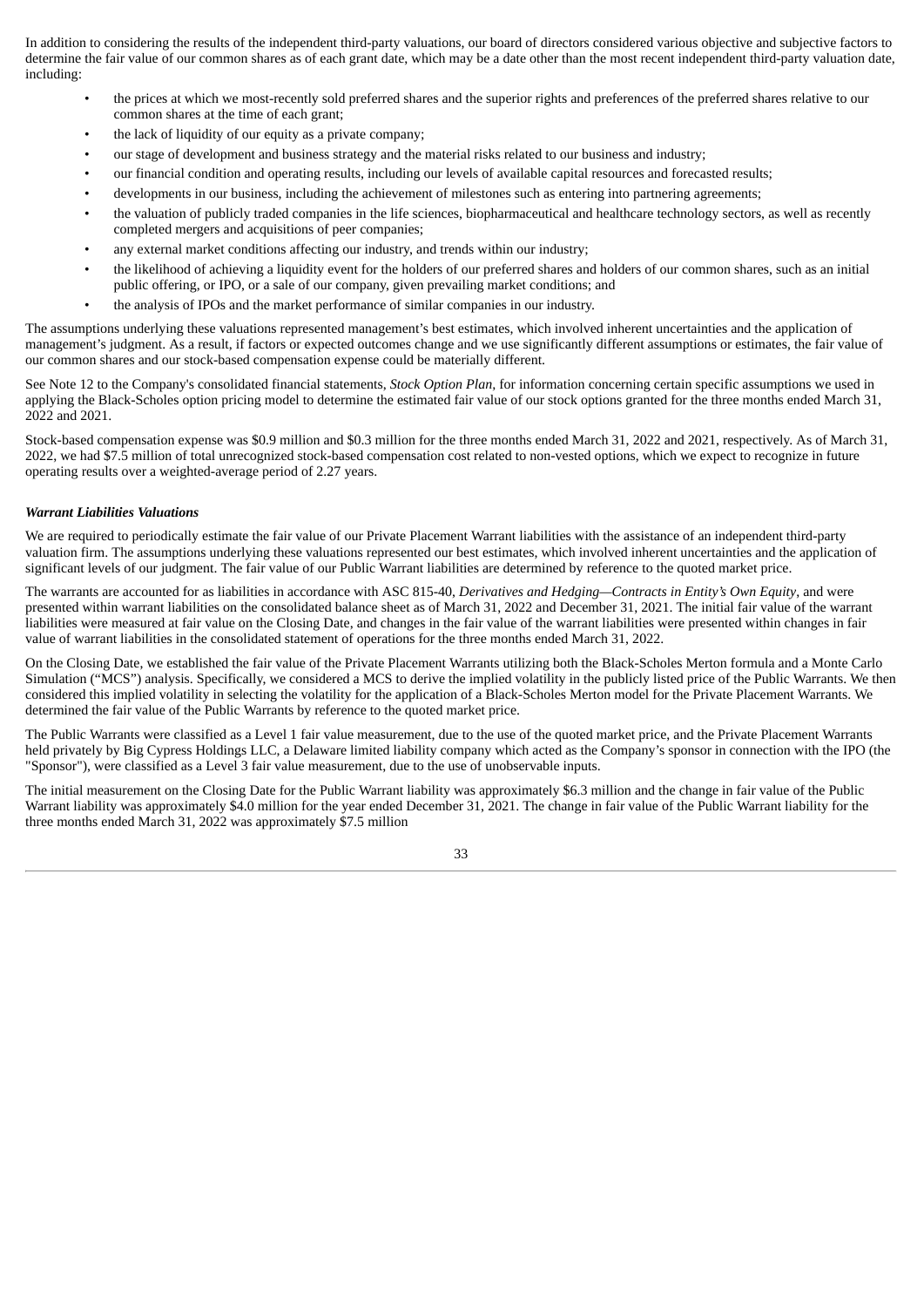The key inputs into the valuations as of the March 31, 2022 and December 31, 2021 were as follows:

|                                                    | March 31.<br>2022 | December 31.<br>2021 |  |
|----------------------------------------------------|-------------------|----------------------|--|
| Risk-free interest rate                            | $2.42\%$          | 1.24%                |  |
| Expected term remaining (years)                    | 4.56              | 4.81                 |  |
| Implied volatility                                 | 49.0%             | 43.0%                |  |
| Closing common stock price on the measurement date | 3.76              | 7.81                 |  |

See Note 13 to the Company's consolidated financial statements, *Fair Value Measurements,* for information concerning certain specific assumptions we used in applying the Black-Scholes Merton formula and MCS to determine the estimated fair value of the Private Placement Warrants outstanding for the three months ended March 31, 2022.

# *Common Stock Valuations*

Prior to becoming a public company, we were required to periodically estimate the fair value of our common stock with the assistance of an independent third-party valuation firm, as discussed above, when issuing stock options and computing our estimated stock-based compensation expense. The assumptions underlying these valuations represented our best estimates, which involved inherent uncertainties and the application of significant levels of our judgment. In order to determine the fair value of our common stock, we considered, among other items, previous transactions involving the sale of our securities, our business, financial condition and results of operations, economic and industry trends, the market performance of comparable publicly traded companies, and the lack of marketability of our common stock.

Subsequent to the Business Combination, we now determine the fair value of our common stock based on the closing market price at closing on the date of grant.

Compensation expense related to stock-based transactions is measured and recognized in the financial statements at fair value of our post-merger common stock based on the closing market price at closing on the date of grant. Stock-based compensation expense is measured at the grant date based on the fair value of the equity award and is recognized as expense over the requisite service period, which is generally the vesting period, on the straight-line method. We estimate the fair value of each stock option award on the date of grant using the Black-Scholes option-pricing model. Determining the fair value of stock option awards at the grant date requires judgment, including estimating the expected volatility, expected term, risk-free interest rate, and expected dividends.

# *Lease Liabilities and Right-of-Use Assets*

We are party to certain contractual arrangements for equipment, lab space, and an animal facility, which meet the definition of leases under ASC 842. In accordance with ASC 842, we, as of January 1, 2018 (the date of adoption), recorded right-of-use assets and related lease liabilities for the present value of the lease payments over the lease terms. We utilized the practical expedient regarding lease and non-lease components and have combined such items into a single combined component. Our incremental borrowing rate was used in the calculation of our right-of-use assets and lease liabilities.

# **Recently Issued Accounting Pronouncements**

A description of recently issued accounting pronouncements that may potentially impact our financial position and results of operations is disclosed in Note 3 to our consolidated financial statements, *New Accounting Standards.*

# **Impact of the COVID-19 Pandemic**

In March 2020, the World Health Organization declared the outbreak of a novel coronavirus, or COVID-19, as a pandemic, which continues to spread throughout the U.S. and worldwide. As with many companies around the world, our day-to-day operations were disrupted with the imposition of work from home policies and requirements for physical distancing for any personnel present in our offices and laboratories. The pandemic has also disrupted our activities as shelter-in-place orders, quarantines, supply chain disruptions, travel restrictions and other public health safety measures have impacted our ability to interact with our existing and potential partners for our activities. However, the COVID-19 pandemic did not materially impact our business, operating results, or financial condition. There is significant uncertainty as to the trajectory of the pandemic and its impacts on our business in the future. We could be materially and adversely affected by the risks, or the public perception of the risks, related to the COVID-19 pandemic or similar public health crises. Such crises could adversely impact our ability to conduct on-site laboratory activities, expand our laboratory facilities, secure critical supplies such as reagents, laboratory tools or immunized animals required for discovery research activities, and hire and retain key personnel. The ultimate extent of the impact of any epidemic, pandemic, outbreak, or other public health crisis on our business, financial condition and results of operations will depend on future developments, which are highly uncertain and cannot be predicted, including new information that may emerge concerning the severity of such epidemic, pandemic,

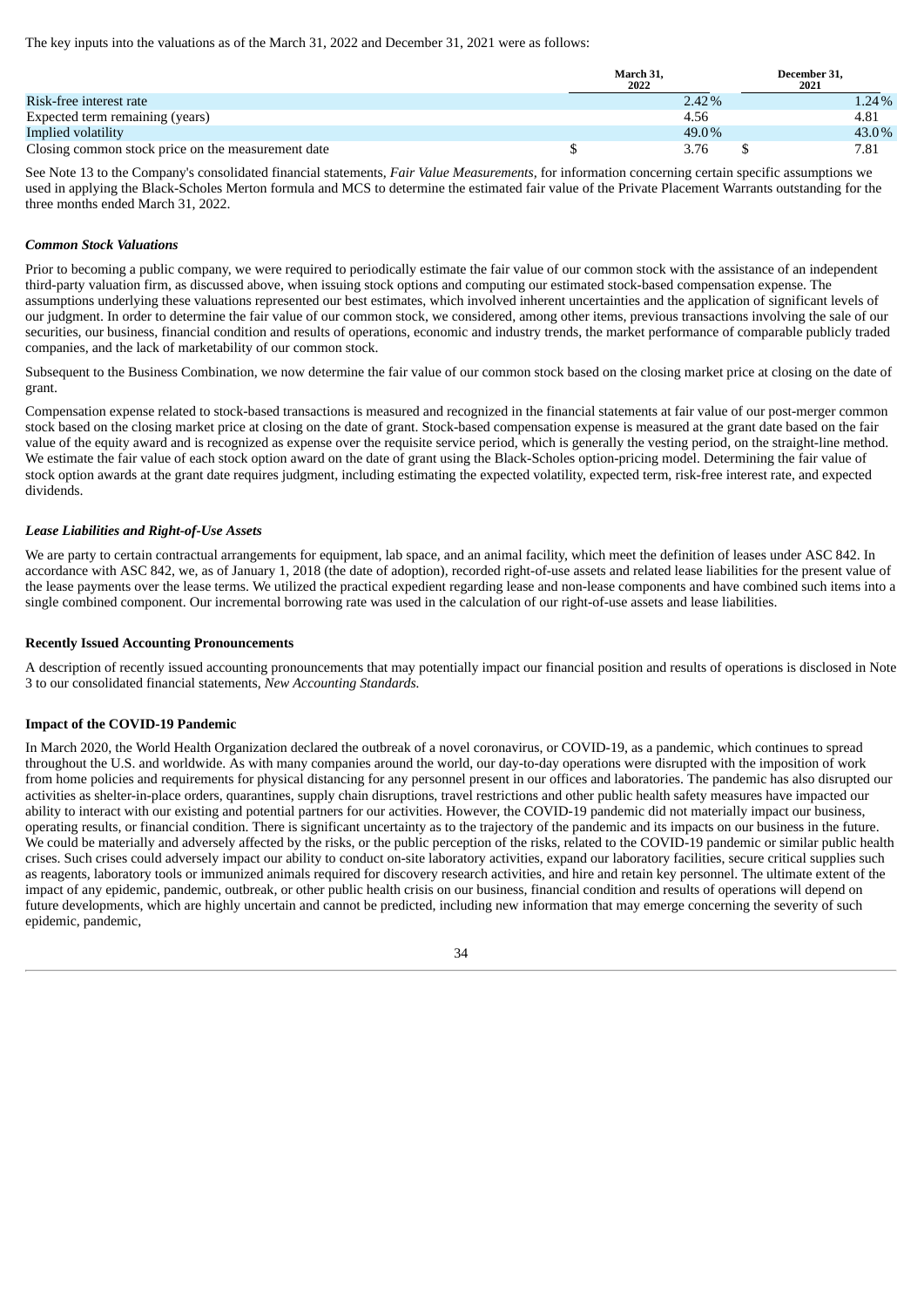outbreak, or other public health crisis and actions taken to contain or prevent the further spread, among others. Accordingly, we cannot predict the extent to which our business, financial condition and results of operations will be affected. We remain focused on maintaining our operations, liquidity and financial flexibility and continue to monitor developments as we deal with the disruptions and uncertainties from the COVID-19 pandemic.

# **JOBS Act Accounting Election**

We qualify as an "emerging growth company" as defined in the JOBS Act. An emerging growth company may take advantage of reduced reporting requirements that are not otherwise applicable to public companies. These provisions include, but are not limited to:

- being permitted to present only two years of audited financial statements and only two years of related Management's Discussion and Analysis of Financial Condition and Results of Operations in this Form 10-Q;
- not being required to comply with the auditor attestation requirements on the effectiveness of our internal controls over financial reporting;
- not being required to comply with any requirement that may be adopted by the PCAOB regarding mandatory audit firm rotation or a supplement to the auditor's report providing additional information about the audit and the financial statements (auditor discussion and analysis);
- reduced disclosure obligations regarding executive compensation arrangements; and
- exemptions from the requirements of holding a nonbinding advisory vote on executive compensation and stockholder approval of any golden parachute payments not previously approved.

We may use these provisions until the last day of our fiscal year in which the fifth anniversary of the completion of our initial public offering occurred. However, if certain events occur prior to the end of such five-year period, including if we become a "large accelerated filer," our annual gross revenue exceeds \$1.07 billion, or we issue more than \$1.0 billion of non-convertible debt in any three-year period, we will cease to be an emerging growth company prior to the end of such five-year period.

We have elected to take advantage of certain of the reduced disclosure obligations in this Form 10-Q and may elect to take advantage of other reduced reporting requirements in future filings. As a result, the information that we provide to our shareholders may be different than the information you receive from other public companies in which you hold stock.

The JOBS Act provides that an emerging growth company can take advantage of an extended transition period for complying with new or revised accounting standards, until those standards apply to private companies. We have elected to take advantage of the benefits of this extended transition period and, therefore, we will not be subject to the same new or revised accounting standards as other public companies that are not emerging growth companies. Our financial statements may therefore not be comparable to those of companies that comply with such new or revised accounting standards. Until the date that we are no longer an emerging growth company or affirmatively and irrevocably opt out of the exemption provided by Section 7(a)(2)(B) of the Securities Act upon issuance of a new or revised accounting standard that applies to our financial statements and that has a different effective date for public and private companies, we will disclose the date on which we will adopt the recently issued accounting standard.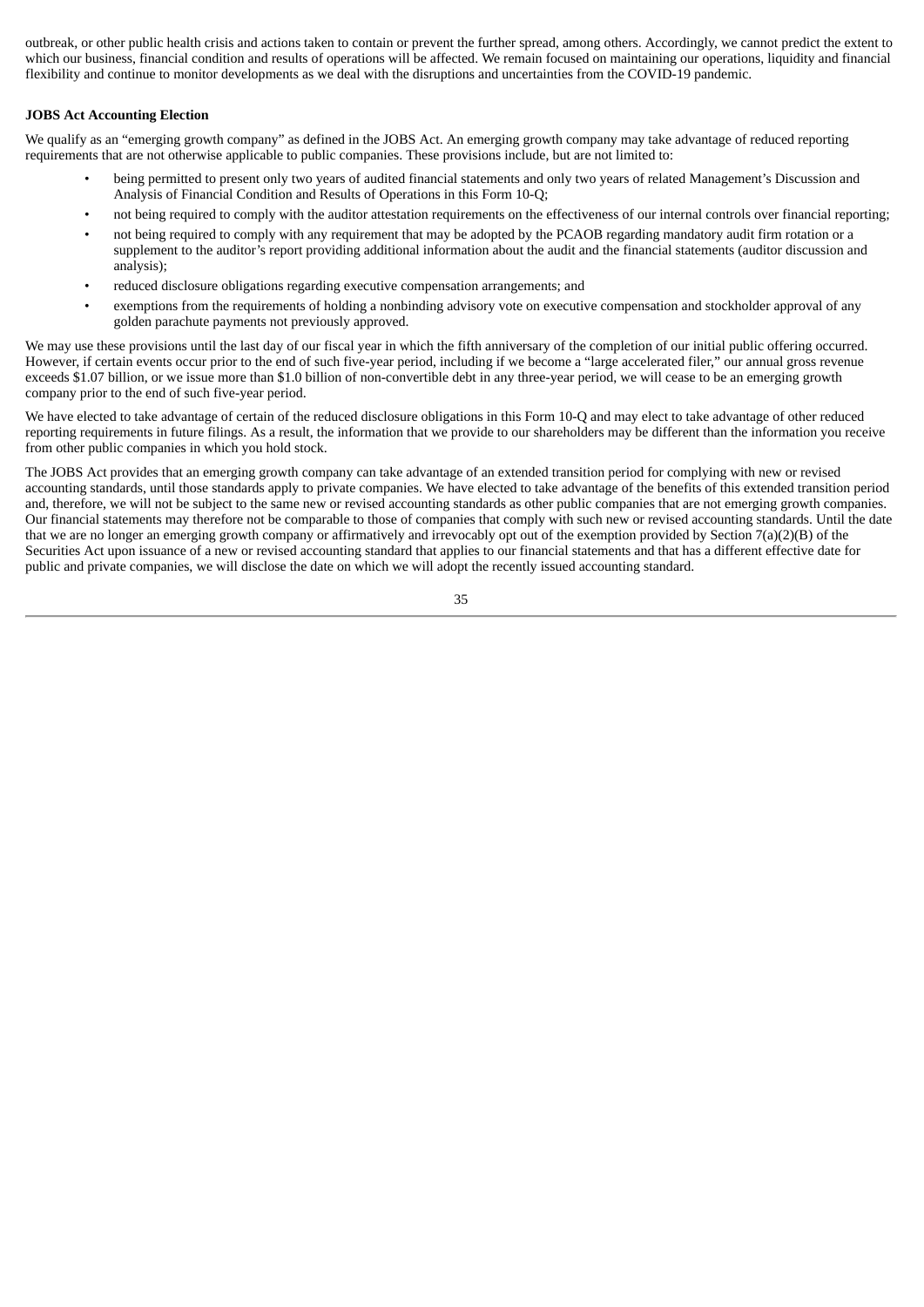# <span id="page-38-0"></span>**Item 3. Quantitative and Qualitative Disclosures About Market Risk.**

# *Concentration of Credit Risk*

We received 100% and of our total revenue through grants from government organizations for the three months ended March 31, 2022 and 2021, respectively. To date, no receivables have been written off.

# *Interest Rate Risk*

As of March 31, 2022 and December 31, 2021, we had a cash and cash equivalents of \$22.4 million and \$33.2 million, respectively, all of which was maintained in bank accounts and money market funds in the U.S. Our primary exposure to market risk is to interest income volatility, which is affected by changes in the general level of interest rates. As such rates are at a near record low, a 10% change in the market interest rates would not have a material effect on our business, financial condition, or results of operations. Additionally, as of December 31, 2021, we had \$6.3 million in restricted cash.

# *Foreign Currency Risk*

We conduct our business in U.S. dollars and, thus, are not exposed to financial risks from exchange rate fluctuations between the U.S. dollar and other currencies.

# <span id="page-38-1"></span>**Item 4. Controls and Procedures.**

# *Evaluation of Disclosure Controls and Procedures*

Our management, with the participation of our Chief Executive Officer and Chief Financial Officer has evaluated the effectiveness of our disclosure controls and procedures. The term "disclosure controls and procedures," as defined in Rules 13a-15(e) and 15d-15(e) under the Exchange Act, means controls and other procedures of a company that are designed to ensure that information required to be disclosed by a company in the reports that it files or submits under the Exchange Act is recorded, processed, summarized and reported, within the time periods specified in the SEC's rules and forms. Disclosure controls and procedures include, without limitation, controls and procedures designed to ensure that information required to be disclosed by a company in the reports that it files or submits under the Exchange Act is accumulated and communicated to the Company's management, including its principal executive and principal financial officers, as appropriate to allow timely decisions regarding required disclosure.

Management recognizes that any controls and procedures, no matter how well designed and operated, can provide only reasonable assurance of achieving their objectives and management necessarily applies its judgment in evaluating the cost benefit relationship of possible controls and procedures. Based on that evaluation, our Chief Executive Officer and Chief Financial Officer have concluded that the Company's disclosure controls and procedures were effective as of the end of the fiscal quarter covered by this Quarterly Report on Form 10-Q.

# *Changes in Internal Control Over Financial Reporting*

There were no changes in our internal control over financial reporting that occurred during the three months ended March 31, 2022, that have materially affected, or are reasonably likely to materially affect, our internal control over financial reporting.

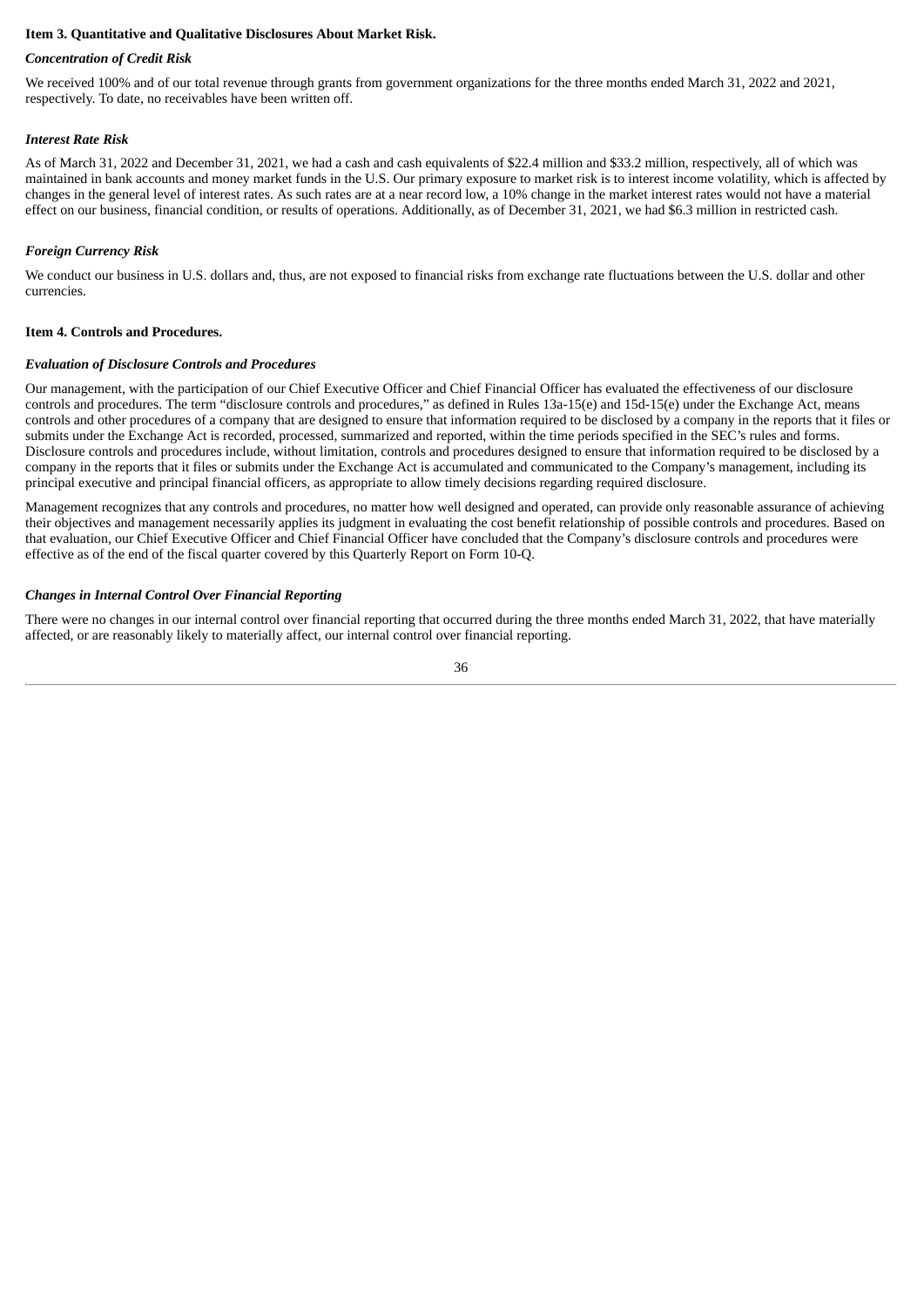#### **PART II—OTHER INFORMATION**

### <span id="page-39-1"></span><span id="page-39-0"></span>**Item 1. Legal Proceedings.**

We are not currently a party to any material litigation, nor are we aware of any pending or threatened litigation against us that we believe would materially affect our business, operating results, financial condition, or cash flows. Participants in our industry face frequent claims and litigation, including securities litigation, claims regarding patent and other intellectual property rights, and other liability claims. As a result, we may be involved in various legal proceedings from time to time in the future.

# <span id="page-39-2"></span>**Item 1A. Risk Factors.**

•

The risk factors described in the section captioned "Part I, Item 1A, Risk Factors" in our Annual Report on Form 10-K for the fiscal year ended December 31, 2021, are incorporated herein, and supplemented with the following revised or additional risk factors

### We are a clinical-stage biopharmaceutical company and have incurred significant losses since our inception. We realized net loss in the fiscal year ended December 31, 2021, we may incur losses for the foreseeable future and may not be able to generate sufficient revenue to maintain profitability.

We are a clinical-stage biopharmaceutical company. We expect to experience variability in revenue and expenses which makes it difficult to evaluate our business and prospects. As such, we have incurred and anticipate that we will continue to incur significant operating losses in the foreseeable future. Our historical losses resulted principally from costs incurred in research and development, preclinical testing, clinical development of product candidates as well as costs incurred for research programs and from general and administrative costs associated with these operations. In the future, we intend to continue to conduct research and development, preclinical testing, clinical trials, and regulatory compliance activities that, together with anticipated general and administrative expenses, will result in incurring further significant losses for the next several years. We expect that our operating expenses will continue to increase significantly, including as we:

- continue the research and development of our clinical- and preclinical-stage product candidates and discovery stage programs, including the clinical trials of SAB-185 and SAB-176;
- advance our preclinical-stage product candidates into clinical development;
- invest in our technology and platform;
- seek to identify, acquire and develop additional product candidates, including through business development efforts to invest in or in-license other technologies or product candidates;
- seek regulatory approvals for any product candidates that successfully complete clinical trials;
- market and sell our solutions to existing and new partners;
- hire additional clinical, quality control, medical, scientific and other technical personnel to support our operations;
- maintain, expand, enforce, protect, and defend our intellectual property portfolio;
- create additional infrastructure to support operations;
- add operational, financial, and management information systems and personnel to support operations as a public company; and
- undertake any pre-commercialization activities to establish sales, marketing and distribution capabilities for any product candidates for which we may receive regulatory approval in regions where we choose to commercialize our products on our own or jointly with third parties; and
- experience any delays or encounter issues with any of the above.

Biopharmaceutical product development entails substantial upfront capital expenditures and significant risk that any potential product candidate will fail to demonstrate adequate efficacy or an acceptable safety profile, gain regulatory approval, secure market access and reimbursement and become commercially viable, and therefore any investment in us is highly speculative. Accordingly, before making an investment in us, you should consider our prospects, factoring in the costs, uncertainties, delays, and difficulties frequently

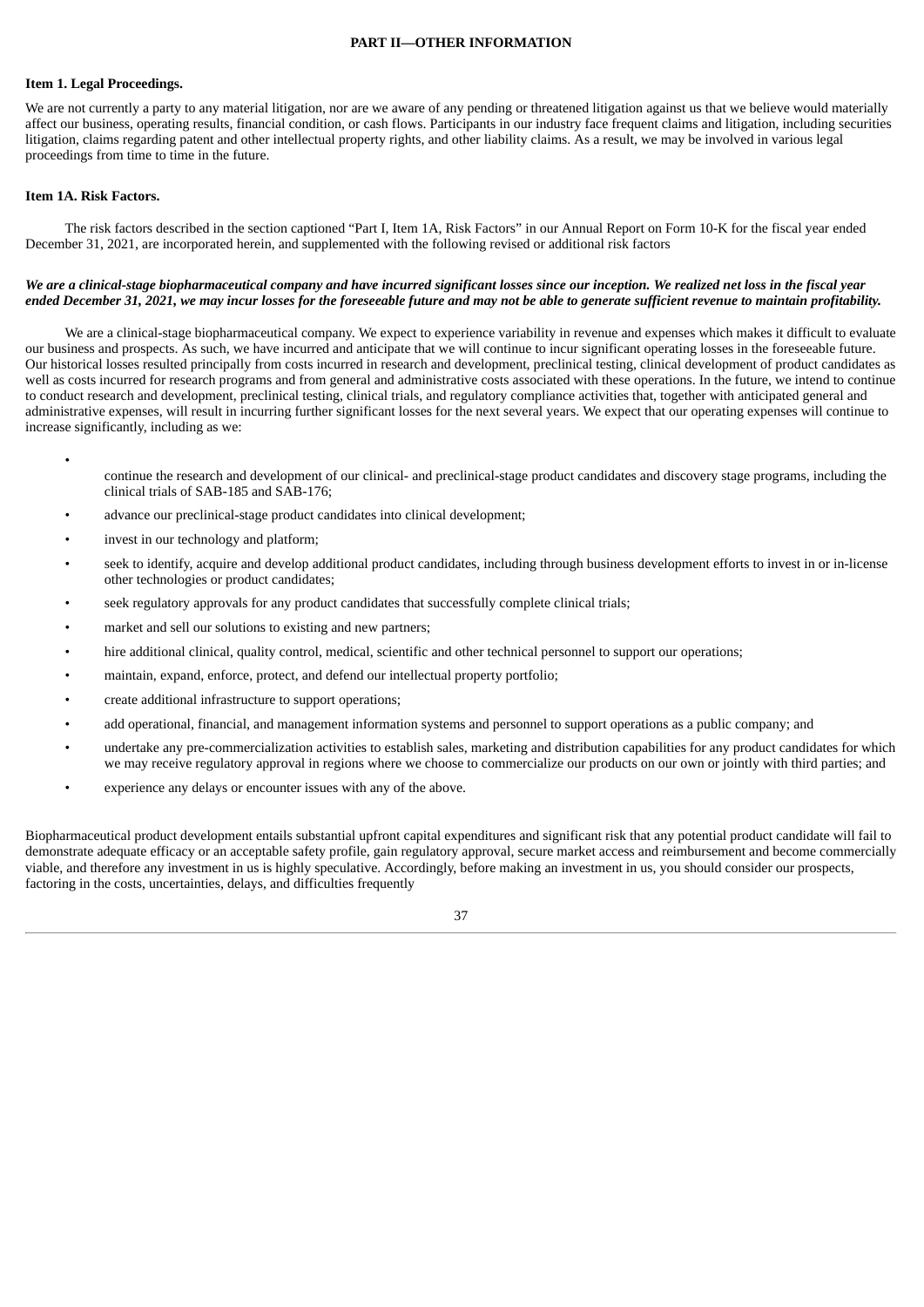encountered by companies in clinical development, especially clinical-stage biopharmaceutical companies such as ours. Any predictions you make about our future success or viability may not be as accurate as they would otherwise be if we had a longer operating history or a history of successfully developing and commercializing pharmaceutical products. We may encounter unforeseen expenses, difficulties, complications, delays and other known or unknown factors in achieving our business objectives.

Our expenses could increase beyond expectations for a variety of reasons, including as a result of our growth strategy and the increase in the scope and complexity of our operations. In executing our strategy and plans to invest in enhancing and scaling our business, we will need to generate significant additional revenue to achieve and maintain future profitability. We may not be able to generate sufficient revenue to achieve profitability and our recent and historical growth should not be considered indicative of future performance.

# We are party to a contracting agreement with the US federal government which could be subject to revision or termination at the discretion of the US *federal government*

We are executing on an award agreement (Project Agreement No. 01; MCDC1902-007) with the U.S. federal Government (USG) that is structured as a cost reimbursement agreement that includes a defined scope and budget and represents the substantial majority of our revenues. The USG has the right to discontinue the agreement and wind-down or change the scope of the projects within the agreement. In the event the USG stops or alters the scope of the project, such action could have a material impact on our financial performance. Further, the agreement contains general purpose and limited purpose rights of USG, which include the sharing of certain types of information and a right to negotiate reasonable access to physical assets that have been funded by USG.

# Unstable market and economic conditions may have serious adverse consequences on our business, financial condition and stock price.

The global credit and financial markets have experienced extreme volatility and disruptions in the past, most recently as a result of the COVID-19 pandemic. These disruptions can result in severely diminished liquidity and credit availability, declines in consumer confidence, declines in economic growth, increases in unemployment rates and uncertainty about economic stability. There can be no assurance that further deterioration in credit and financial markets and confidence in economic conditions will not occur. Our general business strategy may be adversely affected by any such economic downturn, volatile business environment or continued unpredictable and unstable market conditions. If the current equity and credit markets deteriorate, it may make any necessary debt or equity financing more difficult, more costly, and more dilutive. Failure to secure any necessary financing in a timely manner and on favorable terms could have a material adverse effect on our operations, growth strategy, financial performance and stock price and could require it to delay or abandon clinical development plans. In addition, there is a risk that one or more of our current service providers may not survive an economic downturn, which could directly affect our ability to attain our operating goals on schedule and on budget.

# Changes in tax laws and regulations or exposure to additional tax liabilities could adversely affect our financial results.

Beginning in 2022, the Tax Cuts and Jobs Act of 2017 eliminates the option to deduct research and development expenditures and requires taxpayers to amortize them over five years pursuant to IRC Section 174. Although Congress is considering legislation that would defer the amortization requirement to later years, we have no assurance that the provision will be repealed or otherwise modified. If the requirement is not modified or deferred it may materially reduce our cash flows beginning in 2022. Please refer to Note 14, *Income Taxes*, for additional information

### The market price of our securities may be volatile, which could cause the value of any investment in our securities to decline.

The price of our securities may fluctuate significantly due to general market and economic conditions. An active trading market for our securities may not develop or, if developed, it may not be sustained. In addition, fluctuations in the price of our securities could contribute to the loss of all or part of your investment. Even if an active market for our securities develops and continues, the trading price of our securities could be volatile and subject to wide fluctuations in response to various factors, some of which are beyond our control. Any of the factors listed below could have a material adverse effect on an investment in our securities and our securities may trade at prices significantly below the price paid for them. In such circumstances, the trading price of our securities may not recover and may experience a further decline. Factors affecting the trading price of our securities may include, but are not solely limited to, the risk factors identified herein.

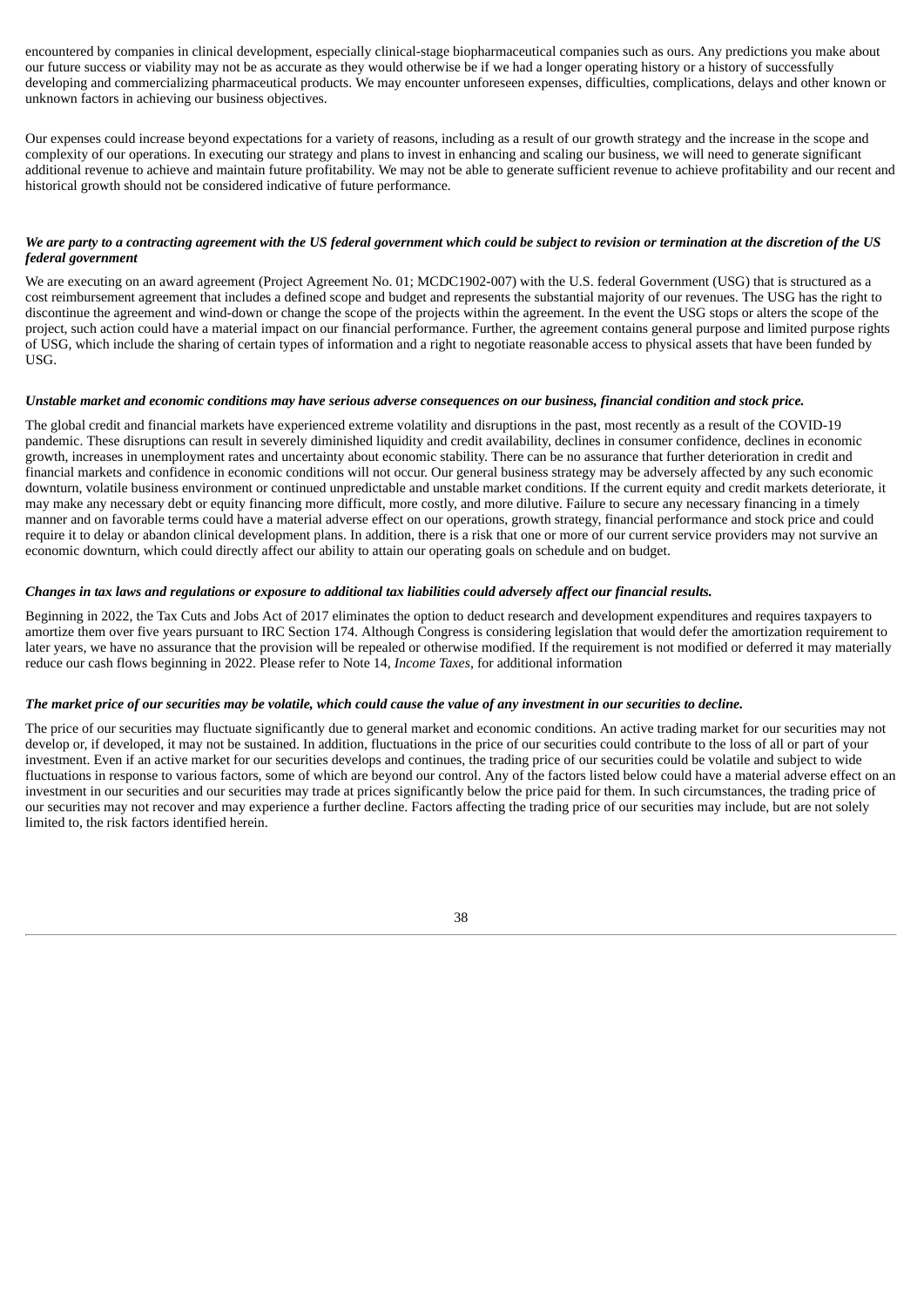The stock market in general, and Nasdaq and biopharmaceutical companies in particular, have experienced extreme price and volume fluctuations that have often been unrelated or disproportionate to the operating performance of these companies. Broad market and industry factors may negatively affect the market price of our common stock, regardless of our actual operating performance. In the past, securities class action litigation has often been instituted against companies following periods of volatility in the market price of a company's securities. This type of litigation, if instituted, could result in substantial costs and a diversion of management's attention and resources, which would harm our business, operating results, or financial condition. In addition, our Business Combination resulted in our merging with a special purpose acquisition company, which can cause additional volatility in the price of our common stock and warrants. There has also been increased focus by government agencies on transactions such as our Business Combination in the last year, and we expect that increased focus to continue, and we may be subject to increased scrutiny by the SEC, other government agencies and holders of our securities, as a result. These market and industry factors may materially reduce the market price of our common stock and warrants regardless of our operating performance.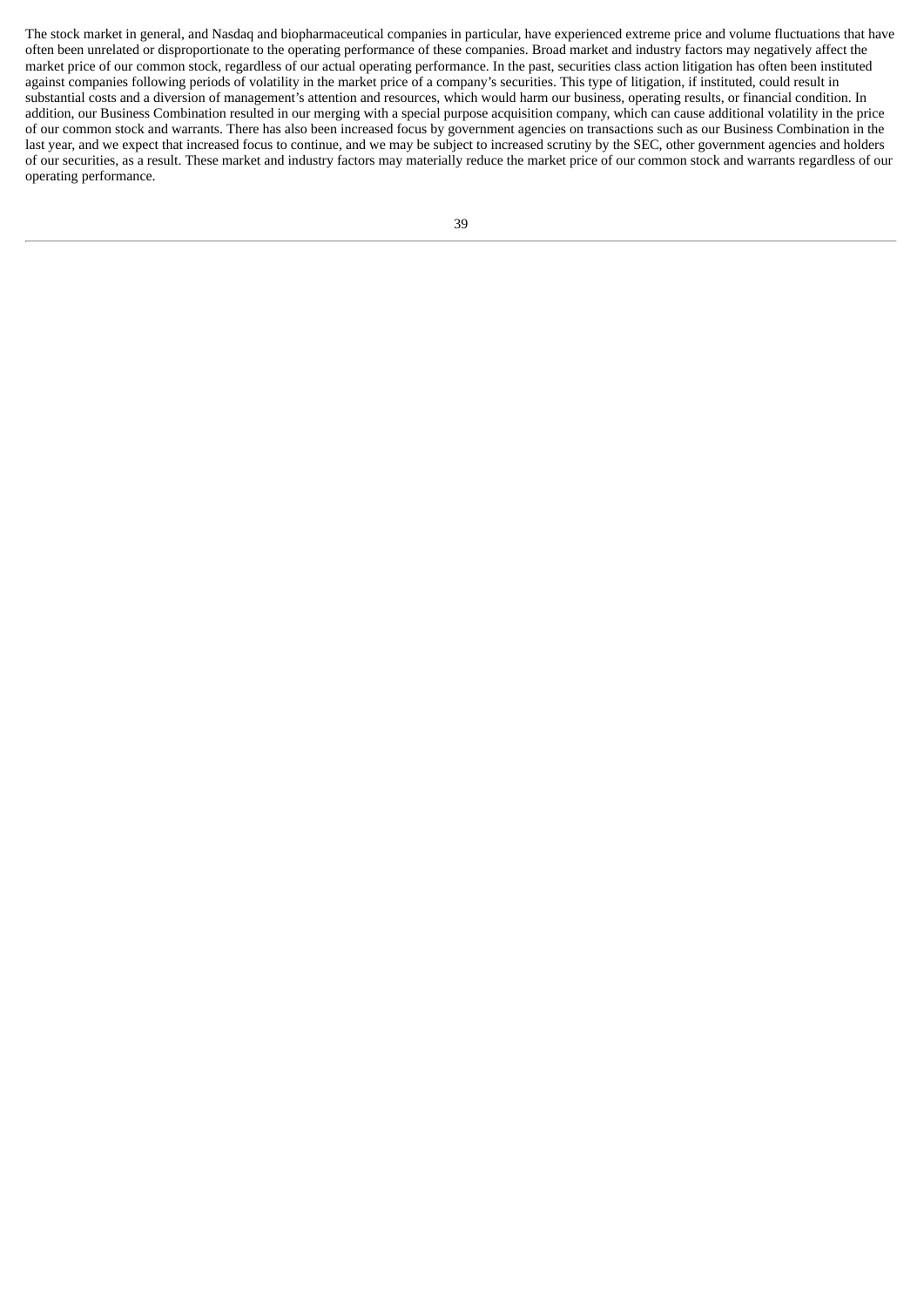# <span id="page-42-0"></span>**Item 2. Unregistered Sales of Equity Securities and Use of Proceeds.**

None.

# <span id="page-42-1"></span>**Item 3. Defaults Upon Senior Securities.**

None.

# <span id="page-42-2"></span>**Item 4. Mine Safety Disclosures.**

Not Applicable.

# <span id="page-42-3"></span>**Item 5. Other Information.**

On May 9, 2022, the Company executed a reorganization of its executive management. As part of the reorganization, the positions of Chief Corporate Communications & Investor Relations Officer, held by Melissa Ullerich, and Chief Business Officer, held by Rick Finnegan, were eliminated. As a result of the reorganization, Ms. Ullerich and Mr. Finnegan are no longer employed by the Company.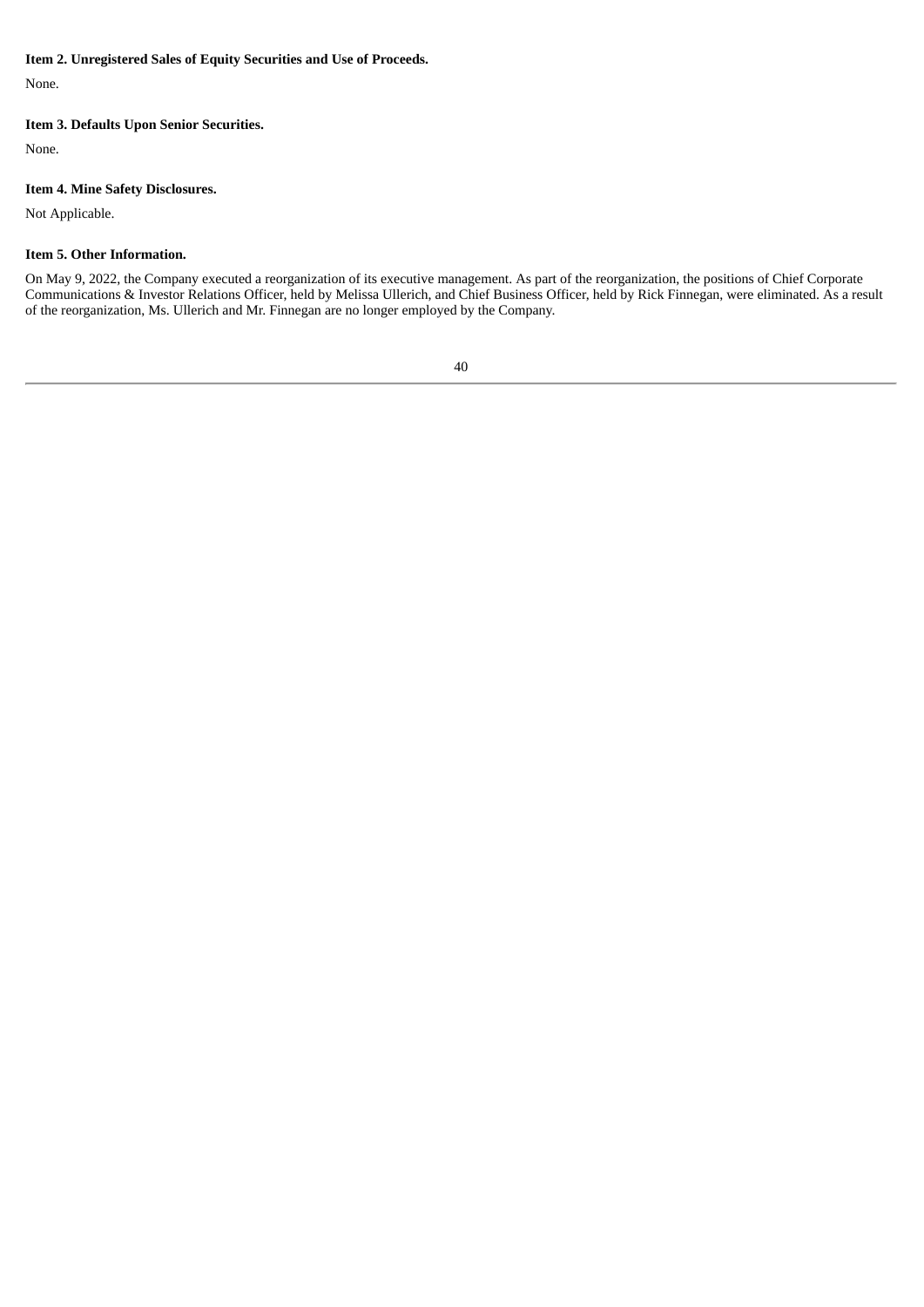# <span id="page-43-0"></span>**Item 6. Exhibits.**

| <b>Exhibit</b><br><b>Number</b> | <b>Description</b>                                                                                                                                                                                                                             | Schedule/<br>Form | File No.  | <b>Exhibit</b> | <b>Filing Date</b> |
|---------------------------------|------------------------------------------------------------------------------------------------------------------------------------------------------------------------------------------------------------------------------------------------|-------------------|-----------|----------------|--------------------|
| $10.1$ ¥                        | <b>Executive Employment Agreement, dated November 17, 2021,</b><br>by and between SAB Biotherapeutics, Inc. and Samuel J.<br>Reich                                                                                                             | $8-K$             | 001-39871 | 10.1           | November 19, 2021  |
| $10.2$ ¥                        | Employment Agreement, dated June 6, 2021 by and between<br><b>SAB Biotherapeutics, Inc. and Melissa Ullerich.</b>                                                                                                                              | $10-K$            | 001-39871 | 10.4           | March 29, 2022     |
| $10.34*$                        | Employment Agreement, dated March 1, 2021 by and between<br>SAB Biotherapeutics, Inc. And Rick Finnegan                                                                                                                                        |                   |           |                |                    |
| $31.1*$                         | <b>Certification of Principal Executive Officer Pursuant to Rules</b><br>13a-14(a) and 15d-14(a) under the Securities Exchange Act of<br>1934, as Adopted Pursuant to Section 302 of the Sarbanes-                                             |                   |           |                |                    |
| $31.2*$                         | Oxley Act of 2002.<br><b>Certification of Principal Financial Officer Pursuant to Rules</b><br>13a-14(a) and 15d-14(a) under the Securities Exchange Act of<br>1934, as Adopted Pursuant to Section 302 of the Sarbanes-<br>Oxley Act of 2002. |                   |           |                |                    |
| $32.1*$                         | <b>Certification of Principal Executive Officer Pursuant to 18</b><br>U.S.C. Section 1350, as Adopted Pursuant to Section 906 of<br>the Sarbanes-Oxley Act of 2002.                                                                            |                   |           |                |                    |
| $32.2*$                         | <b>Certification of Principal Financial Officer Pursuant to 18</b><br>U.S.C. Section 1350, as Adopted Pursuant to Section 906 of<br>the Sarbanes-Oxley Act of 2002.                                                                            |                   |           |                |                    |
| 99.1*                           | Press Release dated May 12, 2022                                                                                                                                                                                                               |                   |           |                |                    |
| 101.INS                         | Inline XBRL Instance Document – the instance document does<br>not appear in the Interactive Data File because XBRL tags are<br>embedded within the Inline XBRL document.                                                                       |                   |           |                |                    |
| 101.SCH                         | Inline XBRL Taxonomy Extension Schema Document                                                                                                                                                                                                 |                   |           |                |                    |
| 101.CAL                         | Inline XBRL Taxonomy Extension Calculation Linkbase<br>Document                                                                                                                                                                                |                   |           |                |                    |
| 101.DEF                         | Inline XBRL Taxonomy Extension Definition Linkbase<br>Document                                                                                                                                                                                 |                   |           |                |                    |
| 101.LAB                         | Inline XBRL Taxonomy Extension Label Linkbase Document                                                                                                                                                                                         |                   |           |                |                    |
| 101.PRE                         | Inline XBRL Taxonomy Extension Presentation Linkbase<br>Document                                                                                                                                                                               |                   |           |                |                    |
| 104                             | Cover Page Interactive Data File (embedded within the Inline<br>XBRL document)                                                                                                                                                                 |                   |           |                |                    |

\* Filed herewith.

¥ Denotes management contract or any compensatory plan, contract or arrangement.